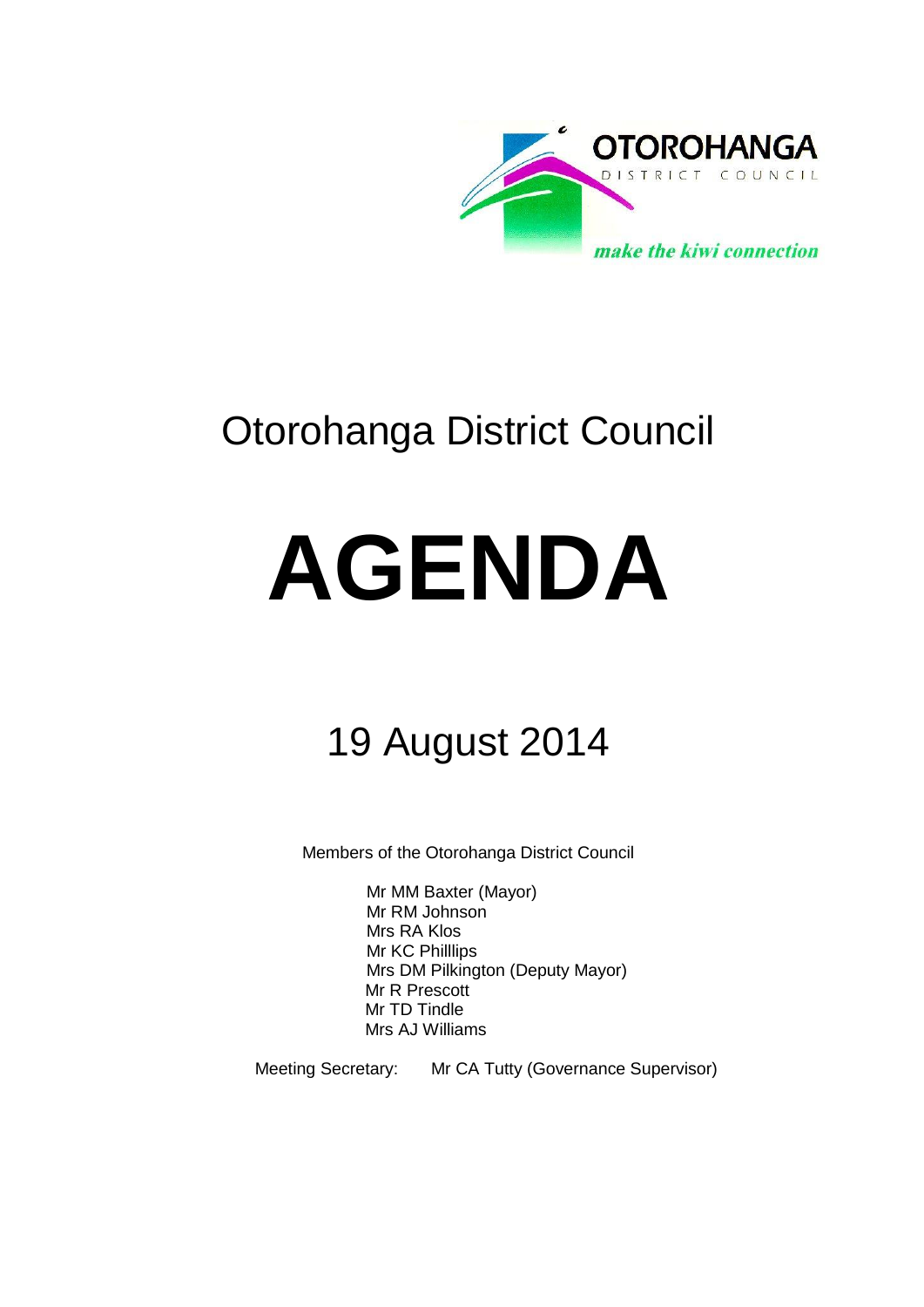### **OTOROHANGA DISTRICT COUNCIL**

19 August 2014

Notice is hereby given that an ordinary meeting of the Otorohanga District Council will be held in the Council Chambers, Maniapoto St, Otorohanga on Tuesday 19 August 2014 commencing at **9.30am**.

11 August 2014

#### **DC Clibbery CHIEF EXECUTIVE**

**AGENDA**

9.30am Citizenship Ceremony morning tea

#### **VISITORS ATTENDING THE MEETING:**

11.00am District Sports Coordinator

#### **ORDER OF BUSINESS:**

| <b>ITEM</b>           | <b>PRECIS</b>                                                                      | <b>PAGE</b>    |
|-----------------------|------------------------------------------------------------------------------------|----------------|
| <b>PRESENT</b>        |                                                                                    | 1              |
| IN ATTENDANCE         |                                                                                    | 1              |
| <b>APOLOGIES</b>      |                                                                                    | 1              |
| <b>OPENING PRAYER</b> |                                                                                    | 1              |
|                       | <b>ITEMS TO BE CONSIDERED IN GENERAL BUSINESS</b>                                  | 1              |
|                       | CONFIRMATION OF MINUTES - 15 JULY 2014                                             | 1              |
| <b>REPORTS</b>        |                                                                                    | 1              |
| Item 95               | OTOROHANGA COMMUNITY BOARD MINUTES 31 JULY 2014                                    | 1              |
| Item 96               | KAWHIA COMMUNITY BOARD MINUTES FOR 23 MAY 2014                                     | $\overline{2}$ |
| Item 97               | ANIMAL CONTROL OFFICERS REPORT FOR APRIL TO JUNE 2013                              | 3              |
| Item 98               | PLANNING REPORT FOR APRIL TO JUNE 2014                                             | 4              |
| Item 99               | ENVIRONMENTAL HEALTH OFFICER/LICENSING INSPECTOR'S REPORT<br>FOR APRIL - JULY 2014 | 7              |
| Item 100              | APPOINTMENT OF THE INDEPENDENT COMMISSIONER - TE AWAMUTU<br>REINFORCEMENT PROJECT  | 9              |
| Item $101$            | DISTRICT SPORTS COORDINATORS REPORT FOR JANUARY TO JUNE<br>2014                    | 11             |
|                       |                                                                                    |                |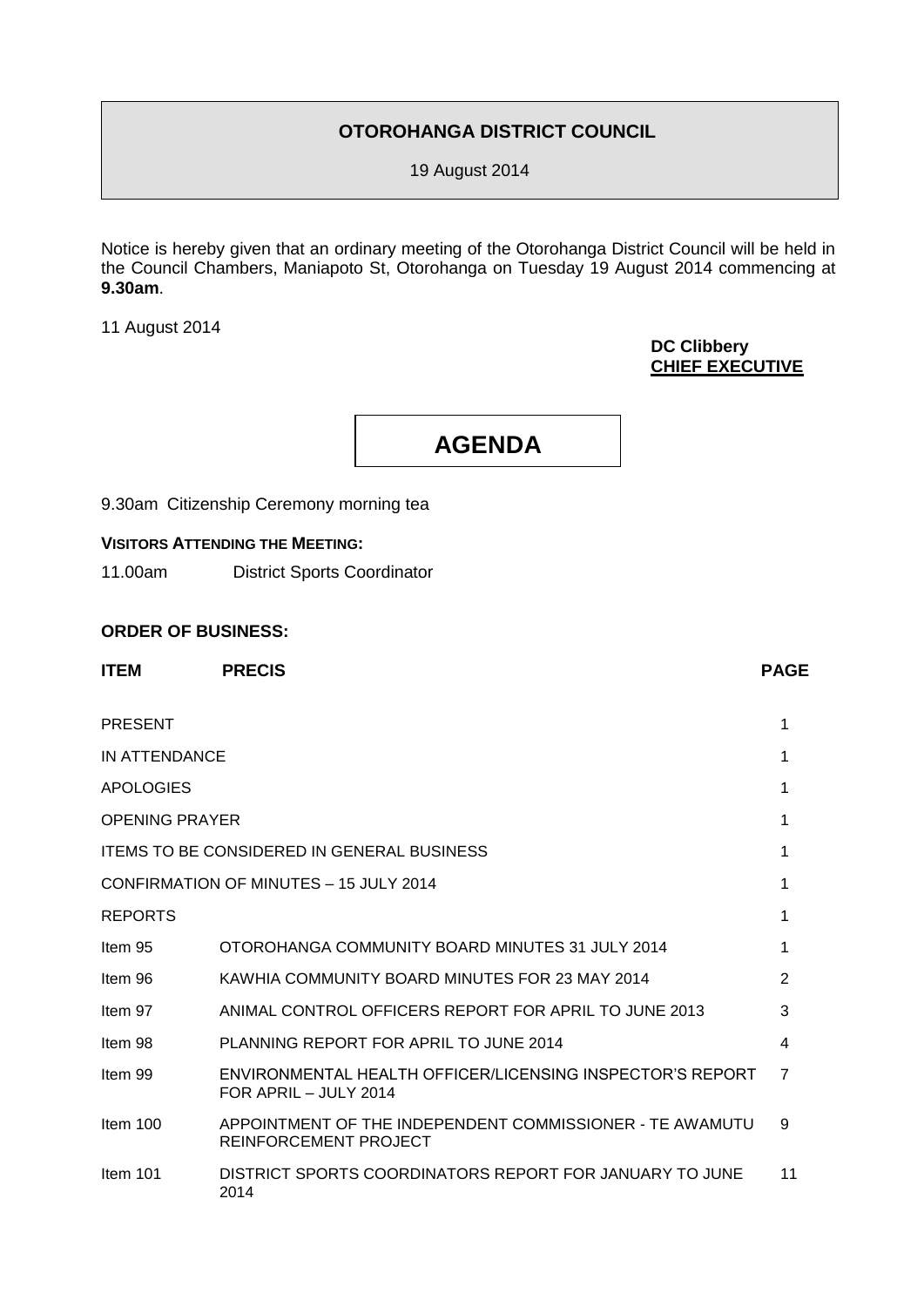| Item $102$ | ODDB REPORT FEBRUARY TO JULY 2014                                                                    | 19 |
|------------|------------------------------------------------------------------------------------------------------|----|
| Item $103$ | ROUTINE ENGINEERING REPORT FOR MAY TO JULY 2014                                                      | 22 |
| Item $104$ | UPGRADING THE STREET LIGHT NETWORK TO LED LANTERNS                                                   | 28 |
| Item $105$ | PROPOSED ADDITIONAL PUBLIC TOILET                                                                    | 35 |
| Item $106$ | STANDARDS OF SERVICE SURVEY RESULTS                                                                  | 39 |
| Item $107$ | APPROACH TO CHARITABLE DONATIONS                                                                     | 57 |
| Item $108$ | <b>BUILDING CONTROL ISSUES</b>                                                                       | 58 |
| Item $109$ | ROAD LEGALISATION - PART MANGATI ROAD - ROTTIER, TUCK<br>PROPERTY - LETTER OF AGREEMENT IN PRINCIPLE | 62 |
| Item $110$ | ODC MATTERS REFERRED FROM 15 JULY 2014                                                               | 68 |
| GENERAL    |                                                                                                      | 68 |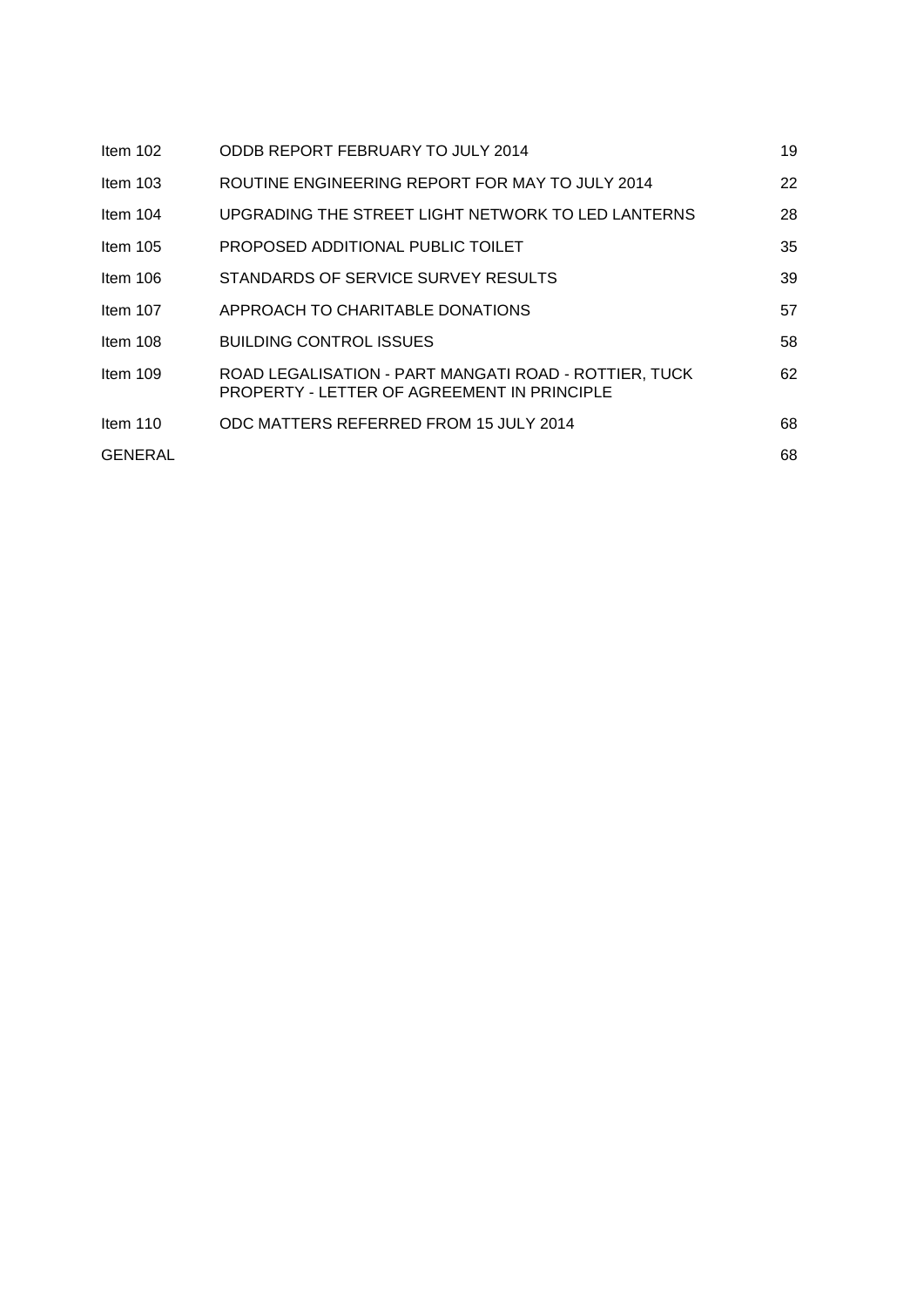#### **PRESENT**

**IN ATTENDANCE**

**APOLOGIES**

**OPENING PRAYER**

#### **ITEMS TO BE CONSIDERED IN GENERAL BUSINESS**

**CONFIRMATION OF MINUTES – 15 JULY 2014**

**REPORTS**

**Item 95 OTOROHANGA COMMUNITY BOARD MINUTES 31 JULY 2014 To: His Worship the Mayor and Councillors Otorohanga District Council From: Governance Supervisor**

**Date: 19 August 2014** 

#### **Executive Summary**

Minutes of the meeting of the Otorohanga Community Board held on 31 July 2014 as circulated.

#### **Staff Recommendation**

It is recommended that:

The minutes of the meeting of the Otorohanga Community Board held on 31 July 2014 be received.

**CA Tutty GOVERNANCE SUPERVISOR**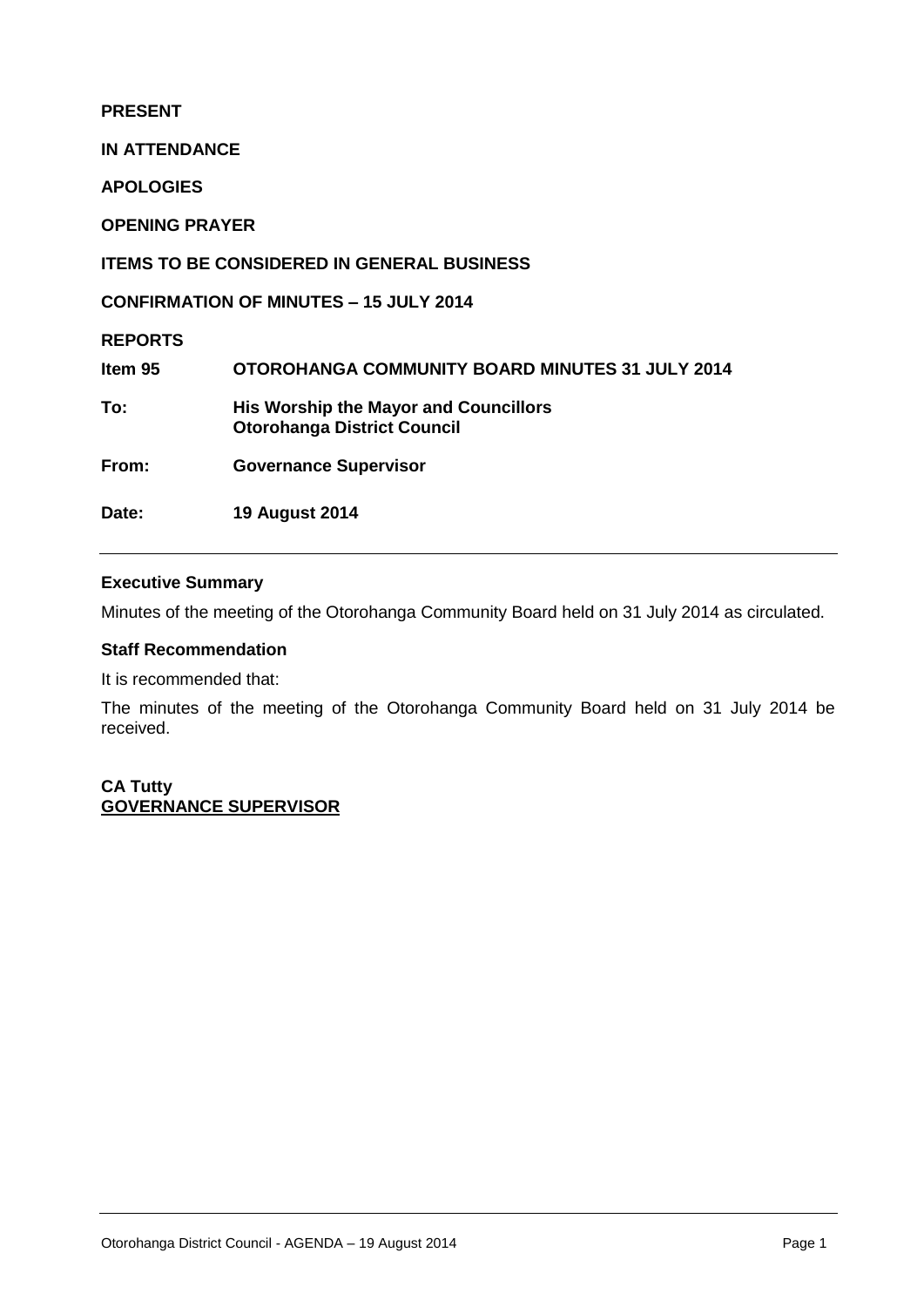**Item 96 KAWHIA COMMUNITY BOARD MINUTES FOR 25 JULY 2014 To: His Worship the Mayor and Councillors Otorohanga District Council From: Governance Supervisor**

**Executive Summary**

**Date: 19 August 2014**

Minutes of the meeting of the Kawhia Community Board held on 25 July 2014 as circulated.

#### **Staff Recommendation**

It is recommended that:

The minutes of the meetings of the Kawhia Community Board held on 25 July 2014 be received.

#### **CA Tutty GOVERNANCE SUPERVISOR**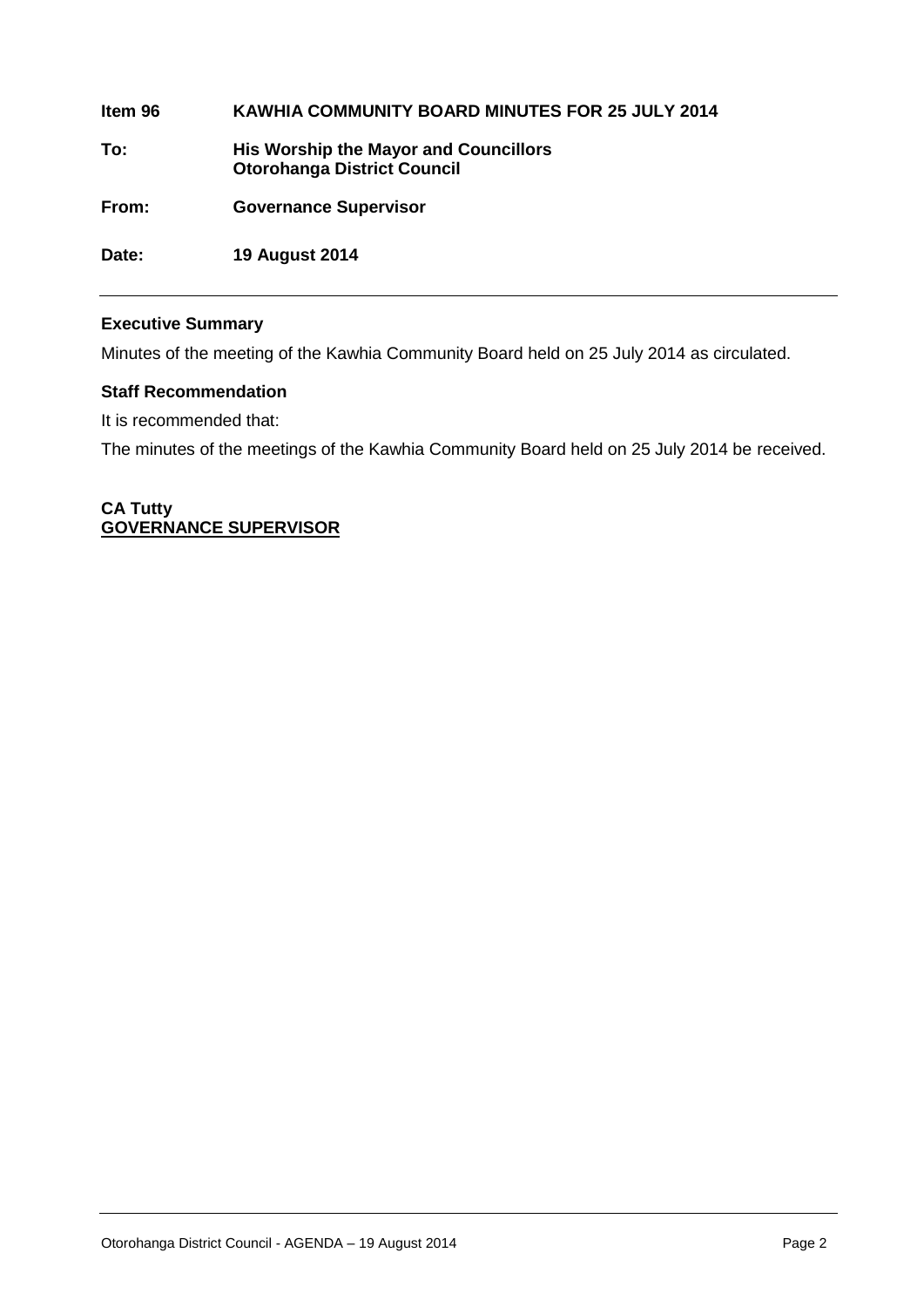**Item 97 ANIMAL CONTROL OFFICERS REPORT FOR APRIL TO JUNE 2013 To: His Worship the Mayor & Councillors Otorohanga District Council From: Environmental Services Manager**

**Date: 19 August 2014**

#### **Relevant Community Outcomes**

- The Otorohanga District is a safe place to live
- Ensure services and facilities meet the needs of the Community
- Recognise the importance of the Districts rural character

#### **Executive Summary**

A report from the Environmental Services Manager on Dog and Animal Control activities in the District for the period April to June 2014.

#### **Staff Recommendation**

It is recommended that:

The Environmental Services Manager's report on Dog and Animal Control for April to June 2014 be received.

#### **Report Discussion**

|    |                                                         | <b>April</b>   | <b>May</b>     | June           |
|----|---------------------------------------------------------|----------------|----------------|----------------|
| 1. | No. of Registration Notices issued                      | 5              | 6              | 2              |
| 2. | No. of Property visits for Registration Checks - Rural  | 27             | 19             | 14             |
| 3. | No. of Property visits for Registration Checks - Urban  | 15             | 11             | 12             |
| 4. | No. of Property visits for SOS                          | $\overline{2}$ | $\overline{2}$ | 5              |
| 5. | No. of Property visits for Two Dog Permit               | $\overline{2}$ | 1              | $\overline{2}$ |
| 6. | No. of Complaints – Dogs Actioned                       | 11             | 20             | 19             |
| 7. | No. of Complaints - Stock Actioned                      | 6              | $\overline{7}$ | 4              |
| 8. | No. of Street Patrols Night - Otorohanga                | 5              | 4              | 5              |
| 9. | No. of Street Patrols Day - Otorohanga/Kawhia           | 3              | 3              | 2              |
|    | 10. No. of Enquiries - Registration/Dog Control/General | 21             | 27             | 18             |
|    | 11. No. of Dogs Impounded                               | 3              | 13             | 10             |
|    | 12. No. of Stock Impounded                              |                |                |                |
|    | 13. No. of Written Warnings - Dog Infringement Notices  |                | 1              |                |
|    | 14. No. of Infringement Notices Issued                  | 19             | 2              |                |
|    | 15. No. of Verbal Warnings - Dog Control                | 5              | 7              | 9              |

#### **AR Loe ENVIRONMENTAL SERVICES MANAGER**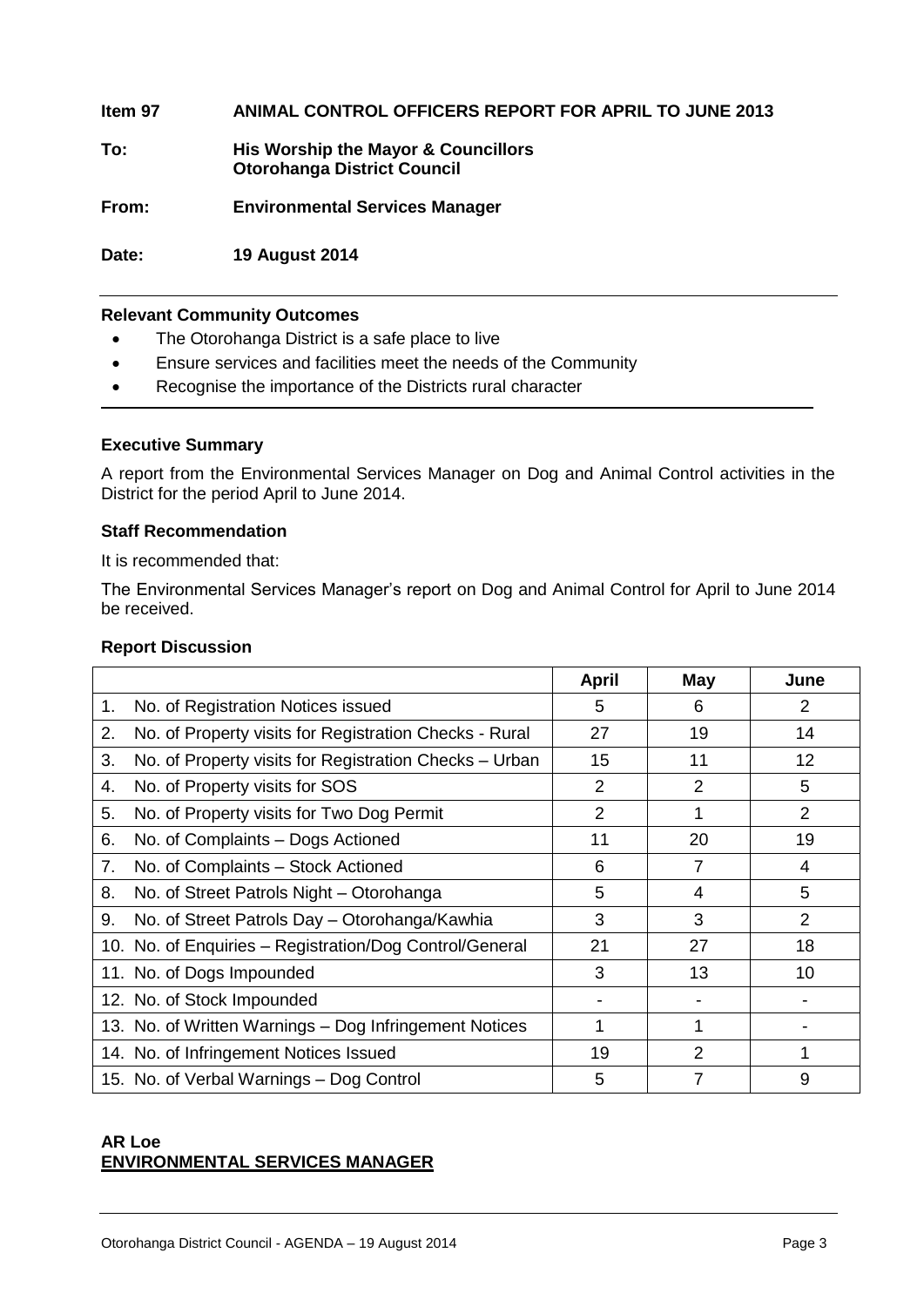**Item 98 PLANNING REPORT FOR APRIL TO JUNE 2014 To: His Worship the Mayor & Councillors Otorohanga District Council From: Environmental Services Manager**

**Date: 19 August 2014**

#### **Relevant Community Outcomes**

- Manage the natural and physical environment in a sustainable manner
- Protect the special character of our harbours and their catchments
- Recognise the importance of the Districts rural character

#### **Executive Summary**

Reporting on Resource Consents granted under Delegated Authority for the period 1 April to 30 June 2014.

#### **Staff Recommendation**

It is recommended that:

The Planning Report for April to June 2014 be received.

#### **Report Discussion**

During this quarter 17 consents (9 Land Use, 8 Subdivision) were granted under Delegated Authority as set out in the table below. These approvals compare with 12 (8 Land Use, 4 Subdivision) granted in the same period last year.

#### **Decisions by Ward**

|                   | <b>Land Use</b> | <b>Subdivision</b> |
|-------------------|-----------------|--------------------|
| Wharepuhunga      |                 |                    |
| Kio Kio Korakonui |                 |                    |
| Waipa             |                 |                    |
| Tihiroa           |                 |                    |
| Otorohanga        |                 |                    |
| Kawhia Tihiroa    |                 |                    |
| <b>Total</b>      |                 |                    |

#### **AR Loe ENVIRONMENTAL SERVICES MANAGER**

#### **Attachment**

a. Resource consent decisions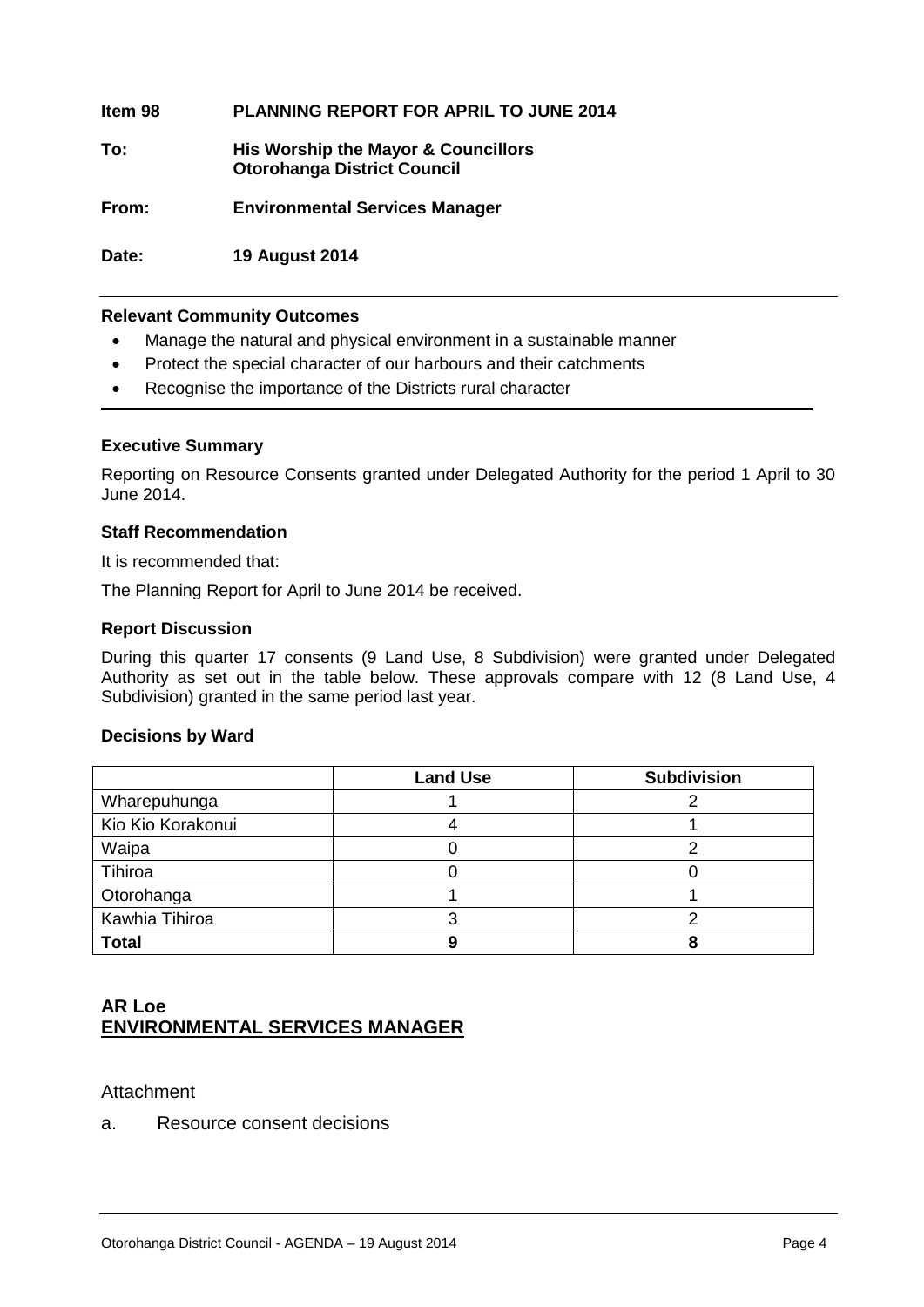#### **Resource Consent Decisions - 1/04/14 to 30/06/14**

| 140030      | <b>Department of Corrections</b><br>Waikeria Road<br>Outline Plan Waiver - Machinery Shelter.                                                             |      |  | LDE ARL GDA 23/05/14 |
|-------------|-----------------------------------------------------------------------------------------------------------------------------------------------------------|------|--|----------------------|
| 140020      | Transpower NZ Ltd<br>Waipapa & Ranginui Roads<br>Trimming and Removal of Vegetation beside Transmission Lines                                             |      |  | LU PRS GDA 10/04/14  |
| 140021      | G Young<br>53 Pouewe Street, Kawhia<br>To construct a new carport and extend an existing garage.                                                          | LU   |  | PRS GDA 29/04/14     |
| 140026      | Department of Corrections, Waikeria Prison<br>Waikeria Road<br>Outline Plan of Works - Audio Visual Suite                                                 | LU.  |  | ARL GDA 30/04/14     |
| 140028      | <b>Department of Corrections</b><br>Waikeria Road<br>To relocate a residential dwelling onto rural land.<br>Certificate of Compliance Application         | LU.  |  | ARL GDA 15/05/14     |
| 140029      | <b>Department of Corrections</b><br>Waikeria Road<br>Outline Plan of Works - Prison Control Point (PCP).                                                  | LU – |  | ARL GDA 22/05/14     |
| 140027      | <b>KR</b> Tapara<br>13 Te Kanawa Street<br>New Dwelling that encroaches the front yard and the other yard set backs.                                      |      |  | LU ARL GDA 30/05/14  |
| 070016      | R & F Muller<br>1463 S Hway 31 Kawhia Rd<br>Relocate dwelling older than 5 years                                                                          | LU   |  | ARL GDA 11/06/14     |
| 130057      | A & A Grigg<br>58 Ocean Ridge Place, Aotea<br>Build a dwelling that breaches boundary set back, daylight<br>plane and is adjacent to archaeological site. | LU   |  | PRS GDA 19/06/14     |
| Total for L | 9                                                                                                                                                         |      |  |                      |
| 140012      | Maurice Kettle & Lesley Kettle<br>328 Newman Road<br>Create one Additional Lot and carry out a Boundary Relocation.                                       | SB.  |  | PRS GDA 10/04/14     |
| 140018      | <b>Glenray Trust</b><br>237 Happy Valley Road<br>Creation of one additional allotment around existing dwelling.                                           | SB.  |  | PRS GDA 17/04/14     |
| 140017      | <b>Bradey Family Trust</b><br>216 Mangawhero Road<br>Create One Additional Lot                                                                            | SB.  |  | PRS GDA 27/04/14     |
| 140019      | CA Leigh<br><b>Bayley Road</b><br>S127 Application to Change and Cancel Conditions of RM110056                                                            | SB.  |  | ARL GDA 28/04/14     |
| 140025      | DS & CM Hickman<br>36 Old Te Kuiti Road<br>S127 Application to change conditions of RM090043                                                              | SB.  |  | PRS GDA 30/04/14     |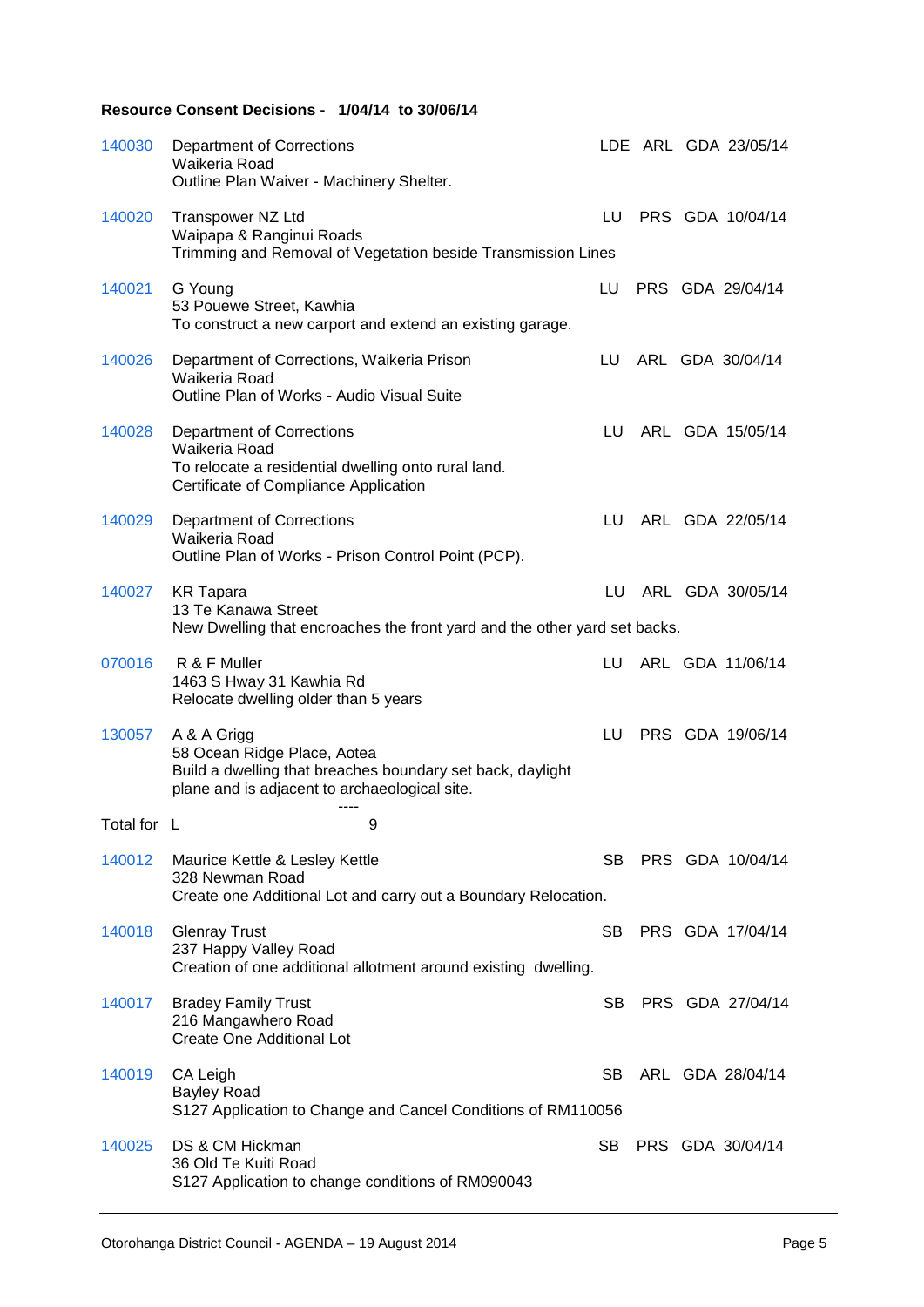| 130055      | N A Deal<br>49 Lurman Road<br>Subdivision around existing house.   |                                                             | SB. |  | PRS GDA 15/05/14 |
|-------------|--------------------------------------------------------------------|-------------------------------------------------------------|-----|--|------------------|
| 140031      | Geryha Limited<br>Te Tahi Road<br>s348 LGA - Create a Right of Way |                                                             | SB. |  | ARL GDA 6/06/14  |
| 140032      | Reeve Agri Ltd<br>224 Haurua Road                                  | S127 Application to change or cancel conditions of RM130031 | SB. |  | ARL GDA 25/06/14 |
| Total for S |                                                                    | 8                                                           |     |  |                  |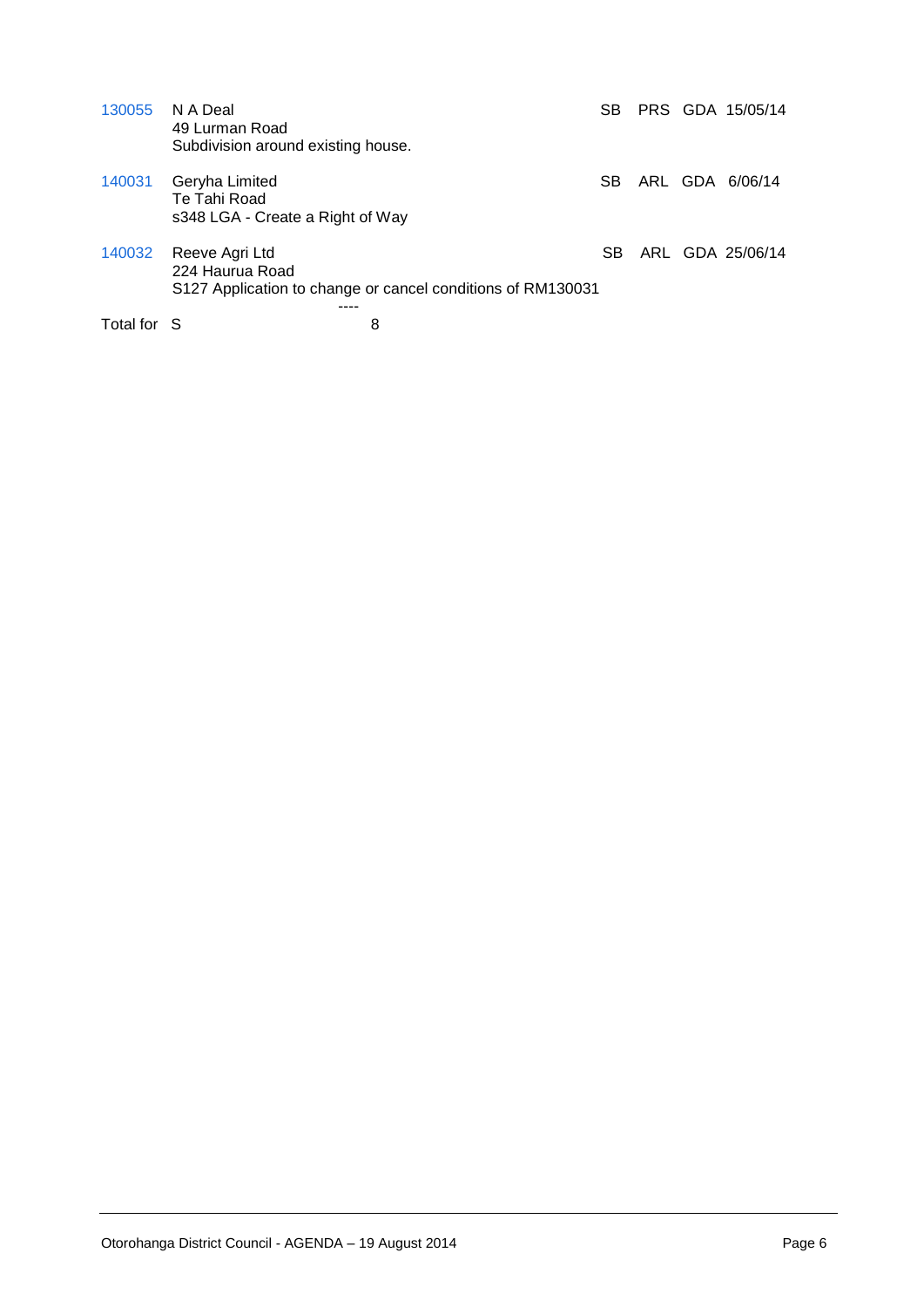| Item 99 | ENVIRONMENTAL HEALTH OFFICER/LICENSING INSPECTOR'S<br><b>REPORT FOR APRIL - JULY 2014</b> |
|---------|-------------------------------------------------------------------------------------------|
| To:     | His Worship the Mayor and Councillors<br><b>Otorohanga District Council</b>               |
| From:   | <b>Environmental Health Officer / Licensing Inspector</b>                                 |

**Date: 19 August 2014**

#### **Relevant Community Outcomes**

- The Otorohanga District is a safe place to live
- Ensure services and facilities meet the needs of the Community
- Promote the local economy and opportunities for sustainable economic development
- Manage the natural and physical environment in a sustainable manner

#### **Executive Summary**

The Environmental Health Officer/ Licensing Inspector's report for the four month period 1 April to 31 July 2014.

#### **Staff Recommendation**

It is recommended that:

That the Environmental Health Officer / Licensing Inspector's report for 1 April to 31 July 2014 be received.

#### **Report Discussion**

#### **Alcohol**

Bryan Faris retired on the 26 June 2014 after 49 years' service to local government.

I took over his role working Wednesday and Friday in the District.

Special licences are coming in under the required timeframe of 20 working days.

The OFF Licence for Lavish was provisionally approved by the District Licensing Committee with requirements by the applicant to provide additional information. This has now been received and the Off Licence is being issued.

#### **Liquor Licensing Statistics**

| $\bullet$ On Licences - New   |   |
|-------------------------------|---|
| Renewals                      |   |
| • Off Licences - New          |   |
| Renewals                      |   |
| $\bullet$ Club Licences - New |   |
| Renewals                      |   |
| • Managers Certificates - New | 1 |
| Renewals                      | 3 |
| • Special licences            | 4 |
| • Temporary Licence           |   |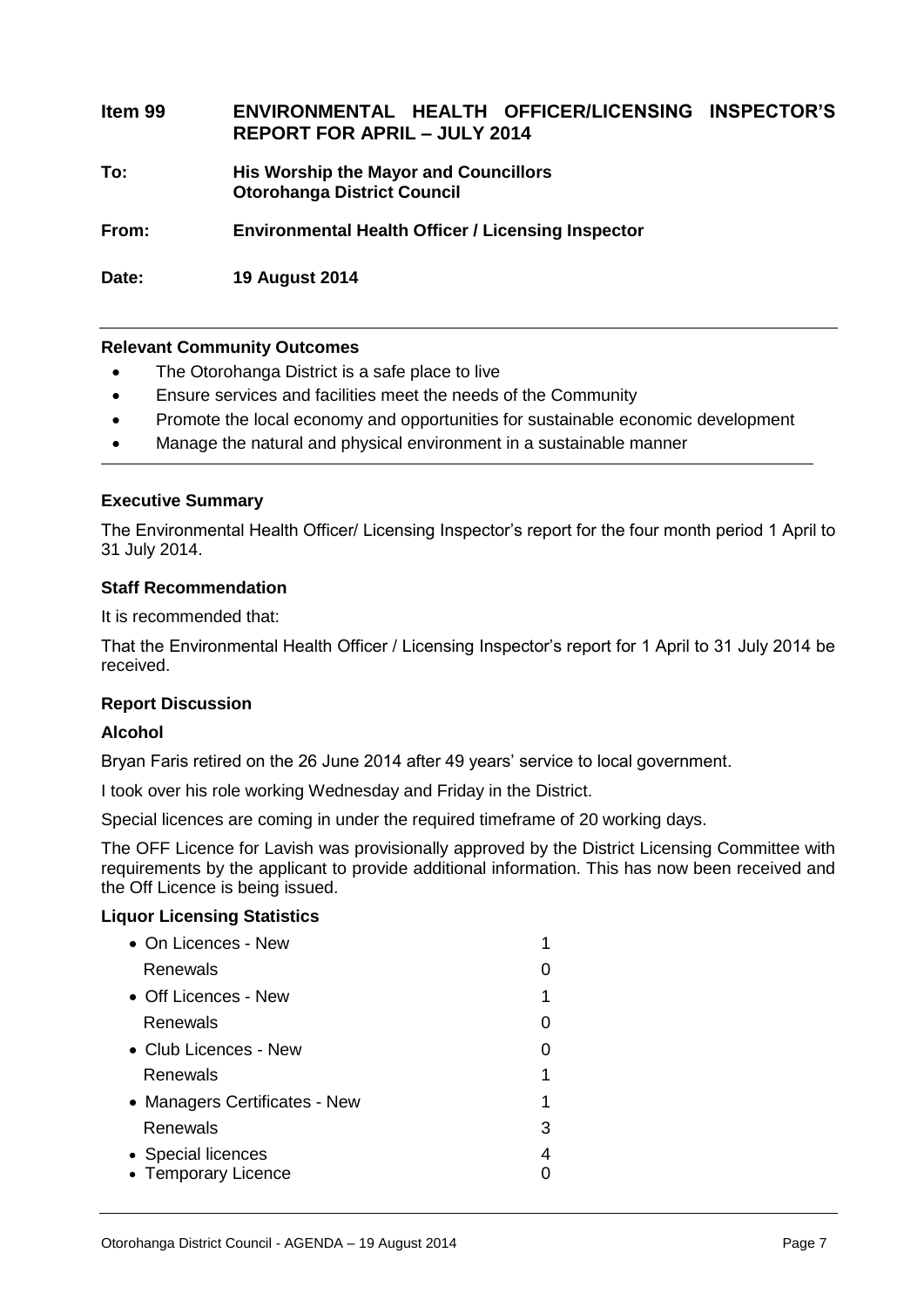#### **Health**

The Ministry of Primary Industries has announced that the new Food Act 2014 has been enacted and will come into force no later than 1 March 2016.It will replace the Food Act 1991 and food businesses will transition in groups over a three year period. At the end of this period the Food Hygiene Regulations 1974 will be revoked. The replacement Regulations are currently being written.

The central feature of the new Act is a sliding scale where higher food risk businesses will operate under more stringent food safety requirements than lower risk ones.

Higher risk businesses e.g. those that prepare and sell meals or raw meat or seafood, will be required to have a written Food Control Plan where they themselves identify the risks and put in place steps to manage them. The Ministry has supplied a free template plan alternatively the business can develop their own, to suit their needs.

Medium risk food businesses e.g. those that sell non-alcoholic beverages, will operate under a National Programme of which there will be three risk levels.

Kiwi traditions like fundraising sausage sizzles and home baking at school fairs will be exempted, with the requirement that the food sold, is safe.

Operators will be able to influence their own compliance costs with businesses that can demonstrate they manage food safety well, being rewarded with less frequent checks while businesses not managing food well, will receive extra attention.

It is also important to note that growing food for personal use and sharing it with others, including 'bring a plate' to a club committee is outside the scope of the new Act as it only covers food that is sold or traded.

In the meantime, affected businesses can voluntary implement the Food Control Plan and I will encourage them to do so to ensure a smoother transition.

#### **Mary Fernandez ENVIRONMENTAL HEALTH OFFICER / LICENSING INSPECTOR**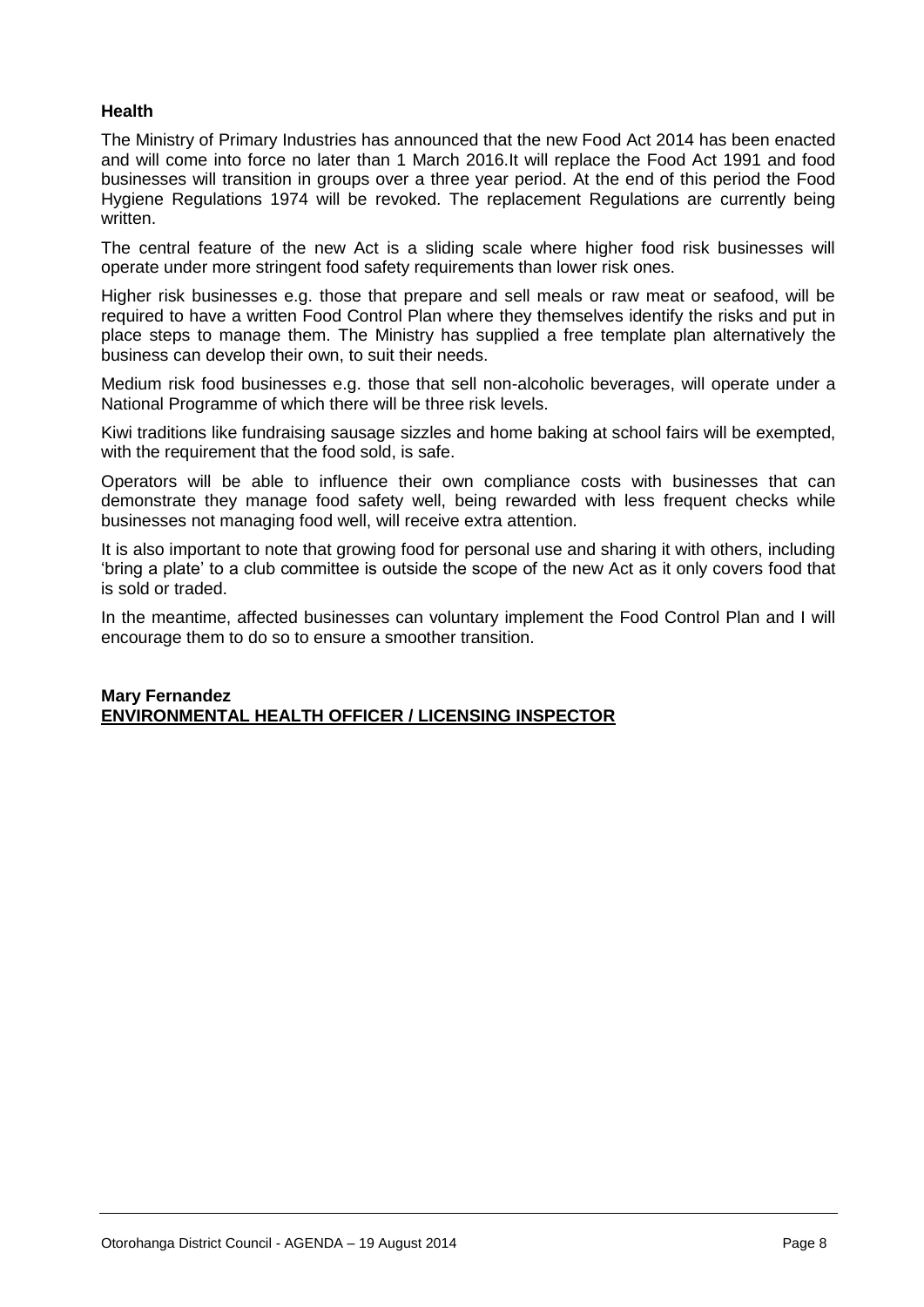| Item 100 | APPOINTMENT OF THE INDEPENDENT COMMISSIONER - TE AWAMUTU<br><b>REINFORCEMENT PROJECT</b> |
|----------|------------------------------------------------------------------------------------------|
| To:      | His Worship the Mayor and Councillors<br><b>Otorohanga District Council</b>              |
| From:    | <b>Environmental Services Manager</b>                                                    |
| Date:    | <b>19 August 2014</b>                                                                    |

#### **Executive Summary**

The Planning and Regulatory Managers from Otorohanga, Waitomo and Waipa District Councils have selected Mr Alan Withy to be the sole independent Commissioner to hear submissions on the proposed Te Awamutu Reinforcement Project. This appointment requires the endorsement of each of the Councils involved with the development.

#### **Staff Recommendation**

It is recommended that:

Pursuant to Section 34A of the Resource Management Act 1991 independent Commissioner **Alan Withy** be appointed as the Hearing Commissioner for the purposes of Hearing and making Recommendations on the Notice of Requirements to the Requiring Authority being Waipa Networks Ltd and making decisions on the resource consent applications for the Te Awamutu Electricity Reinforcement Project as detailed below. This authority includes Hearing and considering the submissions lodged on the Designations and Resource Consent applications and dealing with any procedural issues prior to delivering the Recommendations on the Notice of Requirements and Decisions on the resource consents.

#### **Report Discussion**

The Te Awamutu Reinforcement Project was publically notified on 4 August 2014 with the notification period closing on and the final date for making submissions being 2 September 2014. Within Otorohanga District the project plans, consent documents and submission forms are available for public viewing at the Council office and the Otorohanga Library. Approval of this project is being managed as a collaboration between the three affected Councils. The Councils have appointed Bloxam Burnett and Olliver as the planning consultancy who will prepare all the necessary planning reports and collate the submissions received. At this time the project timetable anticipates that all submissions will be assessed and the planning report prepared in readiness for a hearing in November 2014.

Mr Withy was selected as Commissioner due to his extensive experience in planning hearings particularly in regards to matters involving infrastructure projects and developments. He has previously been engaged by Otorohanga District Council in 2011 to decide the application for the Waiwera Street subdivision.

#### **Te Awamutu Electricity Reinforcement Project Description**

#### Requiring Authority: Waipa Networks Ltd

Notice of Requirement - seeking designations under section 168 of the Resource Management Act (RMA) 1991 from three territorial authorities, being Waipa, Otorohanga and Waitomo District Councils, for the construction, operation, replacement and maintenance of a single circuit 110kv overhead transmission line, including the installation of poles, conductors, insulators, earth wires and communication facilities and undertaking of ancillary activities (including earthworks and vegetation clearance) associated with its construction, maintenance and operation.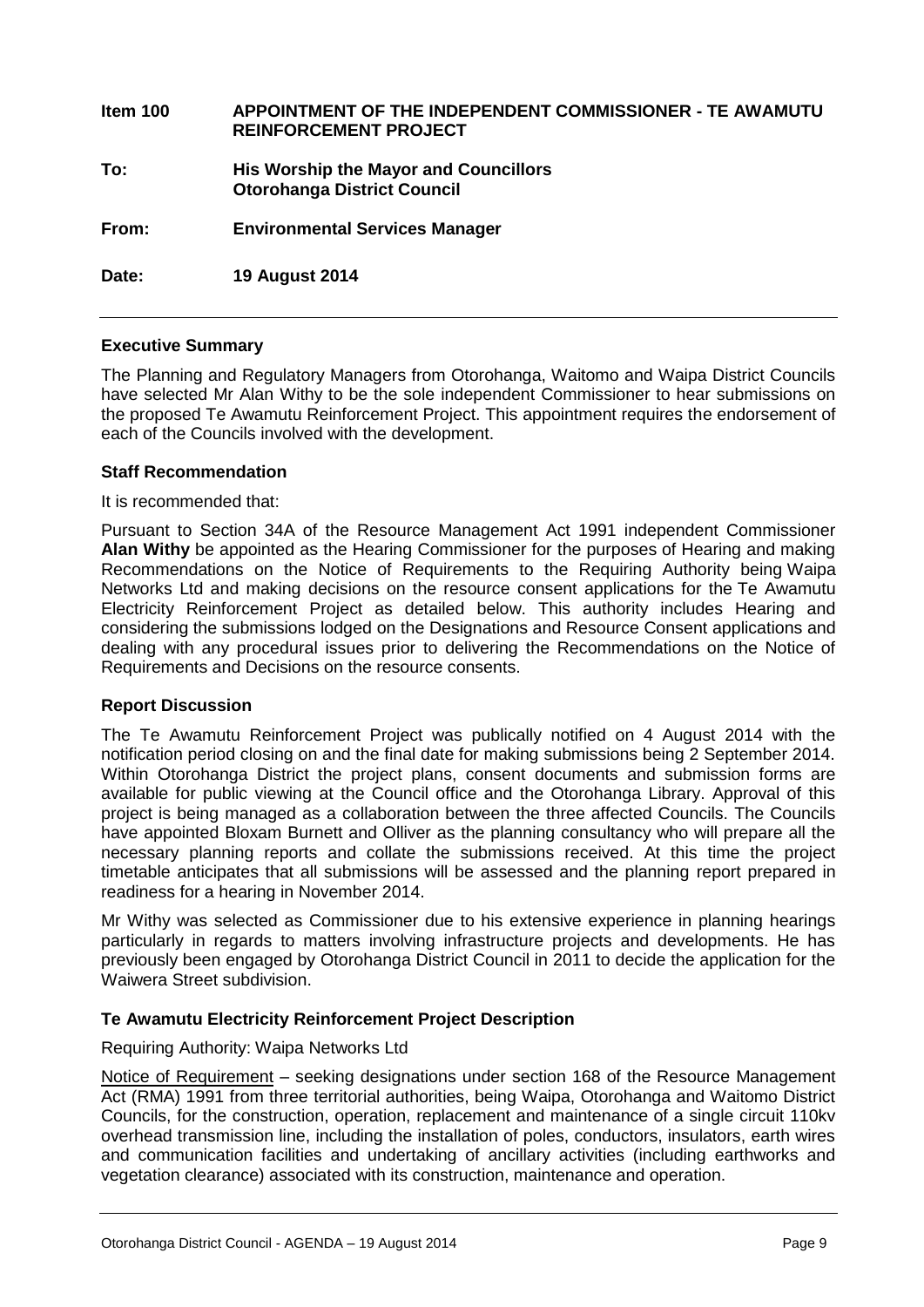Resource consent applications – seeking consent under section 88 of the RMA from the three territorial authorities to use land by undertaking construction work associated with forming access tracks to the support structures (poles) on the transmission line where that work is undertaken on land outside the designation.

A 5 year lapse period is sought with the designations and the resource consents.

Details of the proposal are as follows:

The transmission line will connect from the Te Awamutu substation located at 80 Racecourse Road in Te Awamutu to Hangatiki substation located approximately 7km south of Otorohanga at 42 Waitomo Caves Road. The proposal is for a 32.3km long transmission line that will connect to the 800m long section already constructed in Te Awamutu. It will require erection of 177 pole support structures with a maximum height of 28m and an average height of 21m.

A large section of the line will follow the NIMT railway line alignment. The construction timeframe for the project is estimated to be 13 months. Construction works will include construction/upgrading of access tracks, pole site preparation, foundation construction, pole installation, conductor and earth wire stringing, site rehabilitation.

It is also noted that application from Heritage NZ for accidental discovery during construction works is being sought. However, no Regional Council consents are required.

#### **Andrew Loe ENVIRONMENTAL SERVICES MANAGER**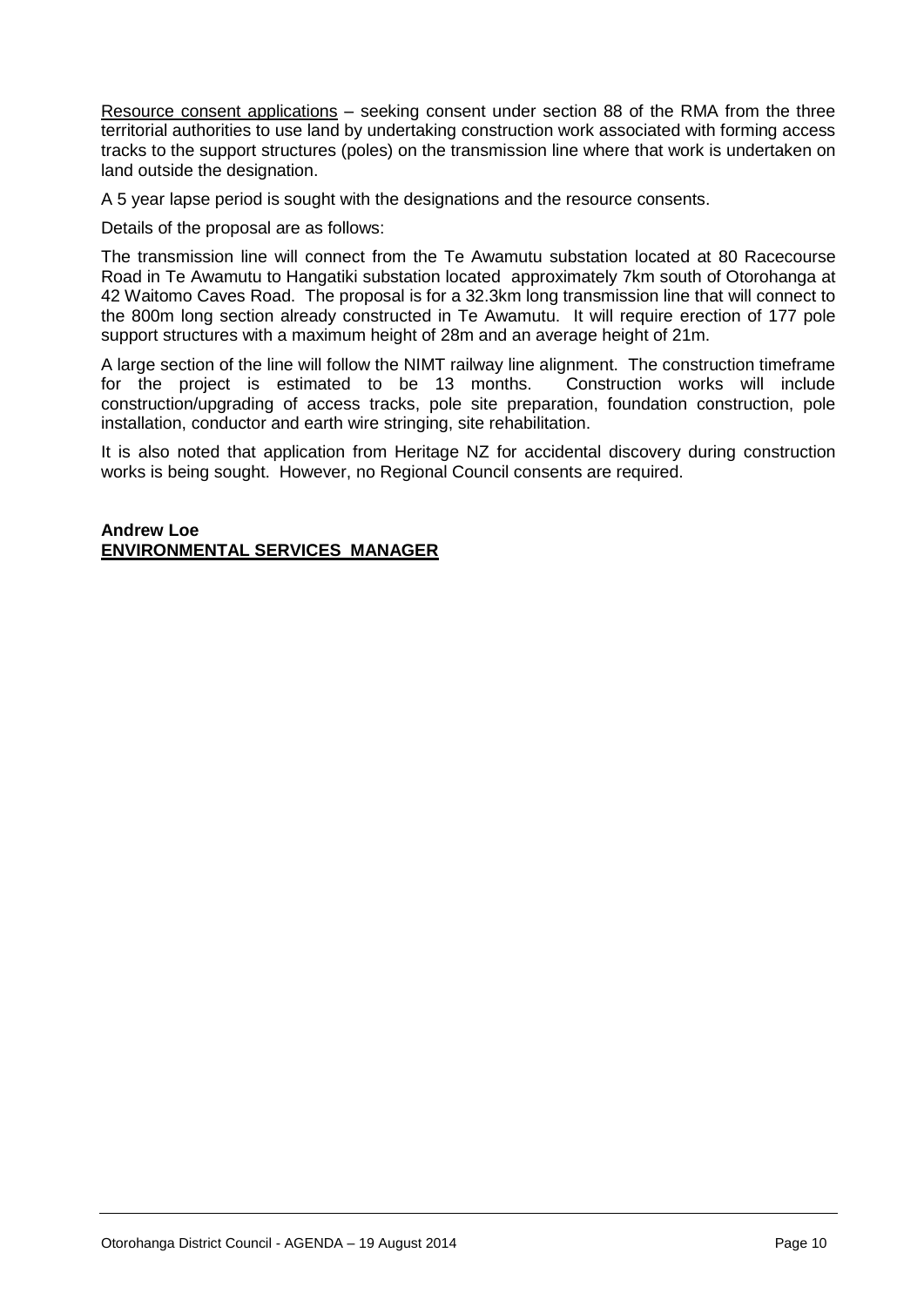| Item 101 | DISTRICT SPORTS COORDINATORS REPORT FOR JANUARY TO JUNE<br>2014           |
|----------|---------------------------------------------------------------------------|
| To:      | His Worship the Mayor & Councillors<br><b>Otorohanga District Council</b> |
| From:    | <b>District Sports Coordinator</b>                                        |
| Date:    | <b>19 August 2014</b>                                                     |

#### **Relevant Community Outcomes**

- The Otorohanga District is a safe place to live
- Ensure services and facilities meet the needs of the Community
- Foster an involved and engaged Community

#### **Executive Summary**

The District Sports Coordinators report for the period 1 January to 30 June 2014.

#### **Staff Recommendation**

It is recommended that:

The Otorohanga District Coordinator's report for the period January to June 2014 be received.

#### **Report Discussion**

| Outcome -<br><b>Participation and</b><br>Equity:                                                           | Reducing barriers and increasing participation in recreation and<br>sport                                                                                                                                                                                                                                                                                                                                                                                                                      |
|------------------------------------------------------------------------------------------------------------|------------------------------------------------------------------------------------------------------------------------------------------------------------------------------------------------------------------------------------------------------------------------------------------------------------------------------------------------------------------------------------------------------------------------------------------------------------------------------------------------|
| <b>KPI</b>                                                                                                 | <b>Evidence/ Measurement</b>                                                                                                                                                                                                                                                                                                                                                                                                                                                                   |
| Coordinate<br>local<br>Kiwisport<br>initiatives<br>primary<br>for<br>and<br>secondary<br>aged<br>children. | The KiwiSport programme underwent a review resulting in some structural<br>and sport changes. The Otorohanga District Coordinator led a planning<br>process ensuring a collaborative approach with KiwiSport Officers and<br>Energizers. A 2014 calendar was created and distributed to schools.<br>Outcomes from the plan included a number of have -a-go sessions taking<br>place in a number of schools during class, lunch and afterschool and also<br>within holiday programmes. sessions |
|                                                                                                            | <b>KiwiSport Badminton</b><br>Supported Otorohanga College to successfully secure kiwisport funding to<br>purchase a 'speedminton' kit for the college and hosted a 6 week inter<br>house competition to promote the sport. 63 students participated in this<br>competition. College now working with DC to link with Badminton club to<br>support students to have a go at badminton.                                                                                                         |
|                                                                                                            | KiwiSport Holiday Programme - Football<br>Supporting North King Country Junior Football to host an ASB Fun<br>Football and development holiday programme in the April & July school                                                                                                                                                                                                                                                                                                            |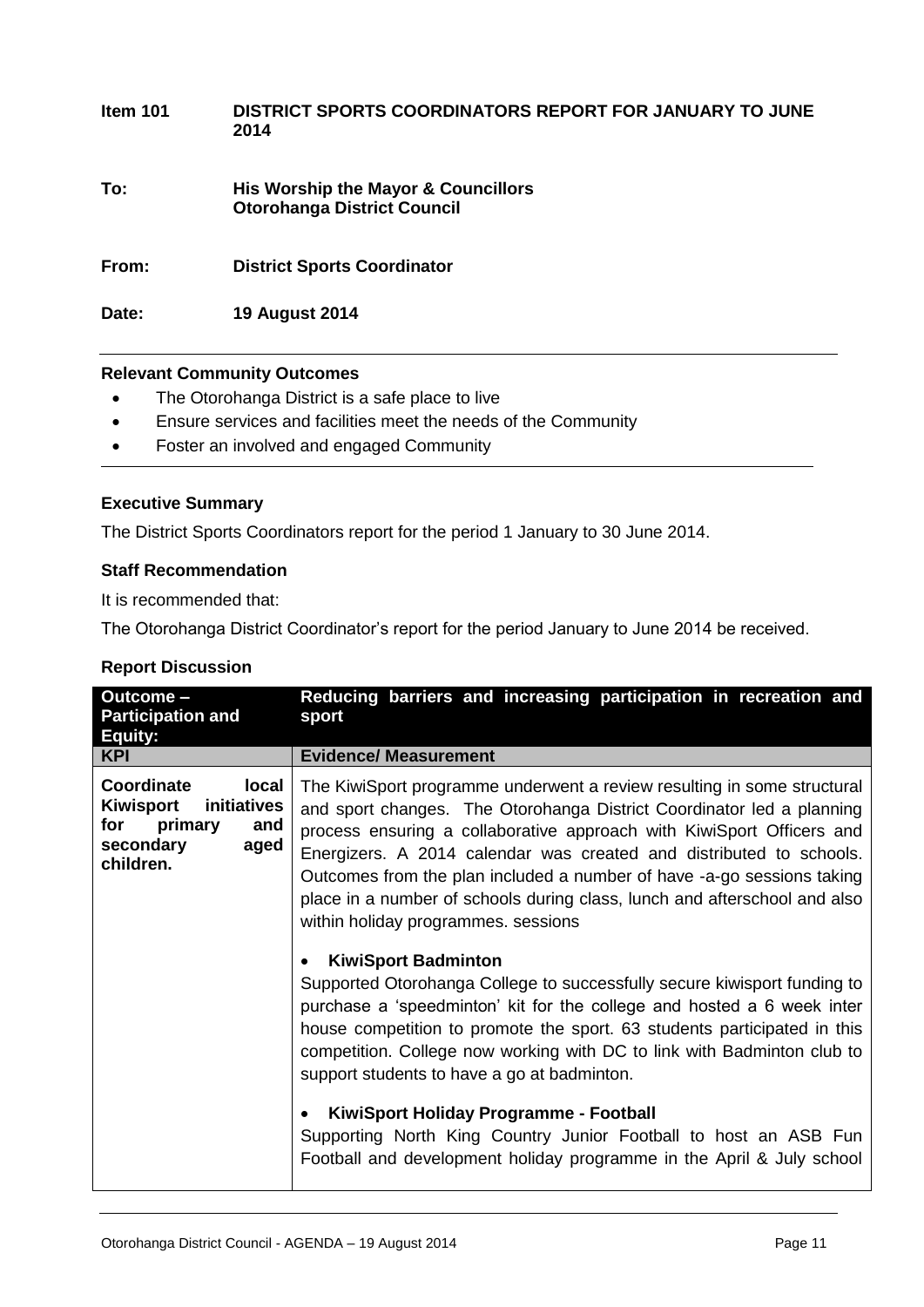|                                                                                                                                                 | holidays. 22 (April) and 33 children (July) attended.                                                                                                                                                                                                                                                                                                                                                                                                                                                                                                                                                                                                                                                                                                                                                                           |
|-------------------------------------------------------------------------------------------------------------------------------------------------|---------------------------------------------------------------------------------------------------------------------------------------------------------------------------------------------------------------------------------------------------------------------------------------------------------------------------------------------------------------------------------------------------------------------------------------------------------------------------------------------------------------------------------------------------------------------------------------------------------------------------------------------------------------------------------------------------------------------------------------------------------------------------------------------------------------------------------|
|                                                                                                                                                 |                                                                                                                                                                                                                                                                                                                                                                                                                                                                                                                                                                                                                                                                                                                                                                                                                                 |
|                                                                                                                                                 | <b>KiwiSport Junior Rugby League</b>                                                                                                                                                                                                                                                                                                                                                                                                                                                                                                                                                                                                                                                                                                                                                                                            |
|                                                                                                                                                 | Supported Kiwisport Rugby League Officer to host a 5 week afterschool<br>programme in conjunction with Tigers Sports Club 34 children attended<br>these sessions. This led into children participating in a North King Country<br>Rugby League festival day in March where 52 children participated in fun<br>activities promoting Rugby League. Programme supported Tigers Sports<br>Club to enter a team into the Waikato Junior League competition this year.                                                                                                                                                                                                                                                                                                                                                                |
|                                                                                                                                                 | <b>KiwiSport Cricket</b><br>$\bullet$                                                                                                                                                                                                                                                                                                                                                                                                                                                                                                                                                                                                                                                                                                                                                                                           |
|                                                                                                                                                 | Supported Kiwisport Cricket to host a 'Cricket Festival' day at the<br>Otorohanga Domain for North King Country Schools. 14 teams<br>participated (112 children). Otorohanga College students helped with the<br>umpiring on the day.                                                                                                                                                                                                                                                                                                                                                                                                                                                                                                                                                                                           |
|                                                                                                                                                 | <b>KiwiSport Hockey</b>                                                                                                                                                                                                                                                                                                                                                                                                                                                                                                                                                                                                                                                                                                                                                                                                         |
|                                                                                                                                                 | Taster sessions were held in Otorohanga schools leading into the start of<br>the North King Country Hockey competition in May. DC coached and<br>supported 2 Junior teams and 1 Intermediate team to participate in the<br>competition.                                                                                                                                                                                                                                                                                                                                                                                                                                                                                                                                                                                         |
|                                                                                                                                                 | DC facilitated the Waikato Hockey 'Slicksticks' 8 week development<br>programme in the North King Country. 21 children attended this<br>programme and competed in a 2 day competition held in Hamilton during<br>the July Holidays.                                                                                                                                                                                                                                                                                                                                                                                                                                                                                                                                                                                             |
|                                                                                                                                                 | <b>KiwiSport Netball</b><br>$\bullet$                                                                                                                                                                                                                                                                                                                                                                                                                                                                                                                                                                                                                                                                                                                                                                                           |
|                                                                                                                                                 | Supported Kiwisport Netball officer to link in with the Otorohanga Netball<br>Centre to support their existing Junior development programme.                                                                                                                                                                                                                                                                                                                                                                                                                                                                                                                                                                                                                                                                                    |
|                                                                                                                                                 | 2 holiday sessions were held with 30 children attending<br>'My Team and Me' - coaching course held for all netball coaches<br>at the Netball Centre. 14 coaches attended the course.                                                                                                                                                                                                                                                                                                                                                                                                                                                                                                                                                                                                                                            |
|                                                                                                                                                 | The 12 Project Energize schools in the district focus on <b>improved</b><br>nutrition and increased physical activity                                                                                                                                                                                                                                                                                                                                                                                                                                                                                                                                                                                                                                                                                                           |
| <b>Work with Energize</b><br>and other partners to<br>increase<br>sport<br>opportunities<br>and<br>increase participation<br>in Primary Schools | Sessions from term one include:<br>Tip sheets and newsletter nuggets<br>$\bullet$<br>Whole school fitness and Huff n Puff<br>$\bullet$<br>Kiwi Swim Safe delivery<br>٠<br>Project Energize (Otorohanga & Waitomo) ran a joint leadership<br>$\bullet$<br>day at the Otorohanga Domain for all primary schools to send<br>along any prospective yr 6 & 7 school leaders. 152 students<br>participated in team activities sessions with a commonwealth<br>games theme. DC supported and was guest speaker focusing on<br>Commonwealth Games theme.<br>Ran a 3 week afterschool bike programme with a focus around<br>Bikewise and safe cycling. 12 children attended<br>Ran a 3 week afterschool cooking session with tips being shared<br>around the three main meals breakfast, lunch and dinner. 11<br>students attended this. |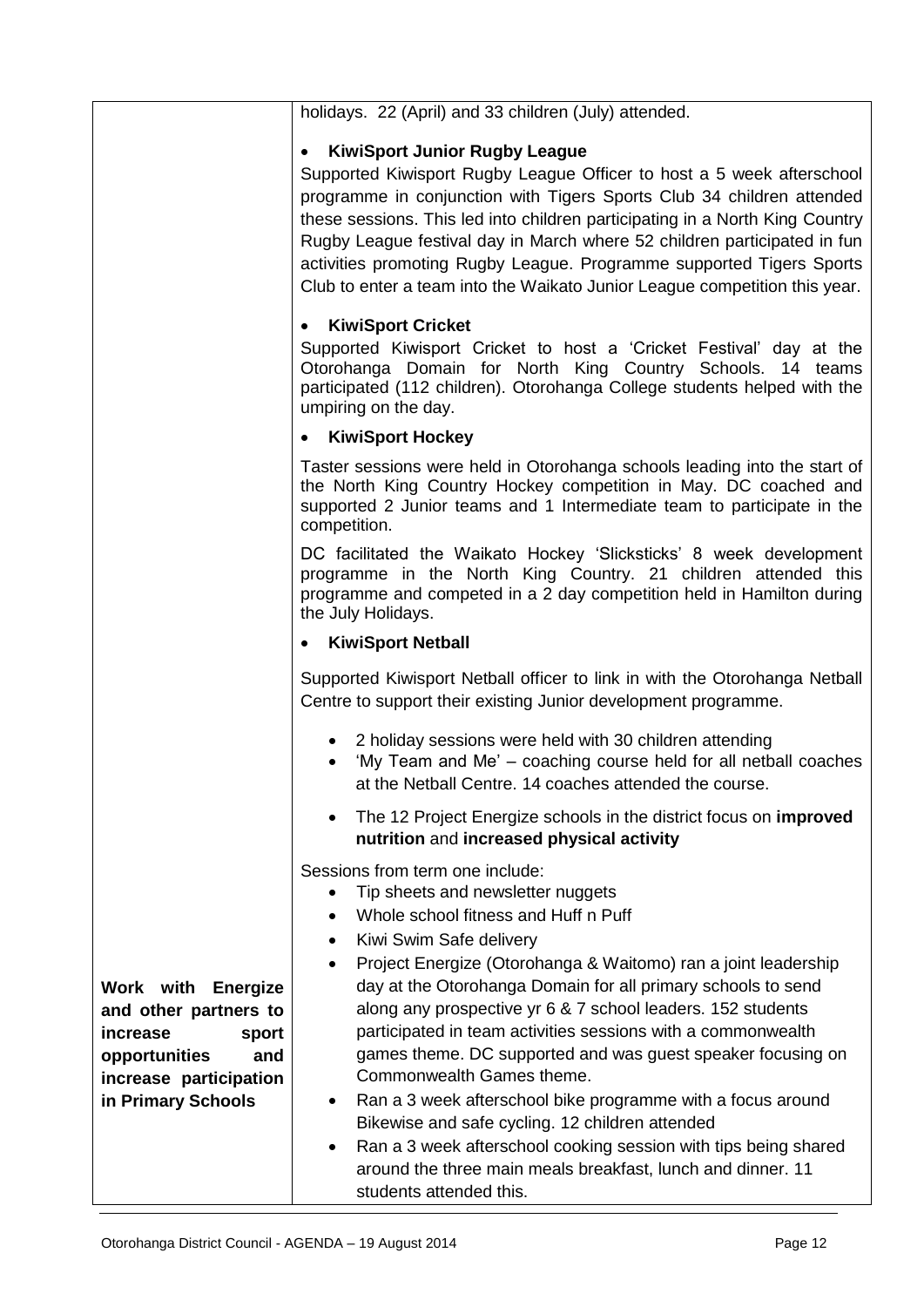|                                                                                                                                                              | Coordinated a 'Kawhia Amazing Race' project in conjunction with<br>$\bullet$<br>Kawhia Medical Centre and Kawhia Primary School. (not<br>completed yet)                                                                                                                                                                                                                                                                                                                                                            |  |  |
|--------------------------------------------------------------------------------------------------------------------------------------------------------------|--------------------------------------------------------------------------------------------------------------------------------------------------------------------------------------------------------------------------------------------------------------------------------------------------------------------------------------------------------------------------------------------------------------------------------------------------------------------------------------------------------------------|--|--|
| Work<br>with<br>primary<br>schools sport cluster.<br>To<br>increase<br>sport<br>opportunities<br>and<br>participation                                        | Supported the following events these last two terms:<br>Supported Primary School Cluster (COPS) swimming sports<br>Supported Kawhia Interschool swimming sports<br>Otorohanga Junior Cricket muster day<br>٠<br>Otorohanga Sports Club Junior Rugby Muster<br>$\bullet$<br>North King Country Junior Hockey<br>٠<br>Supported the Otorohanga Athletics Club and Otorohanga<br>$\bullet$<br>Swimming Club to host a Inter club Triathlon<br>Coached and supported Otorohanga athletics club nights all of<br>term 1 |  |  |
| <b>Work with Secondary</b><br><b>Schools</b><br>in<br>the<br><b>District</b><br>Waikato<br>to<br>increase<br>sport<br>opportunities<br>and<br>participation. | Supported the following events these last two terms<br>Otorohanga College Swimming sports.<br>Otorohanga College Athletics Sports<br>King Country Athletics Sports day<br>King Country Swimming sports<br>$\bullet$<br>Supported Otorohanga College in conjunction with Sportsforce<br>athletics to get some specialised coaching for our top athletics<br>performers at the college.<br>Member of the Otorohanga College Sports Council. A lot more structure                                                     |  |  |
|                                                                                                                                                              | around sport within the school with some really positive outcomes.<br>Collaboration between sports coordinator, parents and teachers towards<br>creating positive opportunities to play sport within the school and<br>increasing that sporting pride within the school environment.                                                                                                                                                                                                                               |  |  |
| <b>Involvement</b><br>in<br>or<br>working<br>with<br>providers to increase<br>participation in local                                                         | Facilitate<br><b>Bikewise</b><br>in the Otorohanga/Kawhia<br>District.<br>events<br>Collaborative planning of activities with North King Country Road Safety<br>Coordinator, Otorohanga District Council and Otorohanga Police.<br>Energize afterschool 3 week programme around bike safety and                                                                                                                                                                                                                    |  |  |
| events.                                                                                                                                                      | cycling to school.                                                                                                                                                                                                                                                                                                                                                                                                                                                                                                 |  |  |
|                                                                                                                                                              | Three training tip sessions leading into the district 'Tour de<br>$\bullet$<br>Otorohanga' in April. 15 people participated in these.                                                                                                                                                                                                                                                                                                                                                                              |  |  |
|                                                                                                                                                              | Promoted the North King Country Summer Nature Programme (local<br>walks and organised tramps)                                                                                                                                                                                                                                                                                                                                                                                                                      |  |  |
|                                                                                                                                                              | Promoted the Kaumatua Games in Te Kuiti for our Maniapoto area. 10<br>teams and 86 participants took part.                                                                                                                                                                                                                                                                                                                                                                                                         |  |  |
|                                                                                                                                                              | Supported new manager at Otorohanga Pools Complex (TLC) to<br>develop a plan around new programmes to get more community type<br>activities happening.                                                                                                                                                                                                                                                                                                                                                             |  |  |
|                                                                                                                                                              | 'Tour de Otorohanga' – supported Otorohanga Rotary to host this<br>event on 6 April.                                                                                                                                                                                                                                                                                                                                                                                                                               |  |  |
|                                                                                                                                                              | 136 competitors. This event caters for all with 4 races that accommodate<br>social and competitive riders.                                                                                                                                                                                                                                                                                                                                                                                                         |  |  |
|                                                                                                                                                              | Supported by Otorohanga District council and Otorohanga police around<br>safety and traffic management.                                                                                                                                                                                                                                                                                                                                                                                                            |  |  |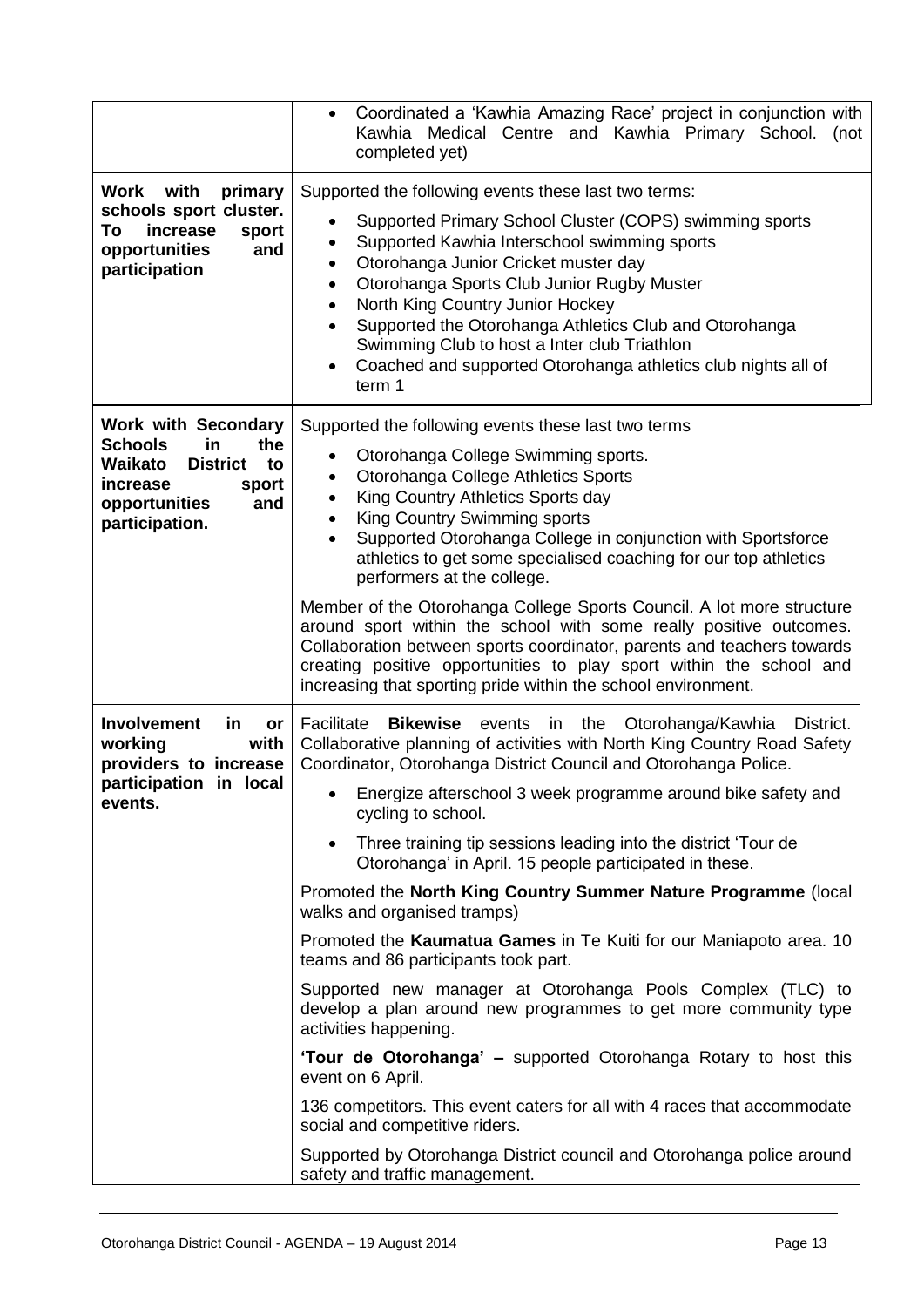|                                                                                                             | Money raised goes towards Otorohanga Rotary                                                                                                                                                                                                                                                                                                       |  |
|-------------------------------------------------------------------------------------------------------------|---------------------------------------------------------------------------------------------------------------------------------------------------------------------------------------------------------------------------------------------------------------------------------------------------------------------------------------------------|--|
|                                                                                                             | 'Bailey Ingham/Otorohanga Dental Surgery Mid Winter Run/Walk' -<br>supported the organisers of this event held on 18 June.                                                                                                                                                                                                                        |  |
|                                                                                                             | Over 350 competitors (10 <sup>th</sup> year). This event is very popular and a great<br>event for the community.                                                                                                                                                                                                                                  |  |
|                                                                                                             | This event certainly caters for all with 4 races offered over the 5 & 10km<br>distance for walkers and runners.                                                                                                                                                                                                                                   |  |
|                                                                                                             | Supported by Otorohanga District Council and Otorohanga Police<br>around safety and traffic management                                                                                                                                                                                                                                            |  |
|                                                                                                             | Donations given this year went to the Friends of Otorohanga College<br>fund to be used for sport in the college.                                                                                                                                                                                                                                  |  |
|                                                                                                             | 'Caves to Coast' – Working with Chris Kay, Waitomo DC and Stephen<br>Cox (Dynamo events organiser) to look at the opportunity of hosting a<br>cycle race from Waitomo out to Te Anga.                                                                                                                                                             |  |
|                                                                                                             | Promoted Pureora Timber Trail 'Trail Blazer Mountain Bike Event'<br>organised by Dynamo Events as an opportunity for our local mountain<br>bike riders.                                                                                                                                                                                           |  |
| holiday<br><b>Support</b><br>programmes                                                                     | Support St Brides church and Harvest Centre when required.<br>٠<br>Linking<br>in kiwisport and<br>Energize to provide<br>sporting<br>opportunities as part of these two providers.                                                                                                                                                                |  |
|                                                                                                             | Support Kiwisport and Sportsforce holiday programmes. Hosted<br>$\bullet$<br>either in Te Kuiti or Waitomo as a lot of our Junior competitions<br>are North King Country Competitions which spread across both<br>districts.                                                                                                                      |  |
|                                                                                                             | Kawhia – have struggled to find a consistent link out there to<br>$\bullet$<br>organise holiday programme with. In process of linking with<br>Energize, Otorohanga College Hostel, Kawhia Primary School,<br>Kawhia Medical Centre and Hinga & Lloyd Whiu on a project<br>around holiday programmes for Kawhia                                    |  |
| Local<br>community<br>and club<br>recreation<br>development projects<br><b>Focussed</b><br>on<br>increasing | Support for the Waikato Regional Facilities Strategy which has involved<br>collecting base line data on existing facilities. This has since been<br>completed and submitted as part of the process of creating a Waikato<br>Regional Facilities Strategy. It is hoped this document could provide<br>some guiding principles for local facilities |  |
| participation<br>and<br><b>or</b><br>membership                                                             | Continued involvement with ODDB collecting information towards<br>"HUB'<br>concept.<br>Supporting<br>Otorohanga<br>clubs<br>the<br>and<br>recreational users in investigating sharing of facilities.                                                                                                                                              |  |
|                                                                                                             | Sport Waikato in conjunction with Waikato/Bay of Plenty Football<br>have worked closely with North King Country Junior Football<br>setting up their constitution and rules, and have also investigated<br>the merits of affiliation to WaiBOP and have established NKCJF<br>as an incorporated society.                                           |  |
|                                                                                                             | Continue to investigate and<br>instigate<br>opportunities<br>for<br>collaboration between Otorohanga and Waitomo districts. Be that<br>events and or development of facilities                                                                                                                                                                    |  |
|                                                                                                             | Continued promotion of Otorohanga's 'Be a Sportie' project                                                                                                                                                                                                                                                                                        |  |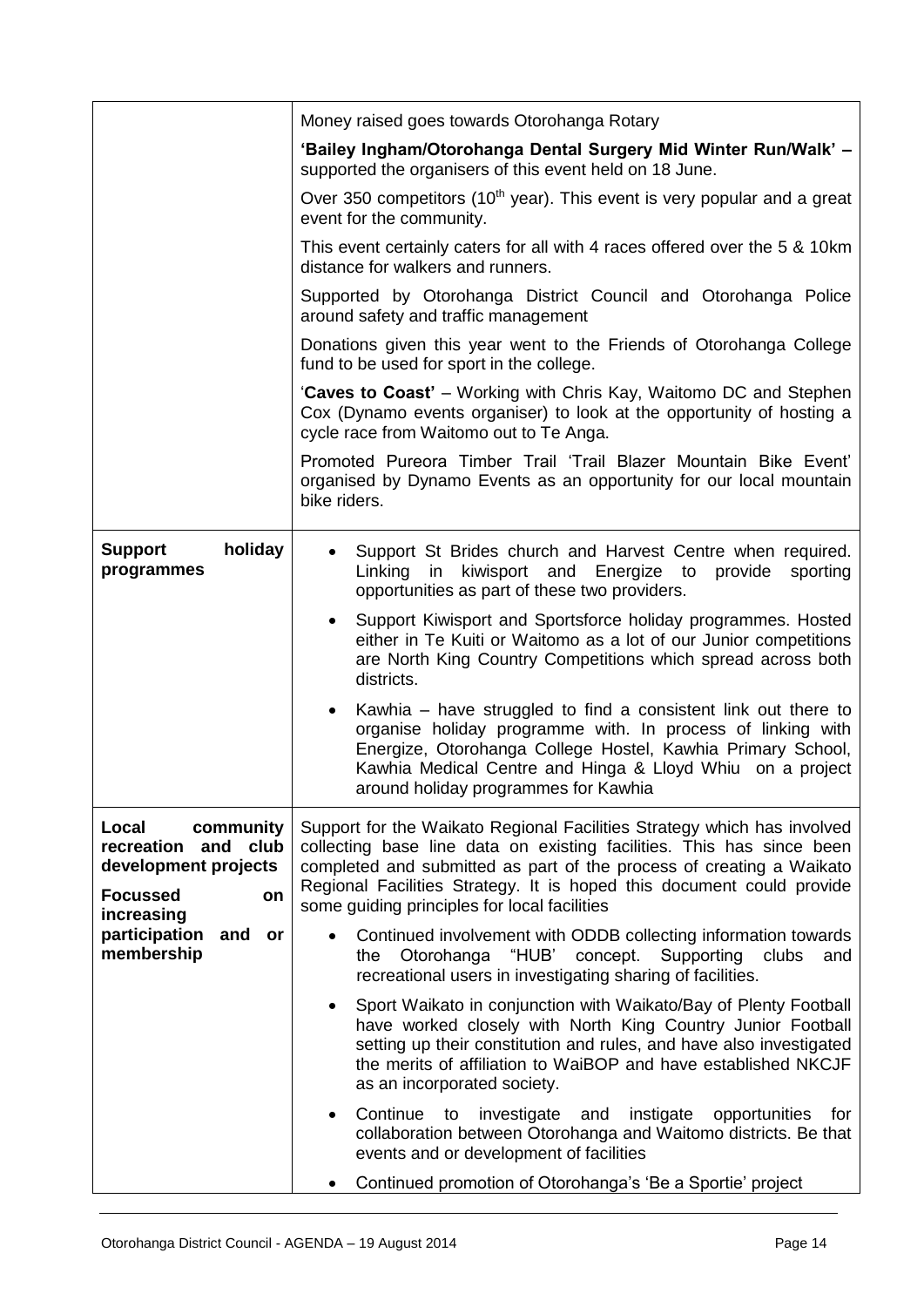| • Continued support to Council around promoting Otorohanga<br>district and its cycling opportunities.                                                              |
|--------------------------------------------------------------------------------------------------------------------------------------------------------------------|
| • Continued support to any groups considering holding any active<br>events (advice, templates, support with traffic management<br>plans, promotion and volunteers) |

| <b>Outcome</b><br><b>Quality of life:</b>                                                                             | Increasing physical Activity and improving nutrition for health, fun<br>and as a lifelong habit                                                                                                                                                                                                                                                                                                                                                                                                      |  |  |
|-----------------------------------------------------------------------------------------------------------------------|------------------------------------------------------------------------------------------------------------------------------------------------------------------------------------------------------------------------------------------------------------------------------------------------------------------------------------------------------------------------------------------------------------------------------------------------------------------------------------------------------|--|--|
| <b>KPI</b>                                                                                                            | <b>Evidence/ Measurement</b>                                                                                                                                                                                                                                                                                                                                                                                                                                                                         |  |  |
| <b>Deliver</b><br>parent<br>sessions<br>education<br>related to foundation<br>fundamental<br>and<br>skills.           | Under 5's program manager has delivered 2 education workshops at<br>Otorohanga Parent Centre. 23 mothers participated.                                                                                                                                                                                                                                                                                                                                                                               |  |  |
|                                                                                                                       | Supported 'wriggle and rhyme' sessions a joint initiative between libraries<br>and Sport Waikato.                                                                                                                                                                                                                                                                                                                                                                                                    |  |  |
| Raise awareness of<br>the importance<br><b>of</b><br>fundamental<br>skills<br>through distribution<br>KiwiBaby,<br>of | Resource distribution for the period has included<br>19 Kiwi Baby series manuals<br>$\bullet$<br>22 Active Movement manuals<br>$\bullet$<br>25 healthy eating brochures<br>$\bullet$                                                                                                                                                                                                                                                                                                                 |  |  |
| <b>KiwiToddler</b><br>and<br><b>KiwiPreschooler</b><br>manuals                                                        |                                                                                                                                                                                                                                                                                                                                                                                                                                                                                                      |  |  |
| <b>Promote and support</b><br>community<br>activity<br>options/groups                                                 | Regular visits are made to community exercise groups district wide,<br>supporting leaders, providing any training and resources where needed.                                                                                                                                                                                                                                                                                                                                                        |  |  |
| Increase numbers in<br>target groups<br>and<br>develop<br>new                                                         | 'What's on in Otorohanga' resource developed and updated<br>ongoing. Lists activity groups and options available in Otorohanga &<br>Kawhia                                                                                                                                                                                                                                                                                                                                                           |  |  |
| opportunities<br>to<br>meet needs<br>where<br>required.                                                               | Numerous enquiries within the support house environment with activity<br>options within Otorohanga District information being distributed.                                                                                                                                                                                                                                                                                                                                                           |  |  |
|                                                                                                                       | 6 fit strip booklets given out as well as fit strips<br>$\bullet$<br>23 activity diaries given out with mentoring session around how to<br>use it.<br>93 enquiries over this reporting period                                                                                                                                                                                                                                                                                                        |  |  |
|                                                                                                                       | 2 x educational presentations to Otorohanga St Johns Cadets (aged 7-<br>16years) around injuring prevention, protective/safety equipment for sport<br>and sport/exercise nutrition by DC. 26 cadets attended sessions                                                                                                                                                                                                                                                                                |  |  |
|                                                                                                                       | <b>'Kawhia Amazing Race'</b> an exciting event planned in March. Collaborative<br>project with school, sports club, Sport Waikato and other community<br>groups. A community event for all the whanau including all ages to be held<br>in the Kawhia township. As a statement of respect it was postponed due to<br>a very sad disappearance of a local kaumauta who had gone missing. This<br>event will be held at some point in the future after an appropriate season of<br>mourning has passed. |  |  |
|                                                                                                                       | Attended Kawhia Maketu Poukai, held at the Maketu Marae. Involved in<br>discussions around the importance of health and well being across the<br>generations. Over 200 attended. There seems to be a 'revolution of cultural                                                                                                                                                                                                                                                                         |  |  |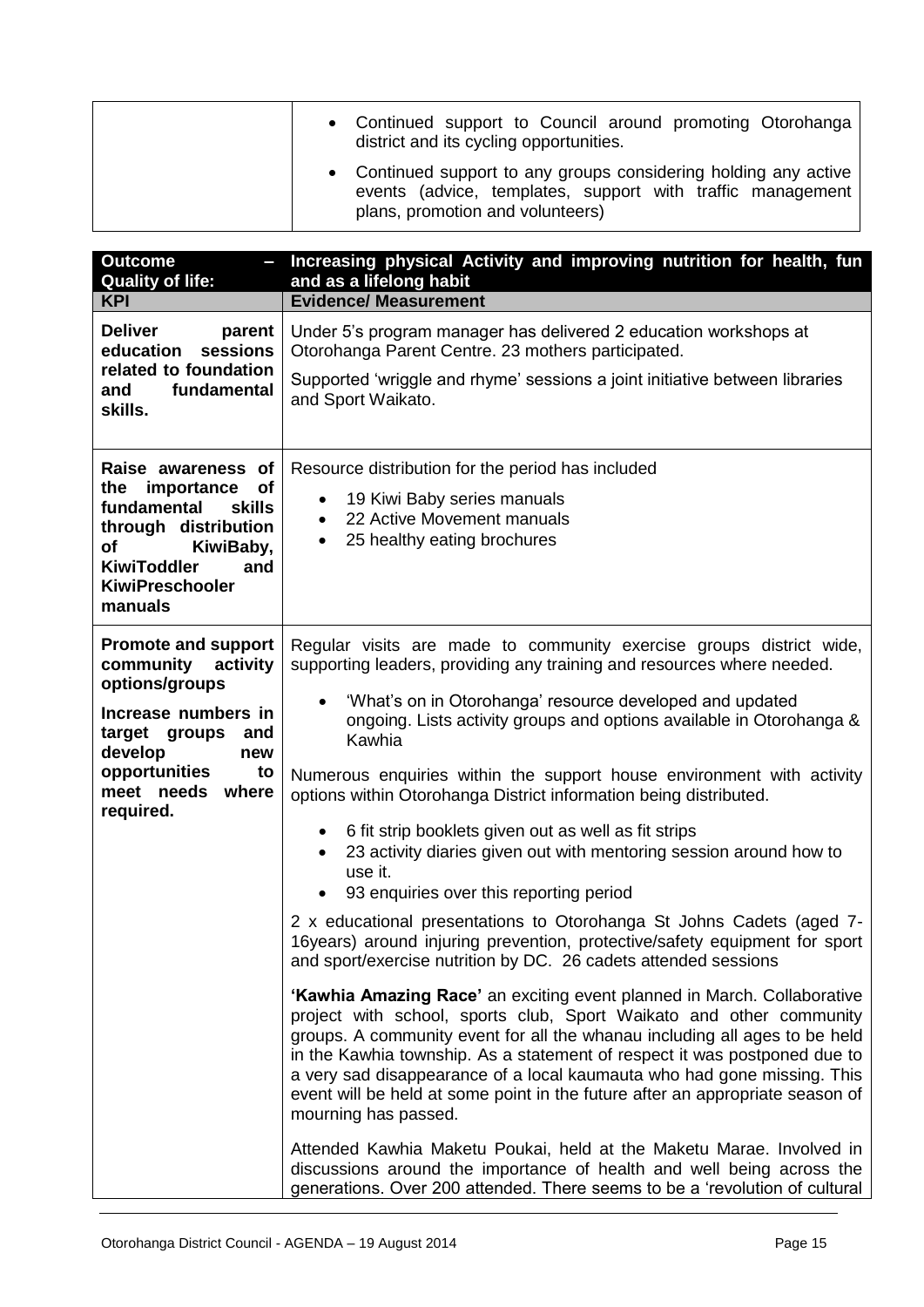| (Kawhia specific)                                                                            | change' within the Marae around, food preparation, food choices and the<br>awareness of its nutritional value.                                                                                                                                                        |  |  |
|----------------------------------------------------------------------------------------------|-----------------------------------------------------------------------------------------------------------------------------------------------------------------------------------------------------------------------------------------------------------------------|--|--|
|                                                                                              | Attended and presented at a Miri Miri at Kawhia Sports Club. 25 people in<br>attendance. A day that is organised to support local Kaumatua of Kawhia<br>with personal care and massage. Ran sit and be fit activities.                                                |  |  |
|                                                                                              | Supported Matariki Health Day held in the Kawhia Hall. Had a stand with<br>'tip sheet' hand outs and delivered messages around sugary drinks and<br>importance of exercise. Over 100 people in attendance.                                                            |  |  |
|                                                                                              | Healthy Lifestyle Coach has joined the Asthma Society Support Group that<br>meets every three weeks at he medical centre and helps deliver messages<br>that complement what the Asthma Society is trying to achieve. 6 residents<br>members of this group.            |  |  |
| <b>Healthy</b><br>lifestyle<br>sessions/workshops/                                           | Collaboration project with DC, Energize and Active & Well Lifestyle Coach<br>planned and about to start.                                                                                                                                                              |  |  |
| events                                                                                       | 6 week 'Shape up your Life'<br>$\bullet$<br>Series of 6 FREE workshops<br>Open to all.<br>Sharing the messages from Project Energize to the wider<br>community as well as linking in Green Script opportunities and<br>promoting local opportunities.                 |  |  |
| <b>Support</b><br>Green<br><b>Prescription</b><br>(GRx)<br>programmes<br>in the<br>community | Clients are provided with regular support from Permilla Whitiora our GRX<br>coordinator by phone and/or face-to-face meetings. These clients are<br>encouraged to attend local community activity sessions as part of their<br>transition back into regular exercise. |  |  |
|                                                                                              | GRx numbers for the period covering 1 January $-30$ June                                                                                                                                                                                                              |  |  |
|                                                                                              | Otorohanga 13 GRX referrals (9 female & 4 male)<br>Kawhia 6 GRX referrals (4 female & 2 male)                                                                                                                                                                         |  |  |

| <b>Outcome</b><br>$\sim$<br><b>Community</b><br><b>Development:</b>                                                    | Developing capability to ensure effective delivery of physical activity,<br>recreation and sport                                                                                                                                                                                                                                                                                                                                                                                                                                    |
|------------------------------------------------------------------------------------------------------------------------|-------------------------------------------------------------------------------------------------------------------------------------------------------------------------------------------------------------------------------------------------------------------------------------------------------------------------------------------------------------------------------------------------------------------------------------------------------------------------------------------------------------------------------------|
| <b>KPI</b>                                                                                                             | <b>Evidence/ Measurement</b>                                                                                                                                                                                                                                                                                                                                                                                                                                                                                                        |
| <b>Provide</b><br>ongoing                                                                                              | <b>Project Energize</b>                                                                                                                                                                                                                                                                                                                                                                                                                                                                                                             |
| training to primary<br>teachers<br>school<br>and coaches<br>in.<br>understanding and<br>teaching<br>fundamental skills | Term one has seen a focus on swimming and athletics training.                                                                                                                                                                                                                                                                                                                                                                                                                                                                       |
|                                                                                                                        | Term two has seen winter sports be the main focus, with umpiring/coaching<br>courses being run within schools<br>$\bullet$ Kiwi swim safe<br>• Whole school fitness and Huff & Puff<br>School leaders team building games day<br>$\bullet$<br>Educational tip sheets and newsletter nuggets<br>Team Energize work with local primary schools to develop individualised<br>annual plans for activity and nutrition which are implemented in each school<br>with their support. Boards of Trustees for each school endorse the plans. |
| Work with primary,                                                                                                     | Secondary school students are providing a valuable resource for Primary                                                                                                                                                                                                                                                                                                                                                                                                                                                             |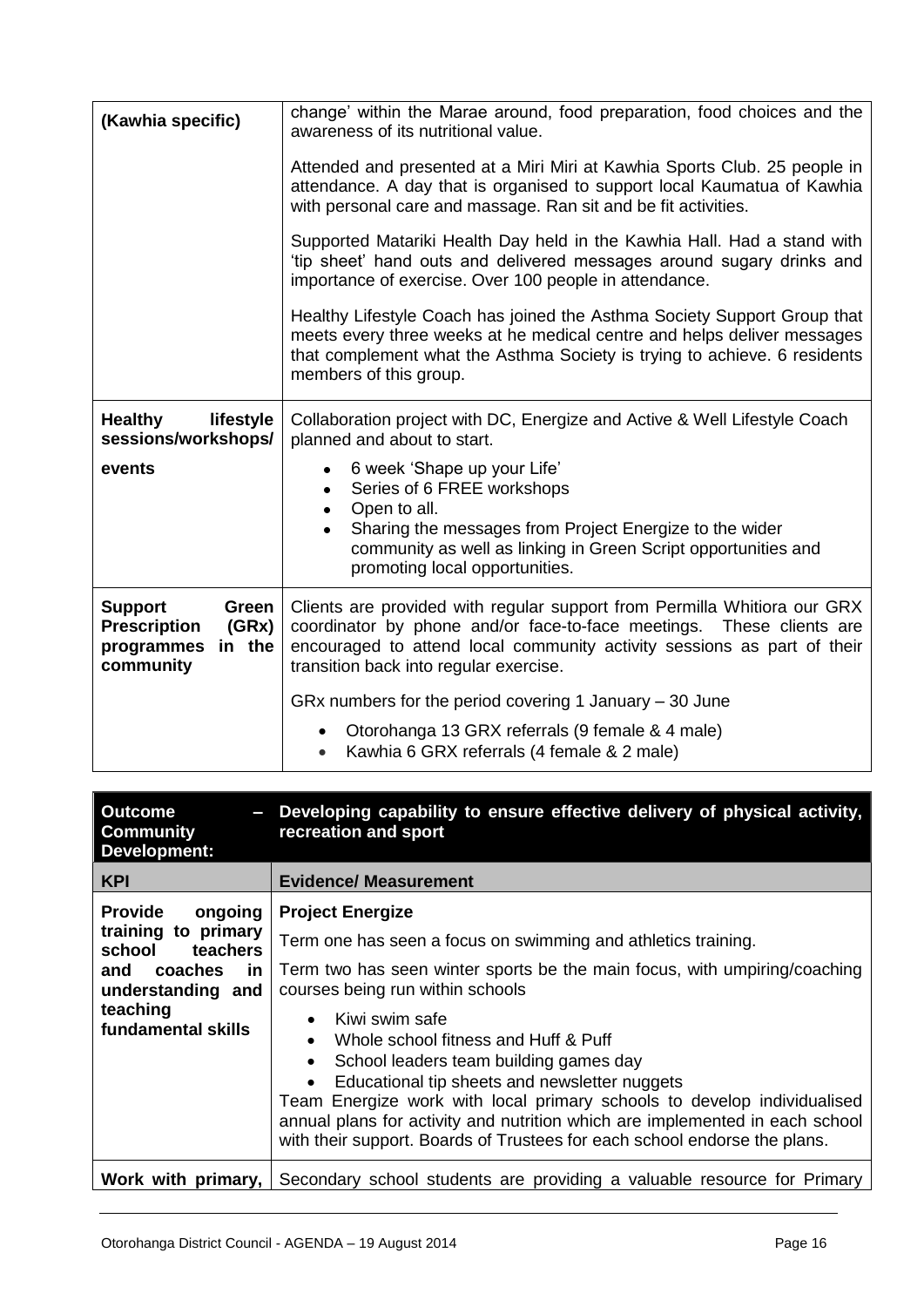| intermediate<br>and<br>secondary schools<br>facilitate<br>to                                                                                                                                                                                                                                                                                             | School events and along with that are developing leadership and officiating<br>skills.<br>Secondary school students have assisted with: Ki O Rahi, Primary Schools                                                                                                                                                                                                                                                                                                                                                                                                                                                                                                                                                                                                                                                                                                                                                                                                                                                                                                                                                                  |  |
|----------------------------------------------------------------------------------------------------------------------------------------------------------------------------------------------------------------------------------------------------------------------------------------------------------------------------------------------------------|-------------------------------------------------------------------------------------------------------------------------------------------------------------------------------------------------------------------------------------------------------------------------------------------------------------------------------------------------------------------------------------------------------------------------------------------------------------------------------------------------------------------------------------------------------------------------------------------------------------------------------------------------------------------------------------------------------------------------------------------------------------------------------------------------------------------------------------------------------------------------------------------------------------------------------------------------------------------------------------------------------------------------------------------------------------------------------------------------------------------------------------|--|
| and<br>development<br>implementation                                                                                                                                                                                                                                                                                                                     | Cluster winter sports day (Ripper Rugby, Football & Netball), Cricket festival<br>day and Leadership games day.                                                                                                                                                                                                                                                                                                                                                                                                                                                                                                                                                                                                                                                                                                                                                                                                                                                                                                                                                                                                                     |  |
| <b>Provide</b><br>opportunities<br>for<br>secondary school<br>leadership through<br><b>Kiwisport</b><br>local<br>initiatives and other<br>community<br>sport<br>events<br><b>Provide</b><br>development<br>or<br>training<br>for<br>officials'<br>administrators and<br>coaches and clubs.<br>Work with agencies<br>improve<br>to<br>provision for sport | Instigated and continued involvement with the Otorohanga College<br>Sports Council.<br>Continued involvement with ODDB around Otorohanga 'HUB' Project<br>$\bullet$<br>Development.<br>Continued involvement with the Waikato & North King Country<br>$\bullet$<br>Hockey Associations to grow and develop hockey opportunities in our<br>district. . Although an application from Thames Valley Hockey to<br>employ a part-time administrator was successful, the process since<br>has not been smooth.<br>Support for the Tigers Sports Club and N Z Rugby League Festival in<br>$\bullet$<br>Otorohanga. Junior Rugby League team now playing in Hamilton<br>competition.<br>Swim technique clinics held in Otorohanga 11 attendees<br>$\bullet$<br>Continued involvement with the Otorohanga Bowling club to host<br>$\bullet$<br>another successful business house competition. 14 Teams entered<br>the competition.<br>Netball Coaching Course – 'My Team and Me'. 14 Attendees<br>٠<br>Football Coaching Course and Holiday programme. 11 Attendees<br>$\bullet$<br><b>Cricket Coaching Course. 8 Attendees</b><br>$\bullet$ |  |
| <b>Local Community</b><br>projects to improve<br>the delivery of local<br>sport                                                                                                                                                                                                                                                                          | Support for the Waikato Regional Facilities Strategy which has involved<br>collecting base line data on existing facilities. This has since been completed<br>and submitted as part of the process of creating a Waikato Regional<br>Facilities Strategy. It is hoped this document could provide some guiding<br>principles for local facilities<br>Continued involvement with ODDB collecting information towards the<br>Otorohanga "HUB' concept. Supporting clubs in investigating sharing<br>of facilities. Community Hub Concept - an opportunity seeking<br>exercise around the concept of Community Sport Partnerships. Have<br>developed a questionnaire and meeting with clubs to gather the<br>information.<br>Investigate and Instigate opportunities for collaboration between<br>Otorohanga and Waitomo districts.<br>Be that events<br>and<br>or<br>development of facilities                                                                                                                                                                                                                                        |  |
|                                                                                                                                                                                                                                                                                                                                                          | Continued promotion of Otorohanga's own 'Be a Sportie' project                                                                                                                                                                                                                                                                                                                                                                                                                                                                                                                                                                                                                                                                                                                                                                                                                                                                                                                                                                                                                                                                      |  |

| and promotion:                                                                                                                                         | Outcome - Information Improve coordination and promotion of information of all physical<br>activity recreation and sport opportunities in the district                                                                                                                                  |  |
|--------------------------------------------------------------------------------------------------------------------------------------------------------|-----------------------------------------------------------------------------------------------------------------------------------------------------------------------------------------------------------------------------------------------------------------------------------------|--|
| <b>KPI</b>                                                                                                                                             | <b>Evidence/ Measurement</b>                                                                                                                                                                                                                                                            |  |
| <b>Providing</b><br>community<br>information<br>with<br><b>on</b><br>events, development and<br>funding opportunities<br><b>Effective</b><br>οf<br>use | Fortnightly columns in the Waitomo News sharing with Waitomo<br>$\bullet$<br>DC.<br>District webpage kept up to date with Sport Waikato events<br>$\bullet$<br>Monthly window displays in the office window (Support House).<br>$\bullet$<br>Library and District Council noticeboards. |  |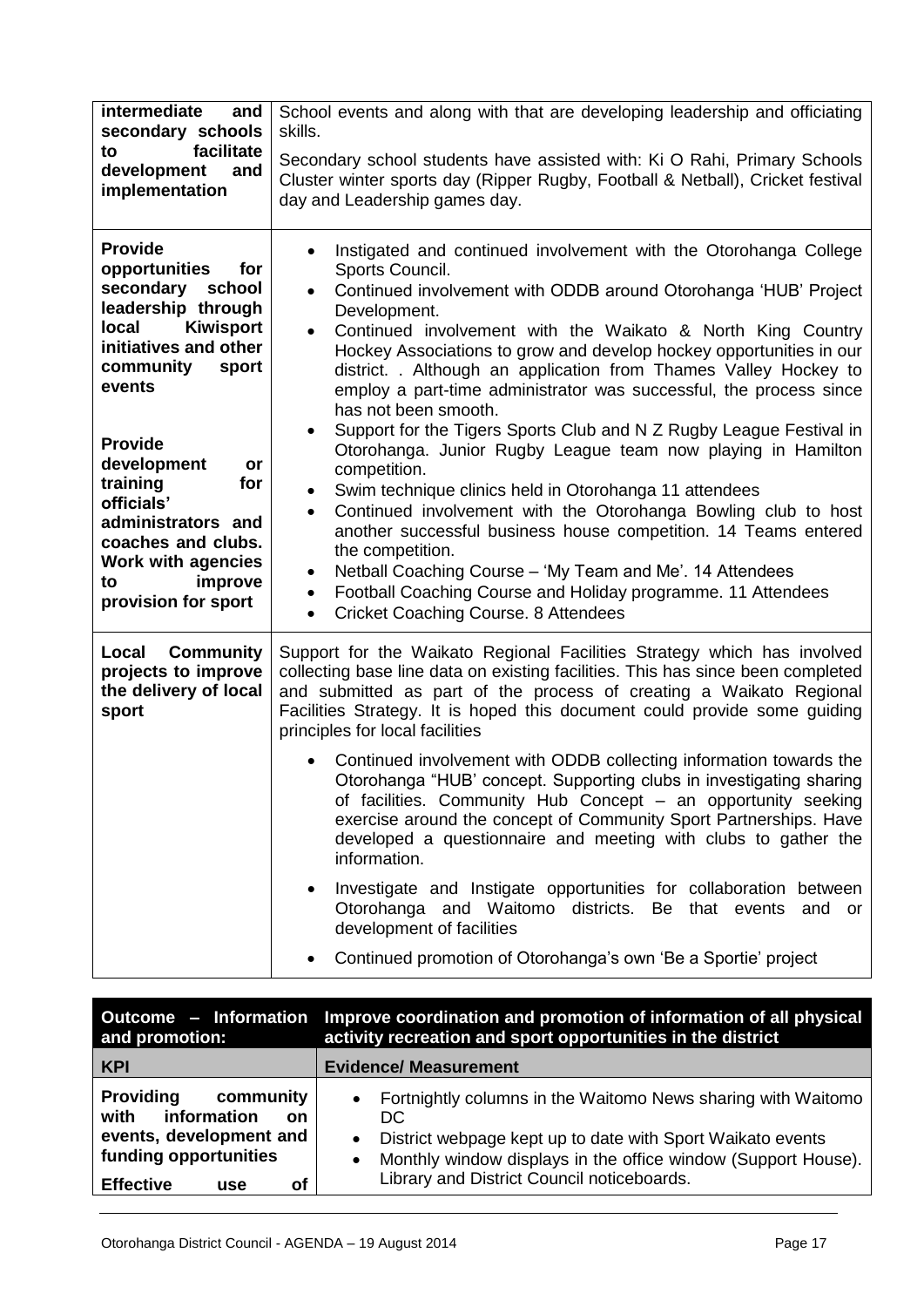| <b>Creating</b><br><b>Outcome</b><br>$\sim$<br>pride in community:                                                      | Through supporting, encouraging and valuing volunteers                                                                                                                                                                                                                                                                                                   |  |
|-------------------------------------------------------------------------------------------------------------------------|----------------------------------------------------------------------------------------------------------------------------------------------------------------------------------------------------------------------------------------------------------------------------------------------------------------------------------------------------------|--|
| <b>KPI</b>                                                                                                              | <b>Evidence/ Measurement</b>                                                                                                                                                                                                                                                                                                                             |  |
| <b>Recognizing</b><br>volunteers<br>by supporting volunteer<br>recognition through the<br><b>Sport Maker Initiative</b> | Promotion of Sport Waikato's Regional 'Sport Maker' to capture our<br>own district sporting volunteers. Anyone can nominate a volunteer<br>and monthly nominations are encouraged and the nominee<br>receives a letter acknowledging their support to sport and is also<br>entered in a monthly prize draw where they can win merchandise<br>from lotto. |  |
|                                                                                                                         | Otorohanga has had 64 Sport Makers nominated so far. 14 of<br>these have won merchandise items.                                                                                                                                                                                                                                                          |  |
|                                                                                                                         | Also as part of this promotion nominees also receive a Sport Maker<br>Volunteer Card which is specific to their district and can receive<br>discounts at participating businesses.                                                                                                                                                                       |  |
|                                                                                                                         | Sponsors of the Otorohanga card: Everhealth Pharmacy, Good<br>Guys Hire, NZ Pizza, Little Scissors, Kings Sportsworld, The<br>Thirsty Weta, King Country Chiropractor, Otorohanga Tyre Service.                                                                                                                                                          |  |
|                                                                                                                         | Had piloted this as 'Be a Sportie' card in Otorohanga as part of our<br>own ongoing district project. Sport Waikato have now rolled the<br>concept out to the other districts as 'Sport Maker' cards                                                                                                                                                     |  |
| <b>Hosting Waikato District</b><br><b>Sports</b><br><b>Awards</b><br>to<br>recognise contribution to                    | Continually gathering articles and success stories to ensure all are<br>$\bullet$<br>captured for District Sports Awards & Volunteer Recognition in<br>November.                                                                                                                                                                                         |  |
| and excellence in sport                                                                                                 | Planning underway for November Event                                                                                                                                                                                                                                                                                                                     |  |

#### **Robbie Matthews DISTRICT SPORTS COORDINATOR**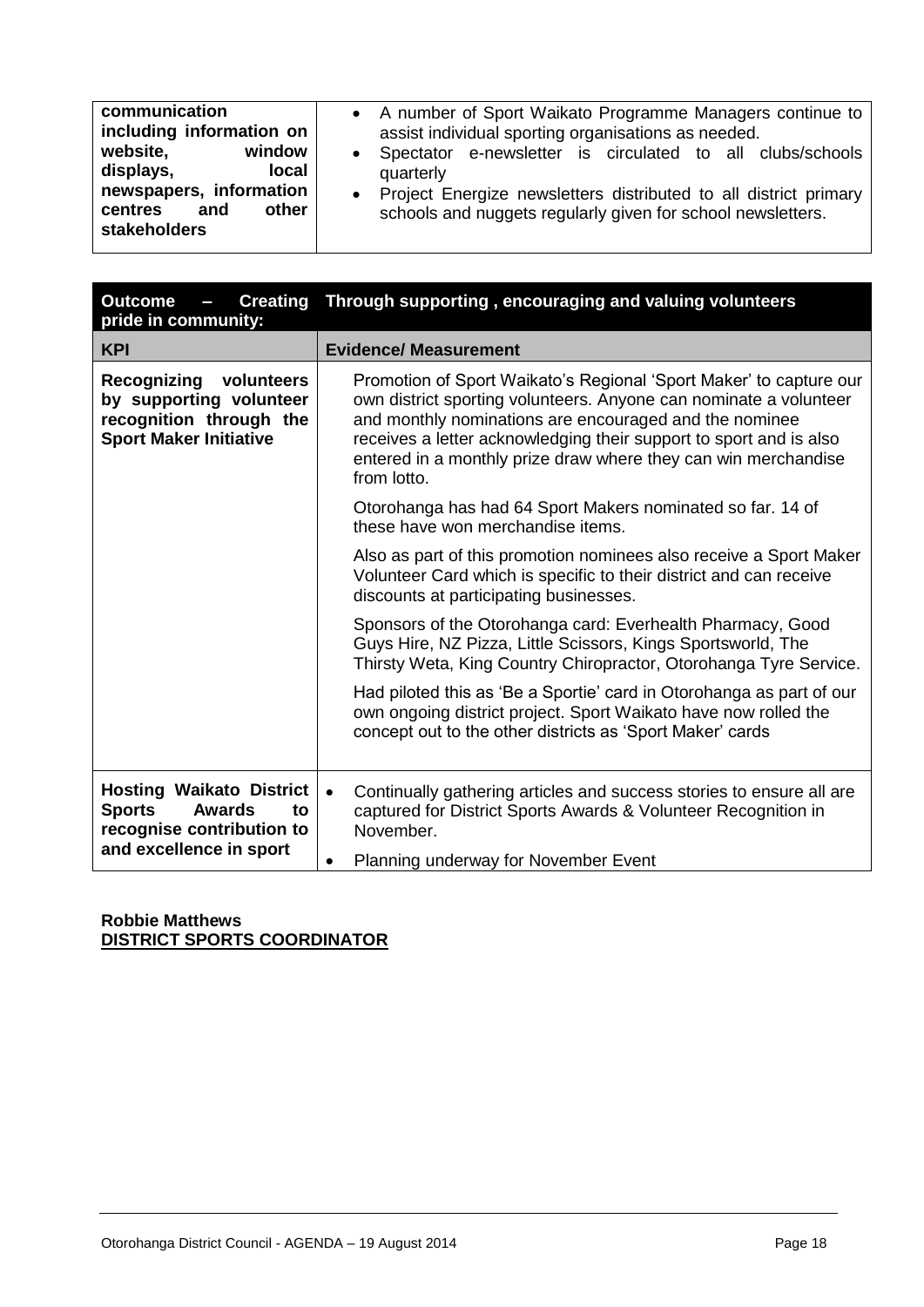#### **Item 102 ODDB REPORT FEBRUARY TO JULY 2014**

**To: His Worship the Mayor & Councillors Otorohanga District Council**

**From: Otorohanga District Development Board Chair**

**Date: 19 August 2014**

#### **Relevant Community Outcomes**

- Ensure services and facilities meet the needs of the Community
- Provide for the unique history and culture of the District
- Promote the local economy and opportunities for sustainable economic development
- Foster an involved and engaged Community

#### **Executive Summary**

The activities of the Otorohanga District Development Board for the period of January to July 2014 are outline below by the Chairperson.

#### **Staff Recommendation**

It is recommended that:

The Otorohanga District Development Board report for the period 1 February to 31 July 2014 be received.

#### **Report Discussion**

#### **MEMBERSHIP**

As reported in February, the ODDB advertised two vacancies and was very pleased with the number and calibre of applicants. After interviewing all applicants, Kylie Mouat and Dianne Porter were appointed to the Board bringing new skillsets with them and already making a significant contribution.

#### **I SITE / INFORMATION CENTRE**

Opening hours have been reduced and visitor numbers are down over the winter months, Kawhia being particularly quiet but this is not unusual for this time of year. Teresa has organised an election day excursion to The Chateau for lunch, travelling by train to National Park [after voting, of course] and returning to Otorohanga by bus tickets available through the I Site. Fieldays tickets sold well but sales were down on last year as more and more tickets are sold online.

The new district brochure is now available and the ODDB have also made a small contribution to the Explore Waitomo foldout map in return for editorial input and content representing the Otorohanga district, including Kawhia. Liz Cowan has updated photos and content relating to our district. Such locally produced brochures and maps provide in depth information re local attractions and represent very good value for money invested.

Filming has recently been completed for a district video to be played in the i-Site and uploaded to Utube with links to local websites. Editing and final production have not been completed yet. This project is being coordinated by the manager of the I Site.

New signage is being designed by Carole Shepheard for the Kawhia Museum and Information Centre. The current sign, an ODDB initiative a number of years ago, is rather tired looking. I attend most committee meetings of this organisation.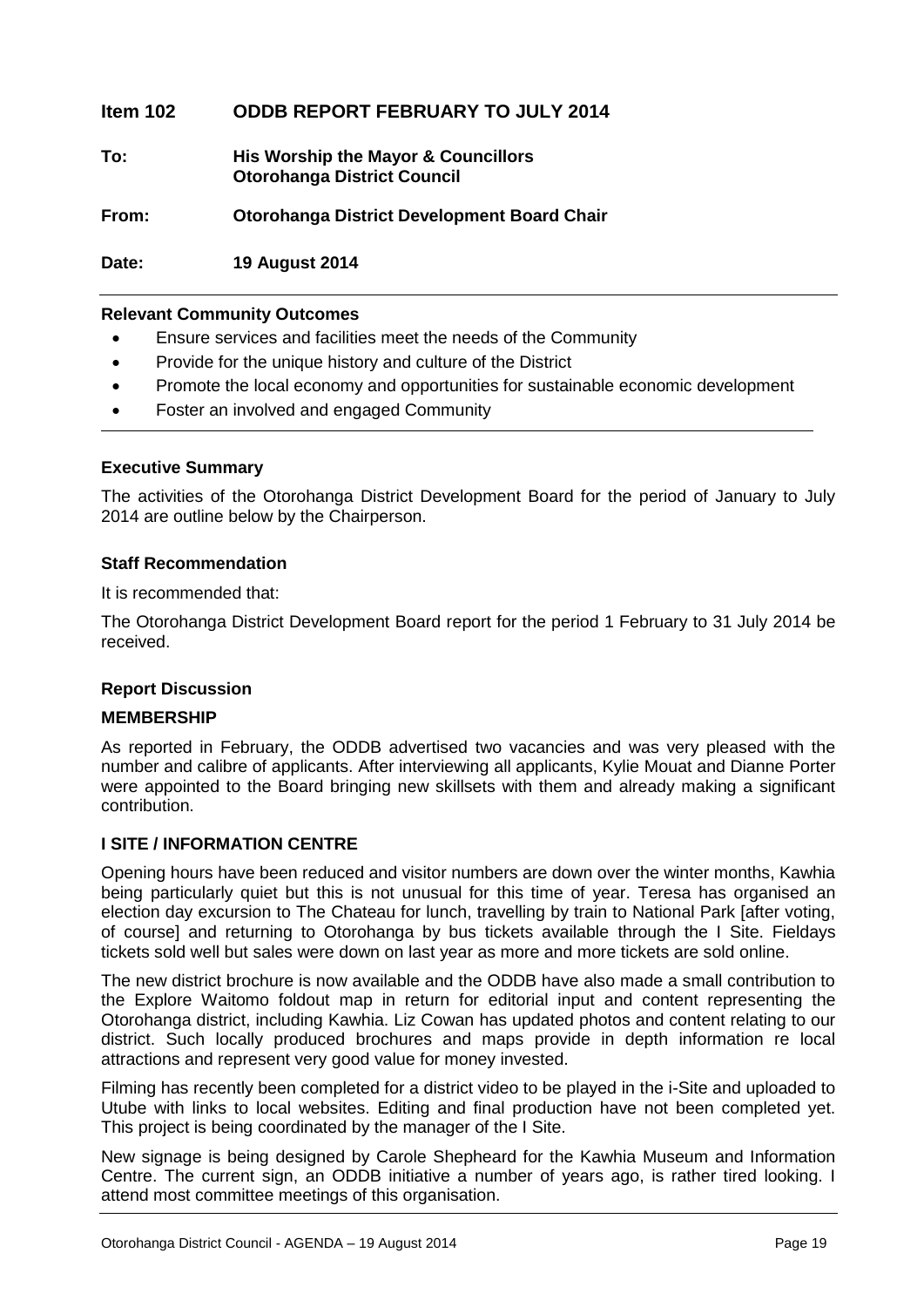| Visitor numbers - Otorohanga i-Site | 2012/13 | 10003           |
|-------------------------------------|---------|-----------------|
|                                     | 2013/14 | 10316 [up 3.1%] |
| - Kawhia Info Centre                | 2013/14 | 3887            |

#### **WEBSITES**

The board has recently commenced a revamp and upgrade of the Kiwianatown website. Unfortunately, no statistics are available for this website.

Visits to [www.otorohanga.co.nz](http://www.otorohanga.co.nz/) July 1, 2013 – June 30, 2014 =  $32086$ 

#### **KAI FESTIVAL**

The recent announcement by the Kai Festival Committee not to continue running this iconic event came as a great shock and is very disappointing. The Kawhia Community Board is in the process of organising a meeting with the committee and it would seem that there is considerable enthusiasm in the community to keep this event going in some form.

#### **YOUTH INITIATIVES**

As indicated in my February report, all MSD funding for our programmes was indeed withdrawn. This has meant the ODDB has had to renegotiate all contracts, KPI's etc with our service providers, the new contracts now being in place. The current funding for these initiatives is not sustainable and is a matter that will require serious consideration by council in the very near future. In the meantime, we continue to seek as much funding as possible from other sources.

The Otorohanga / Waitomo Mayoral Graduation ceremony, held in May and hosted this year by Waitomo District Council, was another resounding success. It was very pleasing to see so many girls and older women receiving certificates. The number of youth being acknowledged for their achievements is testament to the value and success of our initiatives and the people who run them.

#### **PROJECT KIWIANA**

The committee has installed a new "Maori Kitch" module in the Ed Hillary Walkway and continue to work on the development of a Kiwiana themed playground at the Brett Reserve.

Wall of Fame: PK have advertised for locals to "tell their Story" re the history of the district which will then be mounted in panels along the side wall of the ODC building.

The Kiwiana education modules funded by the ODDB – Kiwiana is a part of the NZ curriculum – continue to attract significant school visitor numbers. Schools from around the region [eg Kati Kati College, Tokoroa] as well as local schools take advantage of this Learning Experience Outside the Classroom thereby providing further exposure for our town and district to the domestic tourism market.

#### **BUSINESS BREAKFAST SEMINARS**

The ODDB, in partnership with the Otorohanga Business Association, is again funding and facilitating a series of 3 Business Breakfasts, the first to be held this Thursday, August 21 at 7.30am. This was advertised in the Waitomo News [5 August] with a full page advertorial feature. Business Consultant, Dr Steven Saunders will lead the interactive sessions to help businesses achieve more from their enterprises. To register for the first seminar, email [businessmentoring@gmail.com](mailto:businessmentoring@gmail.com) .

#### **ULTRA FAST BROADBAND**

In partnership with the Otorohanga Community Board, this initiative was completed by Chorus earlier this year although somewhat later than anticipated. Teething problems with some Service providers are being worked through.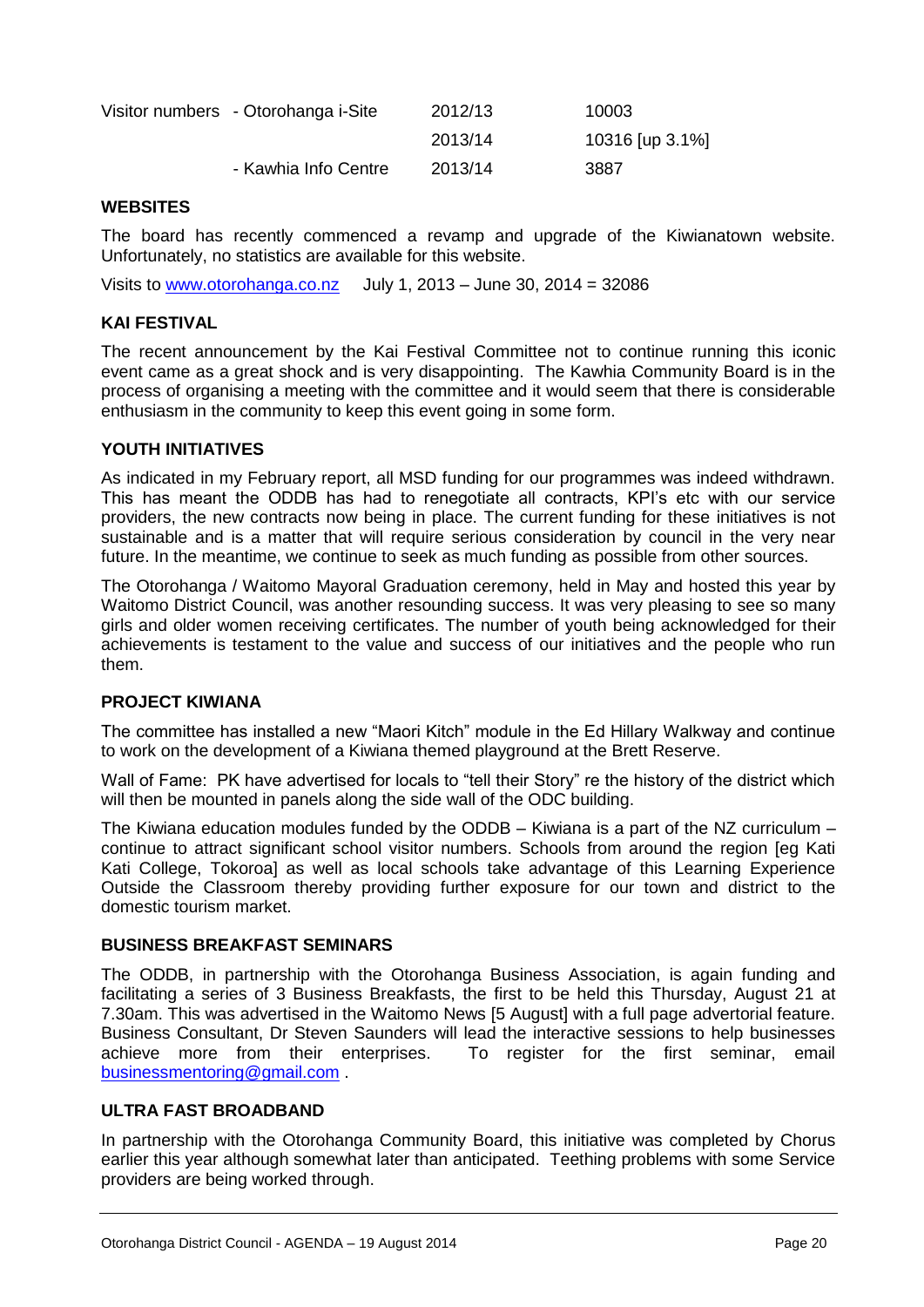#### **SPORTS AND COMMUNITY HUB**

This potential project is still very much in research phase. Sport Waikato Coordinator, Robbie Matthews, is currently working with community organisations and sports clubs, providing assistance to fill in a questionnaire to acquire information and data in order to establish the feasibility of this project.

#### **AUGMENTED REALITY PROJECT**

Earlier this year, the ODDB was approached with a proposal to develop an app for a Virtual Bird Park in Rotary Park near the Kiwi House, where people can interact with extinct birds such as the moa. The park would eventually be populated with a flock of moa, nest, chicks and a predator such as the Haast Eagle.

The board granted seed funding to develop a prototype app to create a virtual moa , using International and local experts to animate a bird with authentic appearance, sounds and behaviour. ODDB considered this an opportunity to support an existing, iconic district business, The Kiwihouse, [a partner in this project] to raise its profile and therefore become more economically sustainable. We considered this to be a visionary initiative which would enhance Otorohanga's reputation as a centre of innovation and supports the ongoing campaign portraying our district as forward thinking and progressive, ie a district where other New Zealanders might want to live work and play.

Other flow on benefits – education of youth through development of courses in local schools in 3D modelling, programming and animation, enabling students to create their own content for the park; develop more career paths that may be based in Otorohanga; grow the tourism stream and bring in additional income for the Kiwihouse and other businesses generally.

Part of the seed funding has also been used to develop a promotional video, filmed at the Kiwihouse, to help with further fundraising and the Kickstarter campaign. This promo film has already attracted considerable media exposure, featuring on TV 3 News, Newstalk ZB as well as in the Waikato Times and Herald on Sunday. The feedback from this exposure of our district has been extremely positive. I understand that there will soon be an article in the Waitomo News.

It is very important to realise that this app is still in the development phase – it is not yet available to the public!

#### **INCITE**

The Board is organising another Incite event for November 3. Planning is well underway for this night of entertainment and inspiration. Further details will be announced soon.

#### **ECONOMIC DEVELOPMENT STRATEGY WORKSHOP**

Following on from its June meeting, the board held a workshop for the above purpose in order to facilitate GROWTH and reverse the trend affecting most of rural NZ. The workshop was very well attended by staff, councillors and community members. After much discussion, it was decided to establish a core / focus group from across the district led by the Mayor, to further drive this initiative.

#### **CONCLUSION**

Having been in the Chairperson's role for less than one year, I am amazed at the amount of business, projects and initiatives that the ODDB deals with. It would not be possible without the unstinting and outstanding commitment of Board members for which I am greatly appreciative and thank them most sincerely. ODC and the district ratepayers are indeed very well served!

#### **Deborah Pilkington CHAIRPERSON OTOROHANGA DISTRICT DEVELOPMENT BOARD**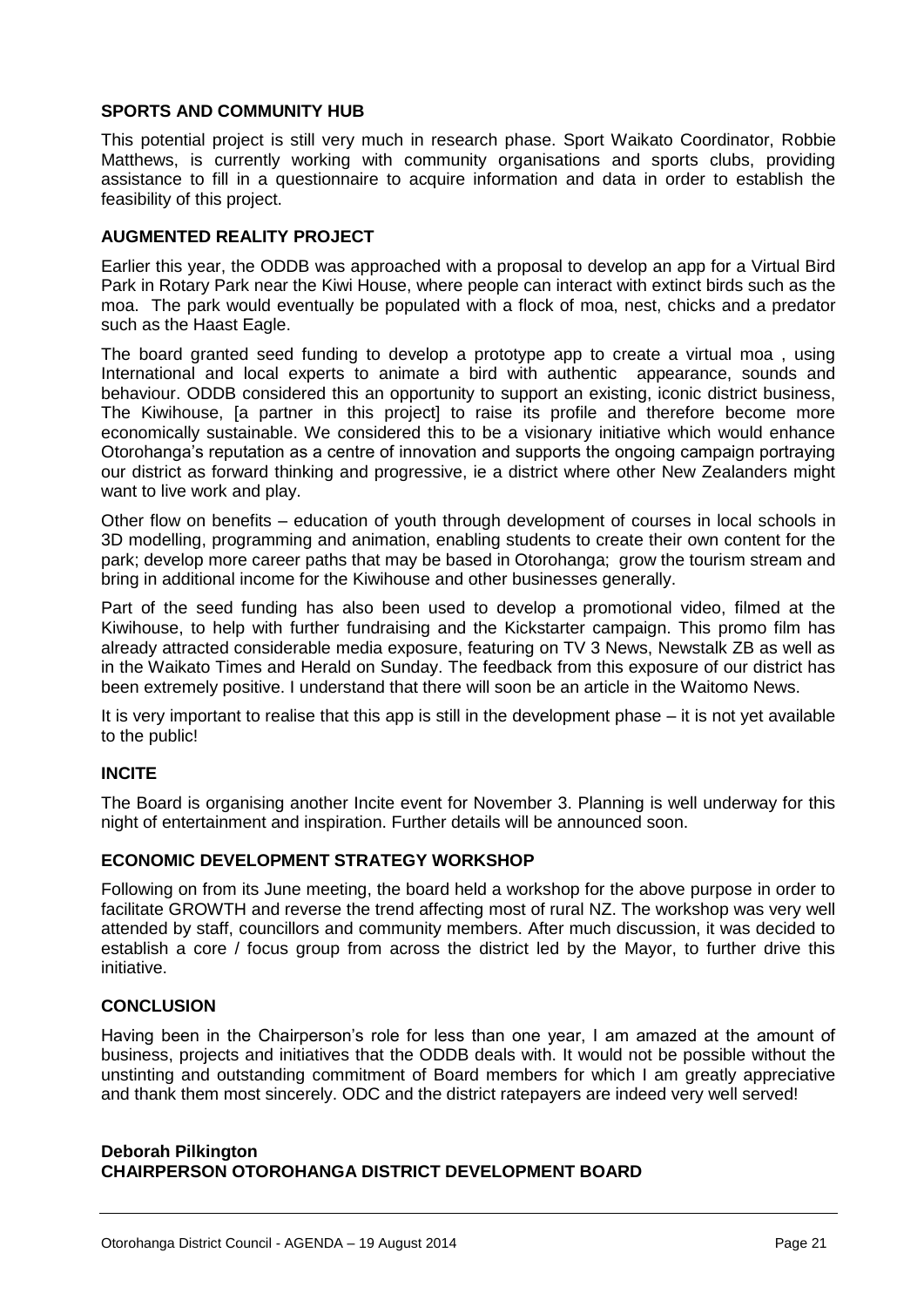| ltem 103 | <b>ROUTINE ENGINEERING REPORT FOR MAY TO JULY 2014</b> |
|----------|--------------------------------------------------------|

**To: His Worship the Mayor and Councillors Otorohanga District Council**

**From: Engineering Manager**

**Date: 19 August 2014**

#### **Relevant Community Outcomes**

- The Otorohanga District is a safe place to live
- Ensure services and facilities meet the needs of the Community

#### **Executive Summary**

This is a routine report on engineering matters for the period May to July 2014.

#### **Staff Recommendation**

It is recommended that:

The Routine Engineering report for the period May to July 2014 be received.

#### **Report Discussion**

#### **Section 1: Road Maintenance**

#### **Contract 963 Road Maintenance (Inframax Construction)**

Drainage works have again been a focus with the road maintenance contractor over the last three months, with improvements being made in Aoteroa, Huirimu, Mangare, Kahorekau and Waipapa roads in the east of the district, and Aotea, Raglan, Moerangi, Okupata, Kaimango and Pirongia West Roads in the west. All roadside drains, culvert inlets and outlets have been cleared and small slips removed.

Maintenance grading has been undertaken through the district with a few more roads to be graded when weather conditions permit. Due to continuing corrugation problems on Okupata road we have treated the hill section from the end of seal to around the ten kilometre mark with KOBBM, this will reduce corrugations by stabilising the top layer of the unsealed surface.

Roadside mowing has been completed throughout the district, with very good results using the method trialled earlier this year. The method has removed all vegetation hanging over batters and improved visibility on all roads.

Several isolated storms through the winter have caused problems with slips and blocked culverts, mostly affecting the west side of the district in the coastal area. There have also been four washouts on Pirongia West, Aotea, Moerangi, and Hauturu Roads, with remedial works on Moerangi and Hauturu Roads still to be completed. The major slip on Hauturu Road is still being monitored with the exposed clay areas being hydro seeded in June, to promote some growth and aid in stabilising the loose material.

Attention has been paid to marker pegs and signage works following the annual night patrols with a list of faded signs and non-conforming marker pegs submitted to the contractor for attention. This item has improved markedly over the last year.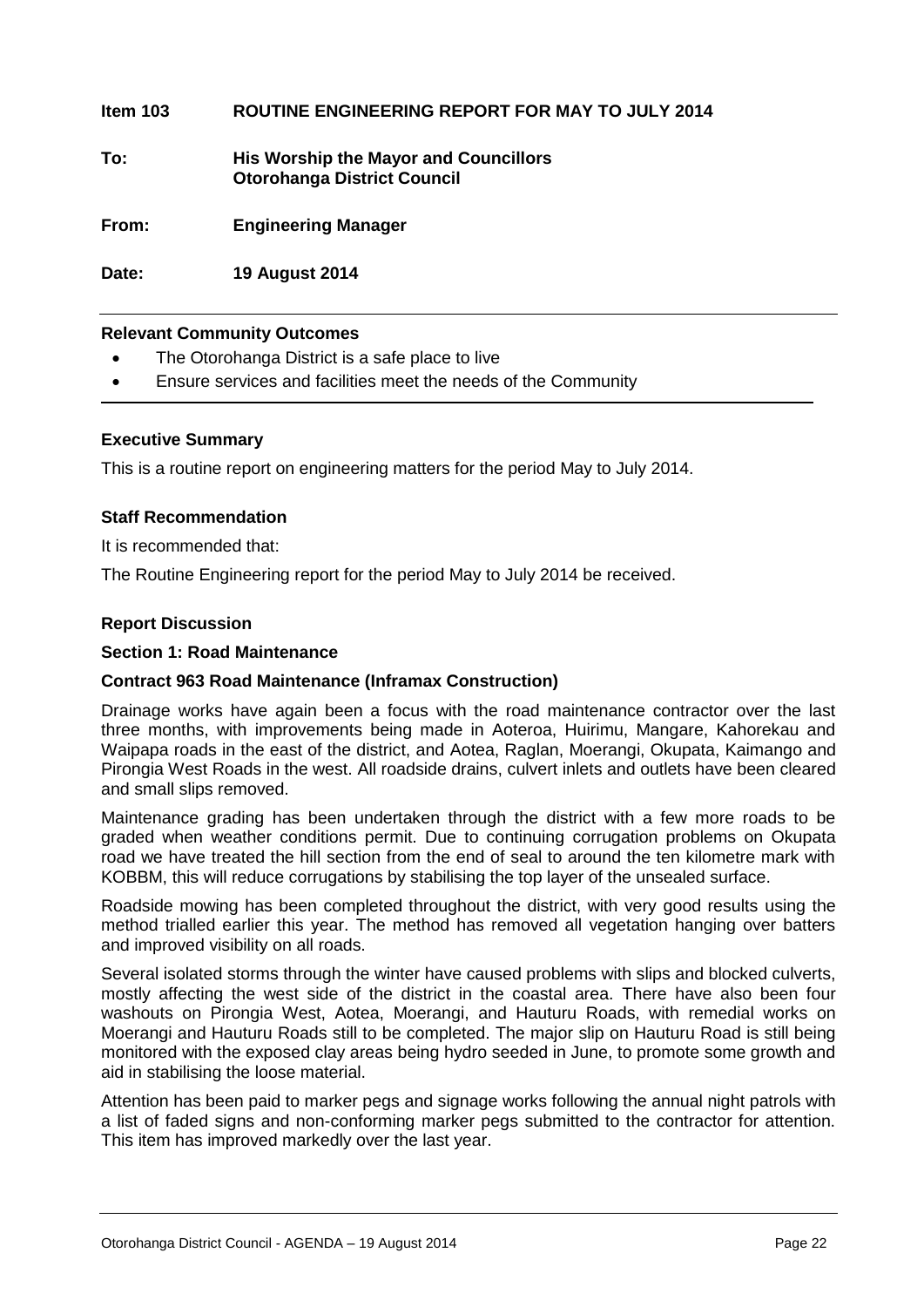#### **Contract 981 Pavement Marking (Roadrunner Markers)**

Weather over the last two months has not been suitable for road marking, there are a few sites throughout the district that require a tidy up and remark, also some areas with reflective centre line markers to be replaced.

#### **Contract 982 Street Lighting (The Lines Company)**

This contract was rewritten and went to tender in May 2014, with several changes to improve the service Council receive. The contract was tendered as a 2 year contract with three optional 1 year extensions, potentially creating a five year term providing the contractor performs to the contract specifications. Two tenders were received, as follows:

| The Lines Company         | \$173,892   |
|---------------------------|-------------|
| <b>Elektron Group Ltd</b> | \$1,146,338 |

The contract was awarded to The Lines Company, who also held the previous contract for this work.

North Power, under contract to The Lines Company, are still in the district working on the upgrading of power poles.

#### **Contract 994 2nd Coats & Reseals (Higgins Construction)**

All sealing work in this contract was completed in May. All sites have been inspected and are currently under a twelve moth maintenance period.

#### **Contract 980 Bulk Metalling (2012–2015) (Inframax Construction)**

Physical works on the 2013/14 schedule for this contract were completed in June with 60% of the 14/15 schedule also completed by the end of July. All roads that have been completed, conform to the required standard and are in good condition.

#### **Contract 973 Area Wide Pavement Treatment (Inframax Construction)**

All physical works in this contract have been completed with good results, all sites are now under a three month maintenance period.

#### **Contract 1007 Area Wade Pavement Treatement (2014 – 2016)**

This contract is to be tendered in October as a two year contract with nine possible sites, currently all surveyed but yet to be designed and prioritised, depending on budgets and required works.

#### **Contract 1000**

#### **Footpath Construction & Maintenance**

This Contract was tendered but only one tender was received, this was well above the Engineers estimate, therefore no Contract has been let.

Footpath inspection and condition rating has been undertaken on 50% of the network with selected portions being added to a new contract to be tendered this season.

#### **Section 2: Other Roading Activities**

C995 Wharephunga Road SS is out to tender which closes on 25 August 2014.

#### **Section 3: Water Services**

**Kawhia Water Supply**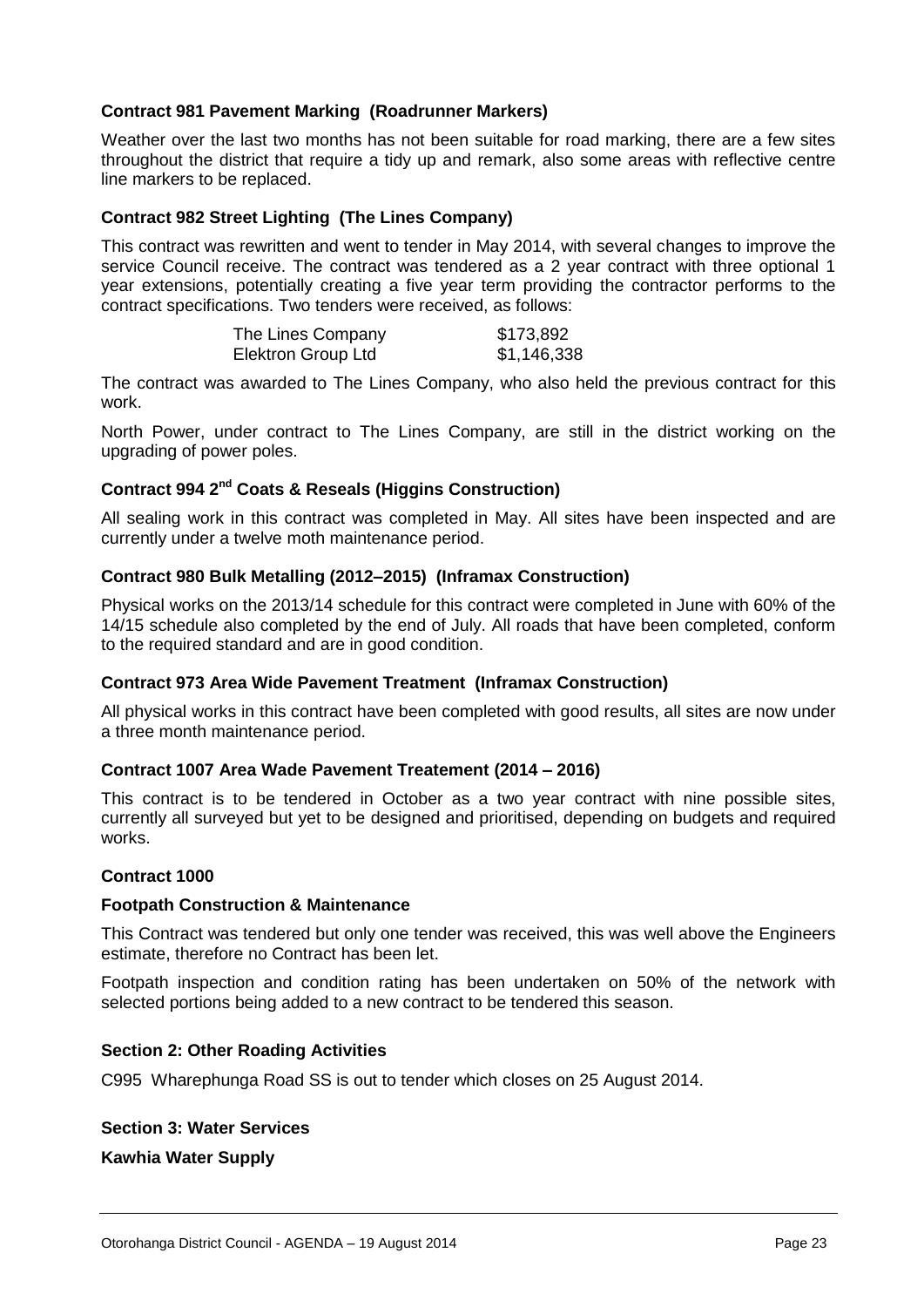The supply of potable water to Kawhia has been maintained despite the required shut downs and other works associated with the upgrade of the Kawhia water treatment plant.

The contract for the new UV filters and cartridge filter along with associated programming and telemetry has been practically completed but not yet contractually approved. There have been challenges with a considerable volume of very fine particles in the spring water resulting in filters blocking relatively quickly and the UV sleeves becoming dirty. Some of these issues have been resolved. One significant step forward has been the re-commissioning of the clarifier which is working well. The water currently being produced is sand filtered, UV treated and chlorinated. It is very clean and by far the best quality potable water produced for Kawhia. The previous water was more than acceptable and met drinking water standards; however the upgrade definitely improved this still further.

The operation of the clarifier will however increase operating costs and further investigation is required to explore other possible lower cost approaches to meeting the requirements of the NZ Drinking Water Standards.

There have been several minor leaks occur in the reticulation which were dealt with quickly and efficiently by the water services team. No major leaks occurred.

A new electronic 'Magflow' meter has been fitted to replace the old ones on both the North and South springs which had reached the end of their useful lives.

#### **Arohena Water Supply**

There have been no significant issues with any of the Arohena scheme plants with continuity of supply and water quality acceptable during this period.

The Taupaki sand filter is now operating well after repairs and replacement of the sand.

The replacement of the Huirimu dugout cover is becoming more urgent and the liner will also be checked prior to replacement of the cover to ensure it is still serviceable. There is a possibility the liner will need replacing.

A new raw water flow meter has been installed at Kahorekau and a new treated water meter at Huirimu to comply with resource consent reporting, though the associated telemetry is not yet complete. Getting suitably qualified technicians to carry out the work is proving to be a challenge as they are in short supply and have high workloads.

#### **Tihiroa Water Supply**

In the previous engineering report it was suggested that the sand filter could again cause problems, and unfortunately this has been the case. The blocked filter nozzles will again need to be cleaned out as they were last year. The Rural Water Scheme Committee has not yet convened a meeting or indicated a preferred approach to be taken to remedy these issues, despite indicating a desire to be involved. This leaves no option but to spend money to keep the plant operational, and this has been recently conveyed to the Committee. Committee Chair Duncan Coull has given assurances that a response will be provided in the near future.

There is also the need for significant work on the electrical switchboard. Quotes for this work have been requested from three local electrical contractors, but to date only one quote has been received, which is above the allocated budget, and hence the other contractors are still being encouraged to quote.

The construction of the new chemical containment bund outside the building has been completed and the new storage tank has been installed, certified and connected to the plant.

#### **Ranginui Water Supply**

No significant issues have arisen with continuity of supply or water quality during this period. Recently the impeller on one of the low lift pumps was damaged and needed replacing, a new inlet screen has been fitted which will prevent further damage of a similar nature in future.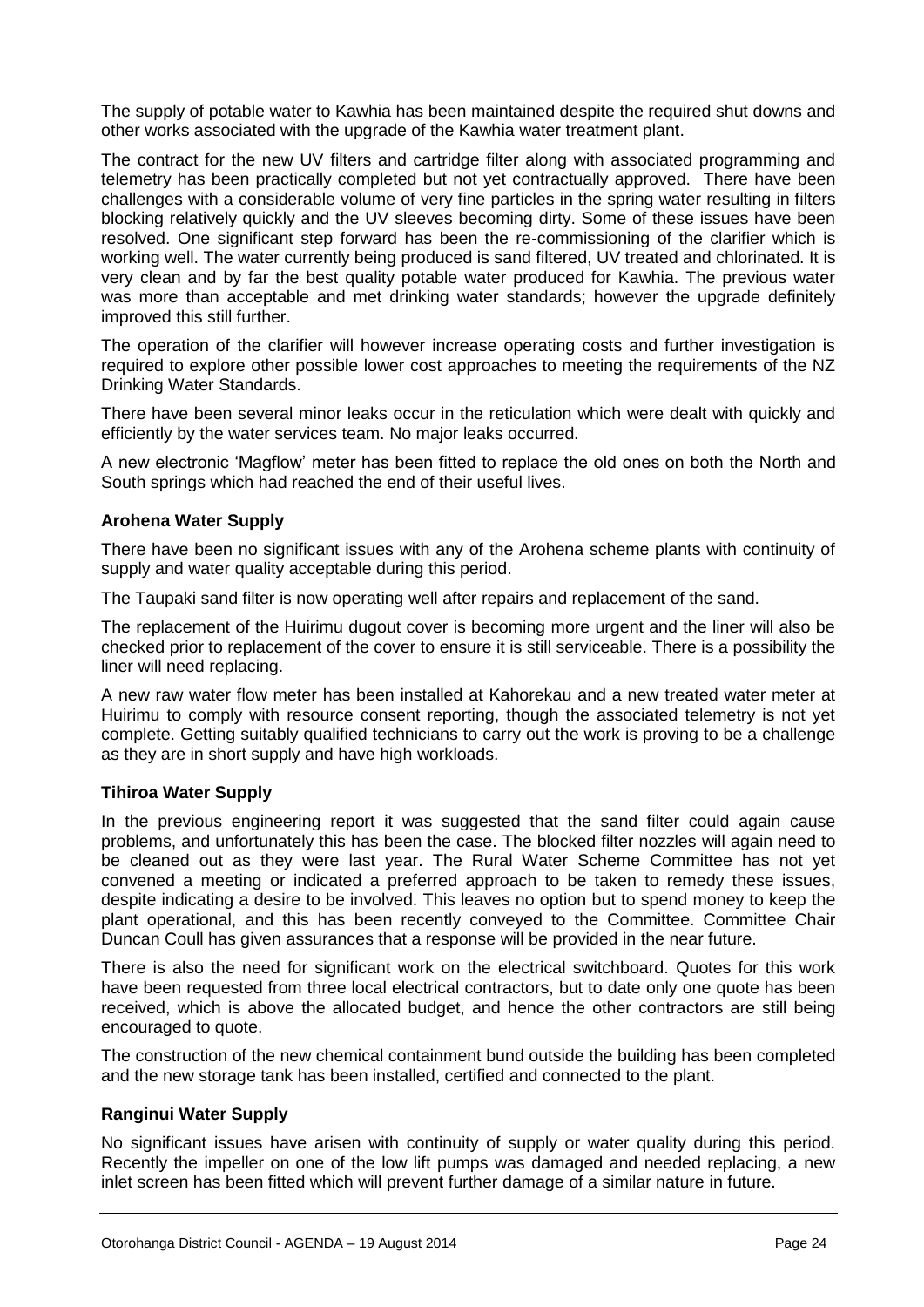The sand in the sand filter is due for replacement.

A new raw water meter has been purchased for installation which has been delayed due to the high work load in other areas and requirement for a significant amount of new pipework to accommodate the meter.

#### **Otorohanga and Waipa Water Supplies**

The Otorohanga water treatment plant is continuing to run well. All pumps are performing as required and there are no known significant issues with any of the reticulation pipework. There have been a number of leaks in the pipework fittings due to age on both the Otorohanga and Waipa reticulation lines which have been repaired, and the need for such repairs is likely to continue to increase.

An investigation and subsequent report on the possible replacement options for the low-lift pumps was completed by consultant Cliff Boyt which indicated that the most effective solution was the primary use of self-priming pumps located on the river bank at a level of approximately one metre above the current intake structure platform, rather than the a replacement of the existing submersible pumps. Final checks on the design criteria and details are underway and the pumps will be ordered shortly.

#### **Storm Water Pump Stations**

No issues have arisen with the pump stations during this period.

The Mair Street pump station electrical board upgrade has been completed and successfully commissioned and the control setting glitches in the Huiputea pump station have been addressed.

A quote has been accepted to repair the corner of the Otewa Road pump station building which has subsided.

#### **Waste Water**

The waste water treatment plant is functioning well; the additional bottom fed aeration system has continued to operate without problems. There are no odour or visual problems with the plant.

Excellent effluent quality levels were achieved during April, the first stable operating month after the aeration upgrade was completed. Subsequent effluent quality monitoring for phosphorus and nitrogen during May and June has however been adversely affected by maintenance work, carried out on the wetland cells, which resulted in a lot of sludge and sediment being stirred up. Results for July were much improved and it is hoped that without further disturbance to the plant the good results will be sustained.

There were no significant issues with the sewer reticulation.

#### **General**

This has been a busy period for the Water Services Team due to additional work generated for them by the Kawhia Water Plant upgrade and fitting new flow meters on some of the rural water schemes.

The continued greater emphasis being placed on preventative maintenance and future proofing, whilst this is in its early stages, is producing favourable results. Staff are buying into the philosophy of doing things well rather than as cheaply as possible, whilst still being highly cognisant of the operating budgets.

#### **Section 4: Parks and Facilities**

#### **Parks and Reserves**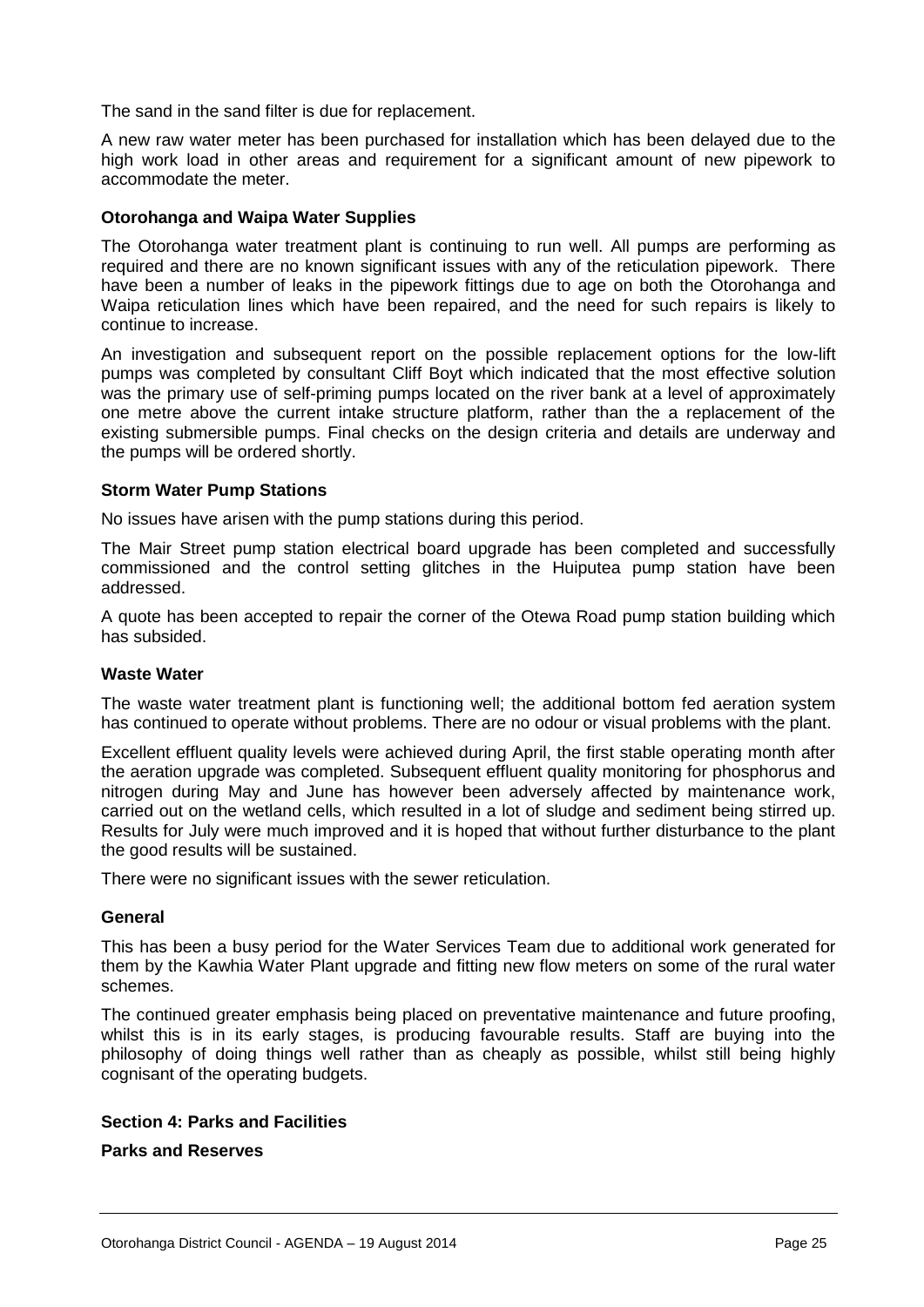The parks and reserves throughout the District are being well maintained despite wet conditions. There were no significant issues or complaints from the public.

#### **Memorial Swimming Pool**

Water quality is well within the required parameters and no complaints were received from the public. Energy saving from the new boiler are noticeable as are reduced chemical costs from the new chlorine dosing system, more importantly the level of service to the people using the facility has improved as a result of these changes.

TLC has employed a dynamic young personal trainer to build the gym business and gym usage has increased significantly as a result of this.

In the 2014 financial year the figures of visits to the complex were as follows:

| Pool Adults            | 4513 |
|------------------------|------|
| Pool Children          | 6646 |
| <b>Pool Spectators</b> | 623  |
| Pool Schools           | 1714 |
| Gvm                    | 5373 |

#### **Kawhia Reserves**

All the Kawhia parks and facilities are being maintained to a good standard, as is the cemetery. There have been no further significant issues with horses damaging parks and the Kaora Track.

#### **Kawhia Wharf Repairs & Strengthening**

Strengthening works to the first (landward) span of the Kawhia wharf and other localised concrete repairs to the wharf have recently been completed by Contech Ltd, at a total cost (including associated design works by Tonkin and Taylor Consultants) of \$40,649. This cost is to be shared on a 50:50 basis with New Zealand Steel because of their extensive use of the wharf and need for it to maintain the capacity to carry heavy loads

With the completion of these repairs the wharf is now believed to be in a very sound condition, and may not need further significant structural work for 20 or 30 years.

#### **Kawhia Foreshore Erosion Protection Works**

A new retaining wall has been built to replace the old punga and concrete wall at the Karewa boat ramp.

The six new groynes have also been completed with a significant increase in sand retention already apparent.

Some higher than expected expenditure on these items and the design component of the Kawhia Wharf works described previously will however result in expenditure in the Harbour Services account slightly exceeding the \$50,000 budget for these works.

#### **Section 5: Refuse and Recycling**

#### **Ngutunui Rural Recycling Centre**

Problems are being experienced with the dumping of refuse and other non-recyclable materials at this facility. Whilst the majority of users are using the facility properly a minority is treating it as a refuse dump.

If this inappropriate usage does not cease it may be necessary to close the facility. A large sign warning of the potential for this is to be placed at the site.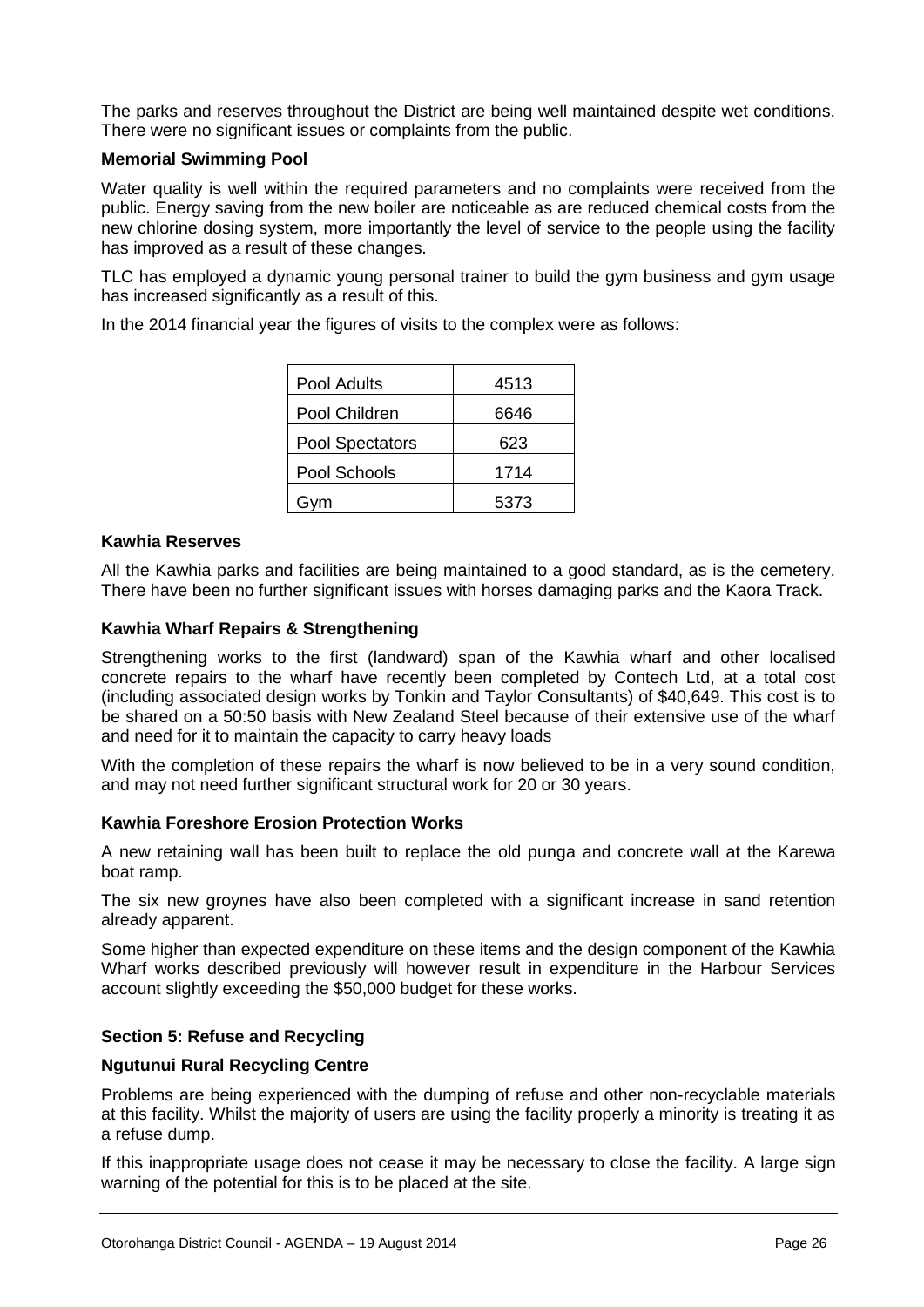#### **Korakonui Rural Recycling Centre**

This new facility is expected to be operating within the next week or so.

#### **Section 6: Other Matters**

#### **New Appointment**

A new appointment has been made in the Projects and Design team, with Jan Swanepoel being appointed to the position of Senior Engineering Assistant to fill a vacancy created through the loss of previous staff. Jan has previously worked for ODC, and is an experienced engineer who is expected to make a significant contribution to the capability of the team.

It is however of continuing concern that a suitable appointment to this position could not be made from local candidates (Jan is currently based in Australia), which again highlights the potential fragility of some areas of the Council organisation.

#### **Surveying Services**

Following the recent death of Council's Surveyor, Gerry Ford, a decision has been made that in future the more challenging surveying duties which require the skills of a professional surveyor will be contracted out. Following an expressions of interest process Murray Hislop Surveyors of Te Awamutu has been selected as the preferred provider of this service.

Council engineering staff will however continue to undertake much of the more straightforward surveying work associated with their duties.

**Dave Clibbery ENGINERRING MANAGER**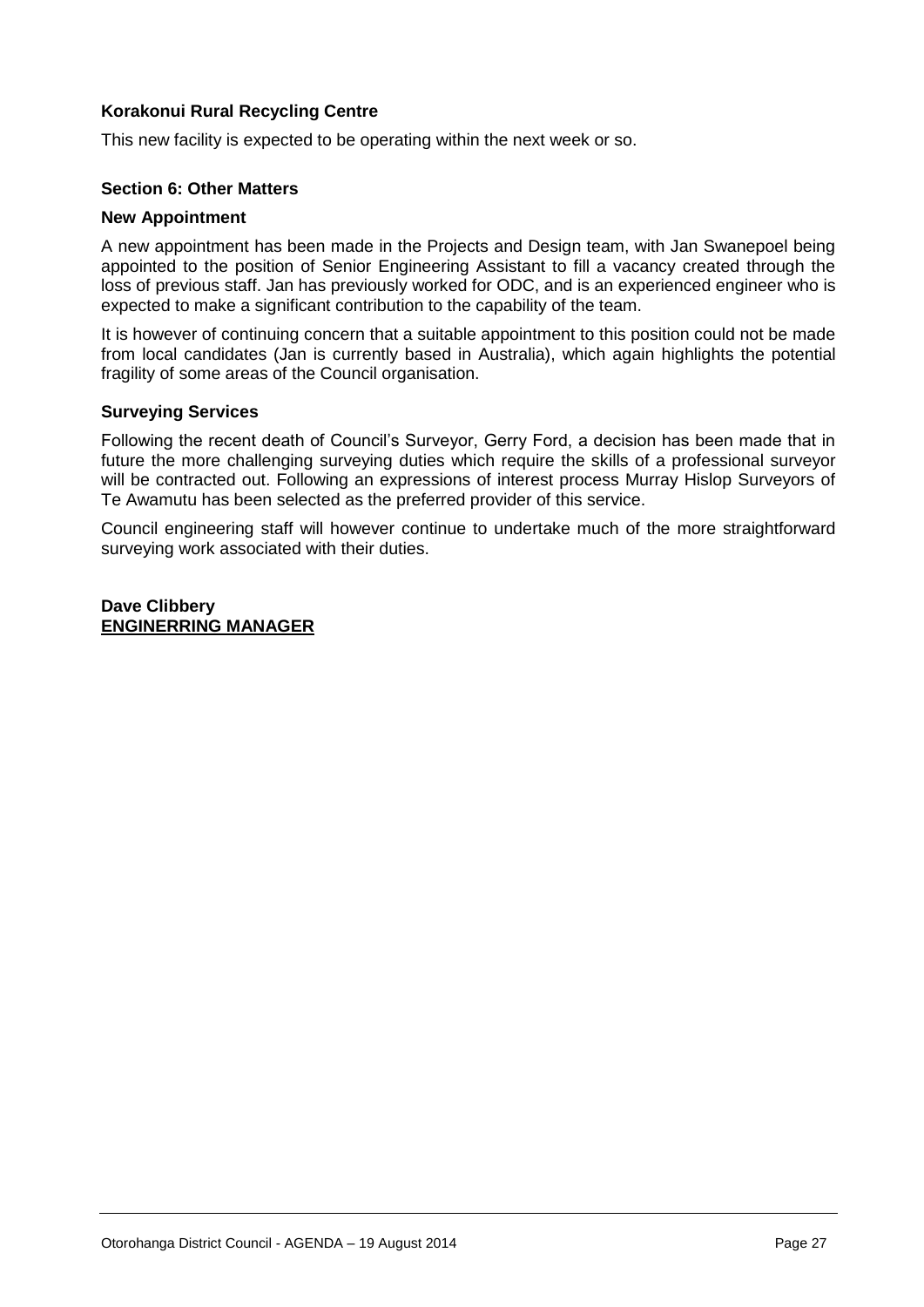#### **Item 104 UPGRADING THE STREET LIGHT NETWORK TO LED LANTERNS**

**To: His Worship the Mayor & Councillors Otorohanga District Council**

**From: Roading Manager**

**Date: 19 August 2014**

#### **Relevant Community Outcomes**

- The Otorohanga District is a safe place to live
- Ensure services and facilities meet the needs of the Community
- Manage the natural and physical environment in a sustainable manner

#### **Executive Summary**

A proposal is presented for the replacement of existing street light lantern heads with Light Emitting Diode (LED) units. This offers economic benefits in terms of energy savings and reduced maintenance requirements while providing an improved level of lighting.

#### **Staff Recommendation**

It is recommended that:

Approval is granted to proceed with upgrading of the districts street light and amenity lighting to LED lanterns as presented.

#### **Report Discussion**

#### **Background**

There is currently publicity around the potential savings to Road Controlling Authorities for switching to Light Emitting Diode (LED) street lighting, with Auckland Transport having now committed to upgrading their assets.

LED lighting uses up to 50% less energy in comparison to current technology sodium lamps which provides an immediate operational cost saving, and the LED lantern heads are also expected to require less maintenance also providing a saving.

Otorohanga District has been aware of this groundswell of change, but despite being of the opinion that savings were potentially achievable we have been cautious about adopting the technology until it had been trail blazed by others. With Auckland Transport completing significant studies into LED lighting and now committing to an upgrading programme of 40,000 lights over four years starting this financial year, and NZTA advising they are soon to issue materials specification M30 for street lights the time to consider upgrading has arrived.

Some technical information has now been obtained from a light supplier as to the expected energy savings having first established the existing energy use of the current stock of conventional lamps in the street lights, allowing for an examination of the costs savings.

To change the existing lantern head units to allow the use of LED lamps is collectively a relatively expensive capital expense, and even if the long term financial benefits can be demonstrated the cost for upgrading needs to be considered in the Asset Management Plan and signalled in the Long Term Plan of Council. Applications for subsidy assistance funding from the National Land Transport Plan are due to be submitted to NZTA in October this year for the funding to be made available between July 2015 and June 2018. If a commitment to upgrading the street light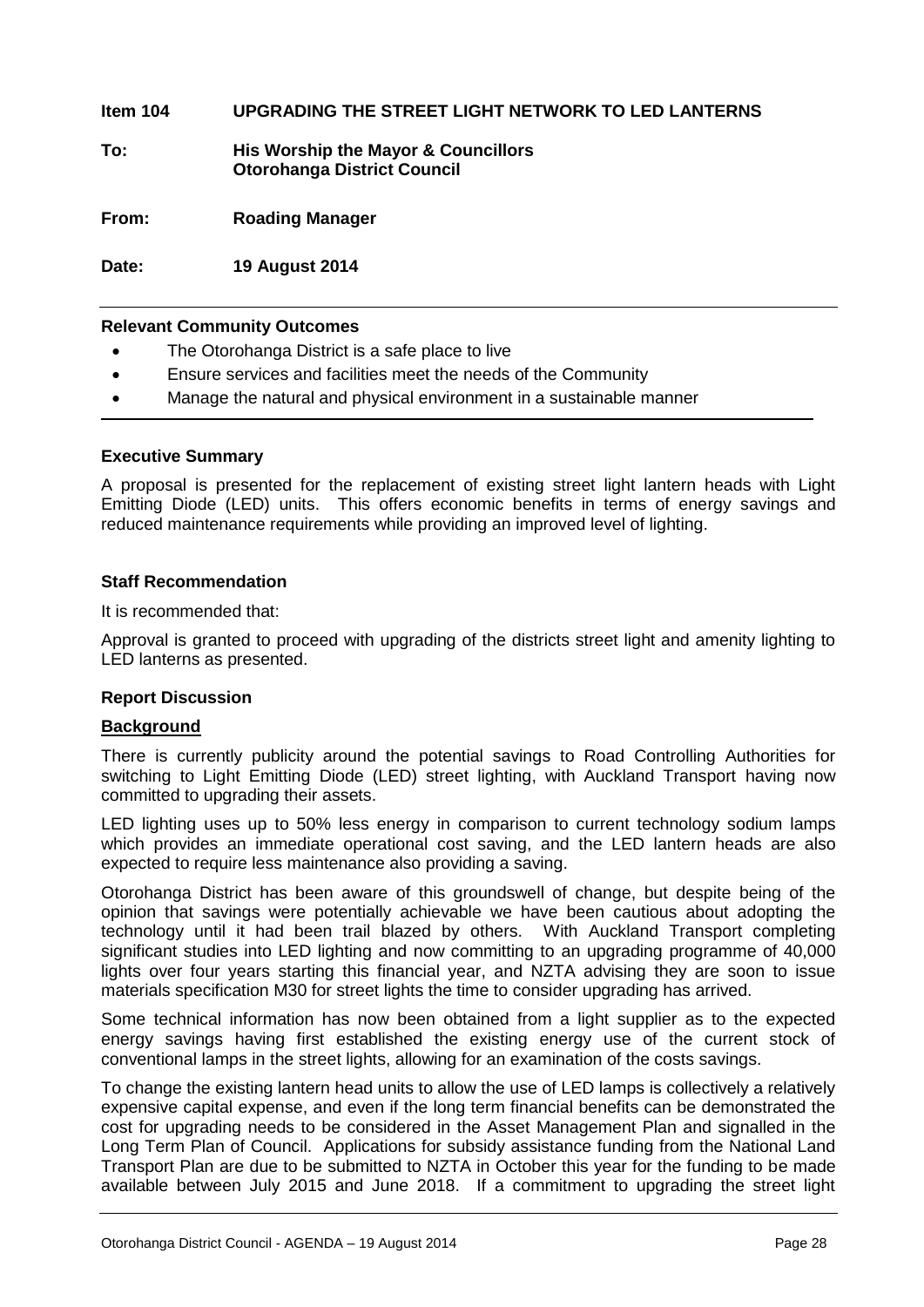network is not made prior to October 2014 it will be three years before it can be considered for assistance funding.

#### **Existing network**

The Otorohanga District operates a local road street lighting network with 432 lights including 17 rural flag lights, which is a relatively small network, the State Highway street lighting is also currently managed by ODC on behalf of NZTA which adds another 129 street lights. Most (78%) of the Council owned street lights are mounted on poles owned by The Lines Company

There are also a small number (13) of amenity lights including the lighting for the town entry signage and Kawhia wharf and some reserve lighting. It is envisaged these lights will also be upgraded but their costs and likely efficiencies are not included in this report.

While it is likely that NZTA will upgrade their lights concurrently with Council, for the purposes of this report only the Council owned local roads lights will be considered.

#### Current cost to operate the network

The annual operation cost for the street lights is made up of the energy use and the maintenance contract as follows (estimated for 2014/15 year);

- Energy and lines charges from The Lines Company, King Country Energy and Trustpower \$64,800
- Maintenance and operations contract with The Lines Company \$59,400 broken down as follows,
	- $\triangleright$  Street light direct maintenance \$42,400
	- $\triangleright$  Street light renewals \$11,000
	- Asset management \$6,000

Total average annual operation cost is therefore \$124,200 or 4.0% of the roading maintenance and operations budget for Council in 2014/15

There is also the future cost to replace the existing street light lanterns when they reach the end of their useful life and are no longer repairable. Based on the recorded current condition of the street light lanterns, and assumptions of percentage of the original forty year life remaining, a forward replacement programme has been established in the Asset Management Plan as shown below.



Chart 1: Expected remaining life of existing street light lanterns

The bulk of the lights are expected to be due for replacement in approximately 25 to 32 years' time, at an estimated replacement cost of \$276,000 (2014/15 value)

A similar assessment of the remaining life of the street light poles owned by Council indicates that pole replacements are not expected to commence for approximately 35 years, and so upgrading the lantern units now will not impact on future pole replacements.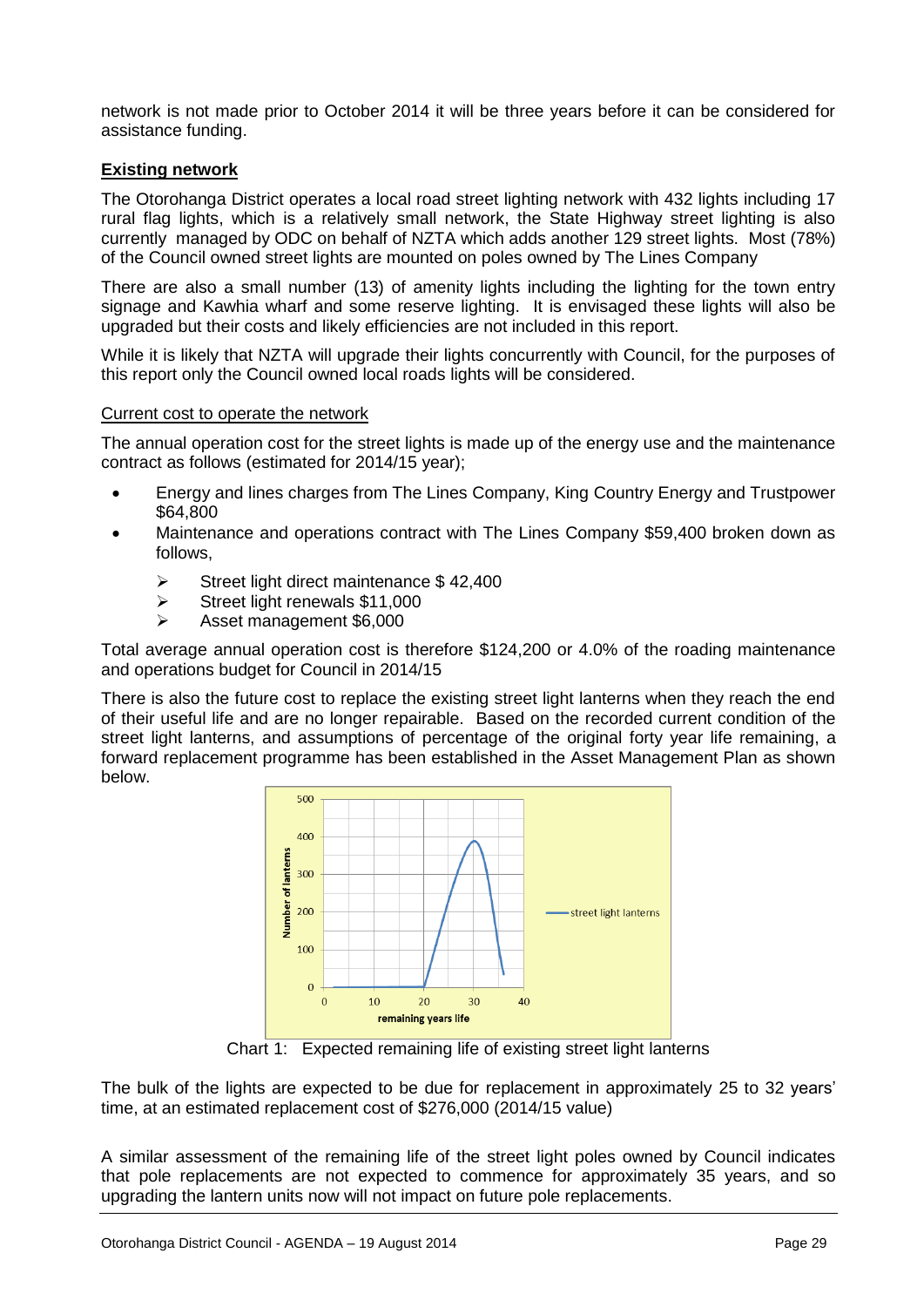

Chart 2: Expected remaining life of existing street light poles

#### Compliance with levels of service

There is a technical standard for street lighting, AS/NZS 1158, but the Otorohanga network has not been assessed against this standard for compliance.

The newly established One Network Road Classification system (ONRC) which has been produced by the Road Efficiency Group, The NZTA and Local Government New Zealand includes recently published (draft) levels of service targets including the following which relates to street lighting under both the Road safety and amenity values groupings;

 Procedure as to identification, investigation and assignment of appropriate lighting is in place and operational.

While this reporting item for level of service is still in draft form, and the actual targets are yet to be set, it is clear that NZTA is expecting the current level of service to be established and a plan to be in place to address any shortfall in service to meet lighting levels in the technical standard.

It is expected that the Otorohanga network will fall short of the modern standard, but a programme of improvements can be on a long timeline if road safety issues are not high, and the community has a high level of satisfaction with the current lighting standard.

#### **LED street light advantages**

LED street lights have a number of benefits on comparison to the currently used High Pressure Sodium (HPS) light units;

- Approximately 50% reduction in energy use,
- Reduced maintenance requirements from longer lamp life and improved reliability from reduced heat generated during operation,
- A more even spread of white light compared to the yellow light from HPS lamps, improving the distance objects are able to be seen from.

When LED street lights were first considered the maintenance needs and the expected life of the lantern units and LED diodes were uncertain, and the considerably higher unit price of that time made the capital cost recovery period much longer if at all. The suppliers are now offering warranties of up to 20 years compared to original 5 year periods, the other issues are now better understood and unit prices have reduced significantly.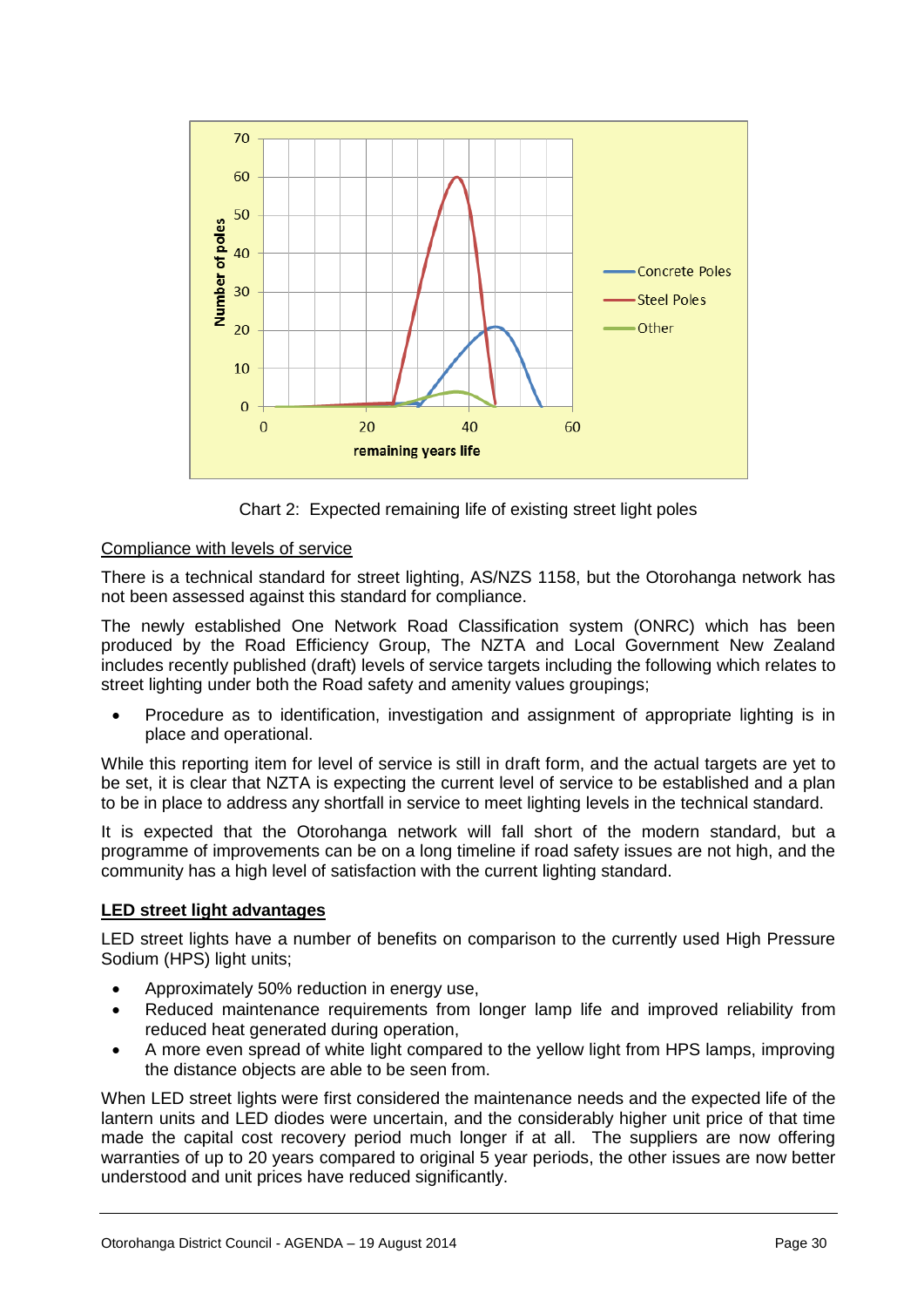It is now clear that new LED lanterns are an obvious choice for improved service at reduced operating cost, at an acceptable cost recovery period.

There are however other options for lantern / lamp upgrades which were considered in the Auckland Transport study. Existing 70W High Pressure Sodium lamps which make up 86% of the Otorohanga network are able to be changed to 50W Ceramic Metal lamps. The reduced light levels from these lamps are compensated for by the white light which is an improvement over the yellow light of HPS lamps.

The study by Opus Consultants for Auckland Transport concluded that the Ceramic lamps did give a small saving in energy use, but did not improve the level of service or provide any savings in maintenance costs.

#### **Potential cost efficiencies**

The potential efficiencies to upgrade the street light network from HPS to LED lanterns are from reduced energy use, reduced routine maintenance and reduced asset management expenses.

#### Energy use

Supplier Area serviced Service 2013/14 charges Trustpower | Kawhia | Energy and line fee | \$6.652 Aotea | Energy and line fee | \$636 Te Kawa Ferergy and line fee 1 \$531 King Country Energy  $\vert$  Otorohanga and rural Energy charges  $\vert$  \$15,610 The Lines Company Ltd  $\vert$  Otorohanga and rural  $\vert$  Line fee  $\vert$  \$26,158 Otorohanga and rural  $\vert$  Relay charge  $\vert$  \$1,724 Otorohanga and rural Control charge \ \ \ \ \ \$1,687 Otorohanga and rural Pole charge 1 \$4,161

The street light energy use charges for the recent 2013/14 year are as follows;

Table B: Current street lighting energy costs

Total (excl gst) \$57,159

It is difficult separate out the lines and fixed fee component from the Trustpower accounts, but it is approximately 50% (\$3,910)

Total energy costs are \$19,520 and fixed charges are \$37,640

It is assumed that the fixed charges will reduce in proportion with the energy use charges, and that on advice from the LED lantern supplier the total energy charge for the ODC street lights will be in the order of \$18,000 per annum, an annual saving of \$39,000.

It is proposed that the energy supply companies be approached to confirm the likely charges for the anticipated energy use following approval in principal from Council to proceed with the street light upgrading.

#### Asset Maintenance

Street light maintenance is carried out under contract by the Lines Company, and the contractor is required to undertake regular inspections of the network to identify faults and carry out routine repairs, currently this is carried out fortnightly in the urban areas, and monthly in the rural areas. Additionally the contractor is required to respond to service requests for light outages and other works identified by members of the community.

Once the lanterns are replaced the need for maintenance of the units which will all be new will be significantly reduced, and the need for regular inspections is reduced. It is considered that six monthly inspections will be sufficient for the existing poles and brackets, and the new lanterns. The cost efficiencies anticipated are as follows;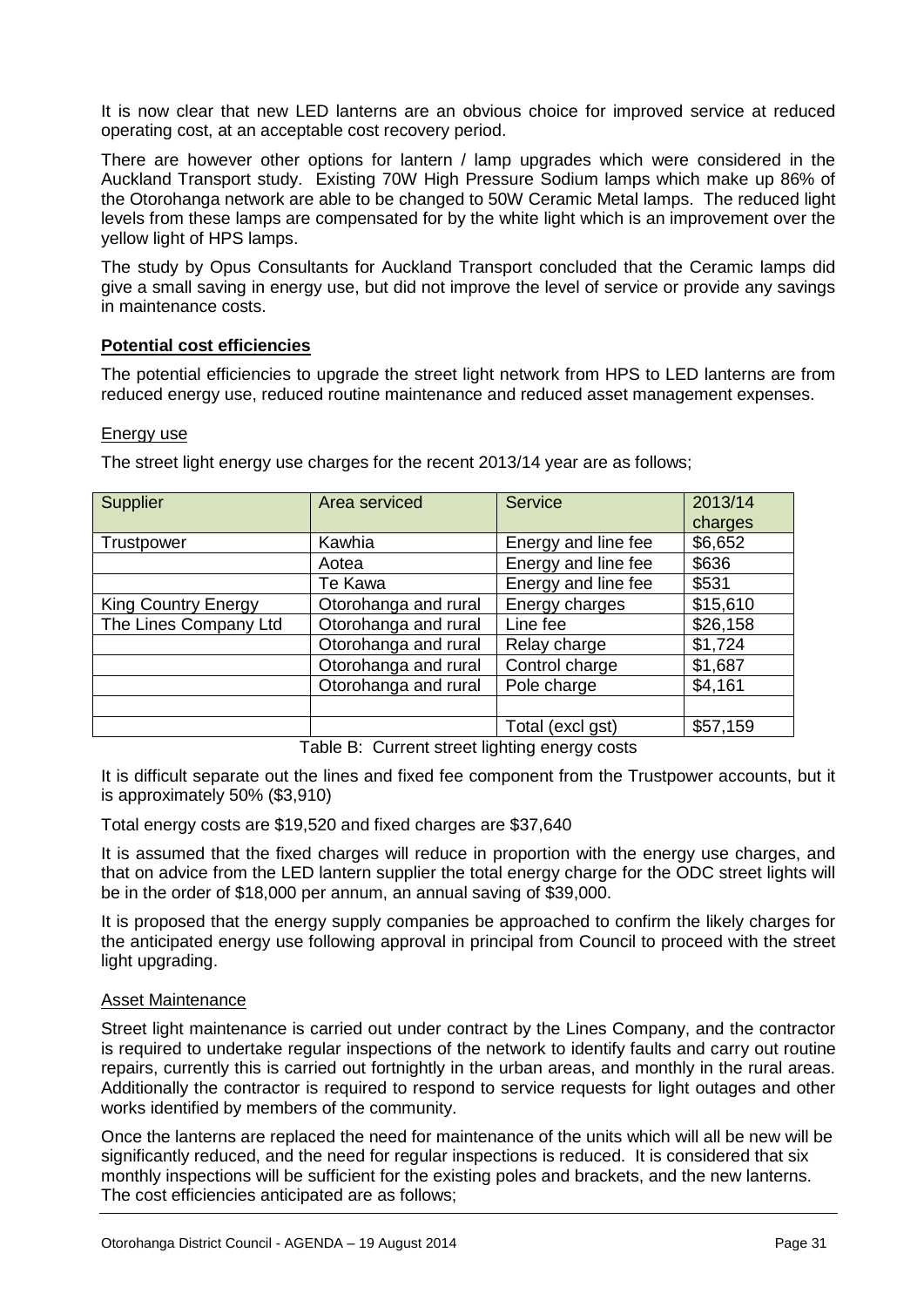|                              |                                 | With existing lanterns |           |                            |                       | With LED lanterns |           |             |
|------------------------------|---------------------------------|------------------------|-----------|----------------------------|-----------------------|-------------------|-----------|-------------|
| Description                  | Unit                            | Quantity               | Unit rate | Annual<br>cost             | Unit                  | Quantity          | Unit rate | Annual cost |
| Routine urban<br>Inspections | Fortnightly                     | 26                     | \$860     | \$22,360                   | Six monthly           | 2                 | \$1,000   | \$2,000     |
| Routine rural<br>inspections | Monthly                         | 12                     | \$330     | \$3,960                    | Six monthly           | 2                 | \$500     | \$1,000     |
| Lamp<br>replacements         | recent annual)<br>average)      |                        |           | \$2,611                    |                       |                   |           | \$1,800     |
| Fittings<br>replacements     | (recent annual<br>average)      |                        |           | \$4,323                    | (20 year<br>warranty) |                   |           | \$0         |
|                              | Annual total, existing lanterns | \$33.254               |           | Annual total, LED lanterns |                       | \$4,800           |           |             |
|                              | Potential annual savings        |                        |           |                            |                       |                   |           | \$28,400    |

Table C: Potential routine maintenance efficiencies

The initial lamp replacement cost efficiencies will decrease as the LED lanterns age and the LED units begin to age. From information provided by the supplier on the expected life of the LED diodes (about 4 years), the average annual replacement costs are expected to be \$1,800 starting from year 4.

#### Asset Management

Once the lanterns are replaced some of the asset management work for regular condition rating assessments which are carried out by the contractor, and contract supervision by the Business Unit staff will also be reduced providing additional cost efficiencies as follows;

|                                       | With existing lanterns   |          |           |                | With LED lanterns          |          |           |             |
|---------------------------------------|--------------------------|----------|-----------|----------------|----------------------------|----------|-----------|-------------|
| Description                           | Unit                     | Quantity | Unit rate | Annual<br>cost | Unit                       | Quantity | Unit rate | Annual cost |
| Lantern<br>condition rating<br>survey | 3 yearly<br>cycle        | 0.33     | \$2,080   | \$686          | 5 yearly cycle             | 0.2      | \$2,080   | \$416       |
| <b>BU</b> contract<br>management      | estimate                 |          |           | \$1,000        | estimate                   |          |           | \$600       |
| Annual total, existing lanterns       |                          |          |           | \$1,686        | Annual total, LED lanterns |          | \$1,016   |             |
|                                       | Potential annual savings |          |           |                |                            |          |           | \$600       |

Table D: Potential asset management efficiencies

In time some of these initial savings will decline as the network ages more inspections and repairs will begin to be required. For the cost benefit calculation in the next section, the maintenance efficiencies are modelled to reduce from year 10 and return to current levels by year 20.

#### **Cost benefits**

A comparison calculation between the LED lantern upgrade and "business as usual" has been carried out to confirm the whole of life cost efficiencies for the LED street light proposal.

The value for the capital expenditure to install the LED lanterns is an estimate only but based on an advised unit supply price and a guideline installation need from the current street light maintenance contractor, a conservative figure of \$300,000 has been established which includes a contingency value.

Note that at year 20 (2034/35), the existing lanterns stock start coming due for replacement, and it is assumed that a change to LED lanterns would be carried out at that point. The business as usual case therefore shows a reduction in energy costs and maintenance and contract management costs for 10 years which then return to current costs in an additional 10 years, based on the same principals as the LED lantern upgrade proposed for 2016/17.

The capital expenditure for the new LED lanterns has been spread over a six year period debt funded to reduce the immediate effects of the \$300,000 installation price.

The total whole of life cost saving is calculated to be \$600,000, and the local share is \$289,000, with local share annual cost efficiencies of up to \$29,000.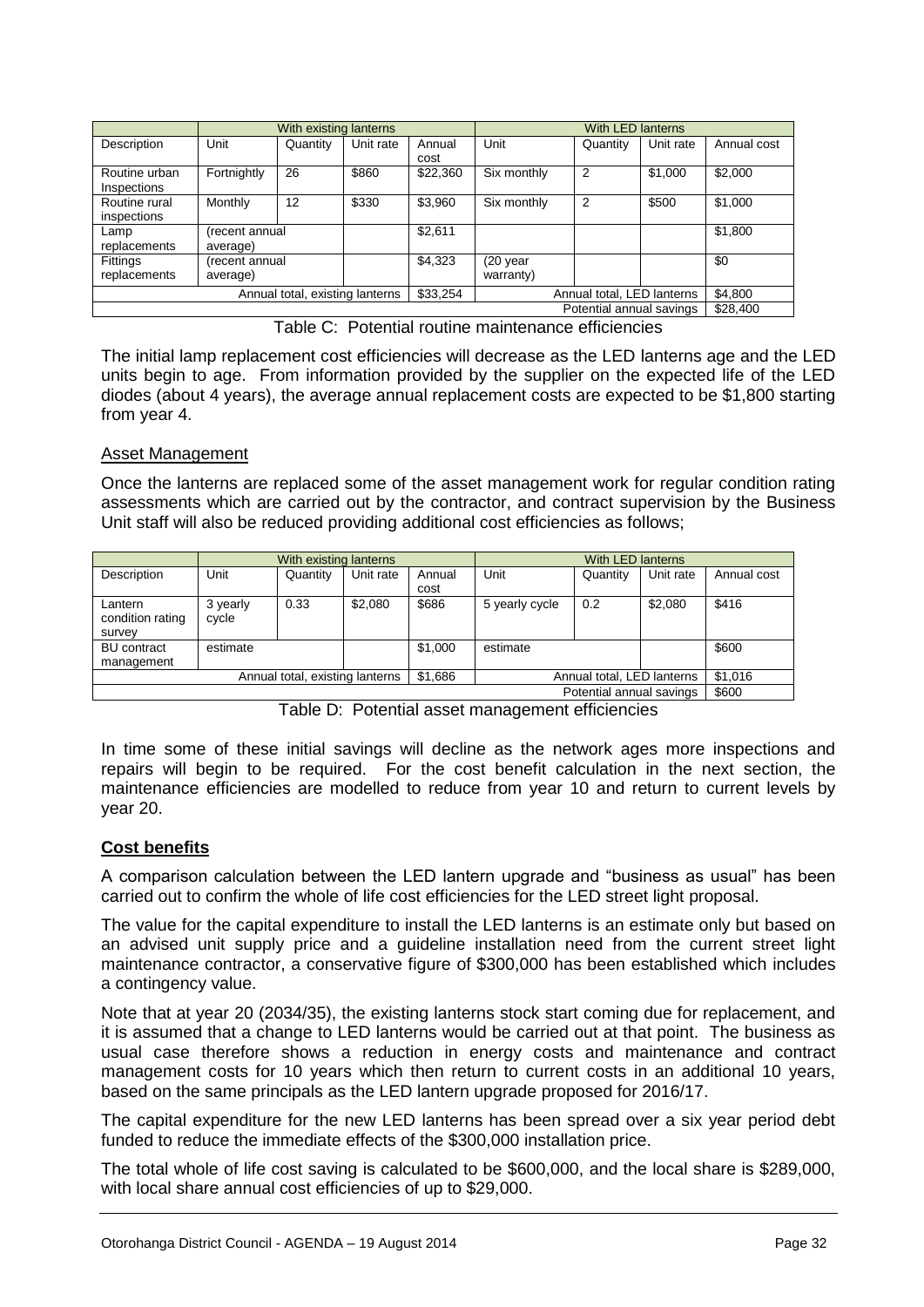#### Financial assumptions

At the time of compiling this report the level of NZTA assistance funding is under review and to date has not been confirmed beyond the 2015/16 financial year. A value of 52% assistance funding has been assumed for the purposes of this report.

It has been indicated to road Controlling Authorities by NZTA that the total level of assistance funding will be 'flat lined' for future funding approvals. By reducing the total operational cost of street light operation it has been assumed that NZTA will not further reduce the assistance funding envelope for Otorohanga District Council but rather acknowledge the efficiencies obtained.

The upgrading of the street lighting network qualifies for assistance funding from NZTA, and an application for funding approval will be made in October this year, but confirmation for funding support is unlikely to be made until June 2015. For the purposes of this report it has been assumed funding will be approved.

#### **Preliminary work and investigations**

The cost efficiency and benefit calculations have been completed with a degree of conservatism, and it is expected that actual efficiencies may prove to be greater than presented here. The actual cost of the upgrading the lanterns to LED units will have a significant impact on the overall short term efficiencies, and it is proposed that a trial section of the network is upgraded to allow more accurate estimating of the installation costs by a contractor and therefore confirm the financial calculations. The trial will also allow direct real life comparisons of the level of service improvements to be determined.

 It is recommended that McKenzie Avenue and Bluck Road are upgraded to LED lanterns at an approximate cost of \$3,500 as a demonstration project.

An issue has been raised about the effectiveness of Led lanterns in fog conditions, and I can find no specific information about these conditions. It is also therefore proposed that lights are installed in an area of town known to be susceptible to fog to establish the effectiveness of the new lanterns. There is currently no street lighting in Alex Telfer Drive and council has received requests to install street lighting, the recent development of the meeting room buy the kiwihouse has increased night traffic in this area.

 It is recommended that new street lights are installed in the Kiwihouse car park area on Alex Telfer Drive (currently unlit) at an approximate cost of \$6,500 as a demonstration project.

It is currently unknown if the existing street lighting network meets the current standards of AS/NZS 1158, and although this standard is not currently mandatory changes around the One Network Road Classification levels of service indicate that pressure will mount to either meet or have a plan in place to meet this standard. If a significant capital expenditure project is planned for the street light lantern replacements, it makes sense at least to be aware of the extent of works required to meet the standard, and make minor changes if efficient to do so. The estimated value of the LED conversion cost includes a small contingency for additional lighting columns or brackets to be installed for the purpose of meeting the minimum standards.

 It is recommended that design work is undertaken by the Business Unit jointly with assistance of the lantern suppler to establish the extent of improvements required (if any) to meet AS/NZS 1158 with a view to including such capital improvements in the LED replacement contract.

NZTA is due to issue a new specification for LED street lighting units, and it is likely that assistance funding approvals will be dependent on lanterns meeting this specification. Council has been working with Betacom as a preferred supplier who has offered a technical design service, and a product warranty of 20 years but it is unknown if all of their products meet the new specification.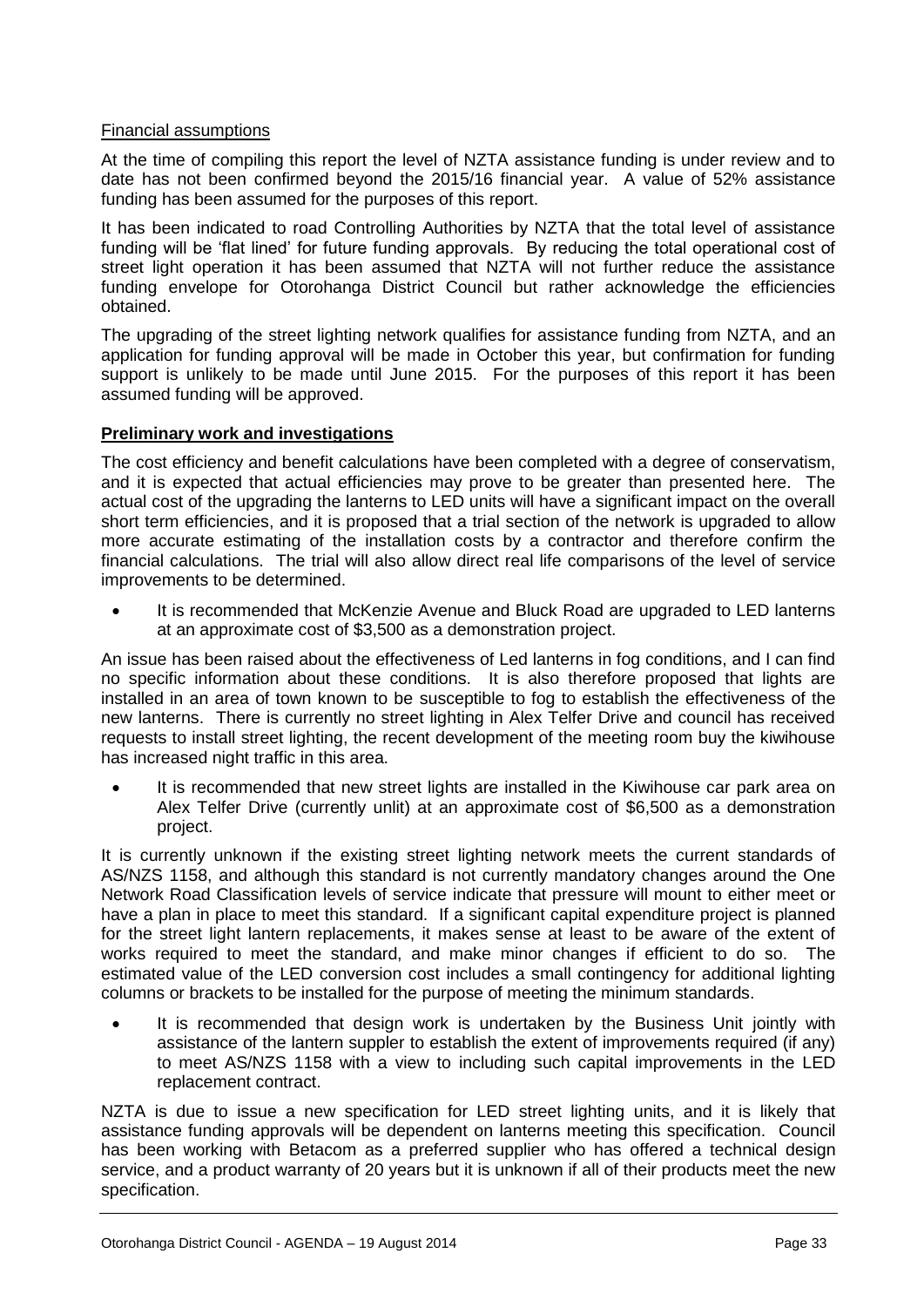It is recommended that the current preferred supplier is requested to confirm their products meet NZTA specification M30 (when published)

Once these actions are all complete, staff are to report on an updated cost benefit calculation, and the results of the installation trials for final approval by council prior to moving to the request for prices stage

#### **Conclusions**

The estimated cost to operate the street lighting network in the Otorohanga District for 2014/15 is \$124,200 or 4% of the total land transport maintenance and operations budget. Much of this cost is the energy use of the lights, and new technology Light Emitting Diode (LED) lights use up to 50% less energy are now proven to be reliable and in fact have reduced maintenance needs. The purchase price of replacement lantern heads with the LED lights has also reduced in recent times and the cost efficiencies of LED lights now provide a measurable benefit.

LED lights emit a white light and offers improved performance over comparable High Pressure Sodium lights (HPS) giving improved level of service including road safety.

Auckland Transport have been considering the use of LED street lights and following a high level of investigation have now committed to a four year programme to replace 40,000 lights starting this financial year. The NZTA have also been considering the LED lights and are soon releasing a new materials specification to cover these lights.

The existing Otorohanga District street light network of 432 lights (excluding the state highway) including 17 rural intersection lights is in reasonable condition, with no road safety issues identified but is unlikely to meet current (voluntary) standards. The new One Network Road Classification (ONRC) includes reporting measurement of progress towards the lighting standard.

At an estimated cost of \$300,000 to upgrade the street lighting network, a whole of life cost efficiency of \$600,000 is returned, with local share savings of up to \$29,000 per annum realised between years 2 to 28.

**Martin Gould ROADING MANAGER**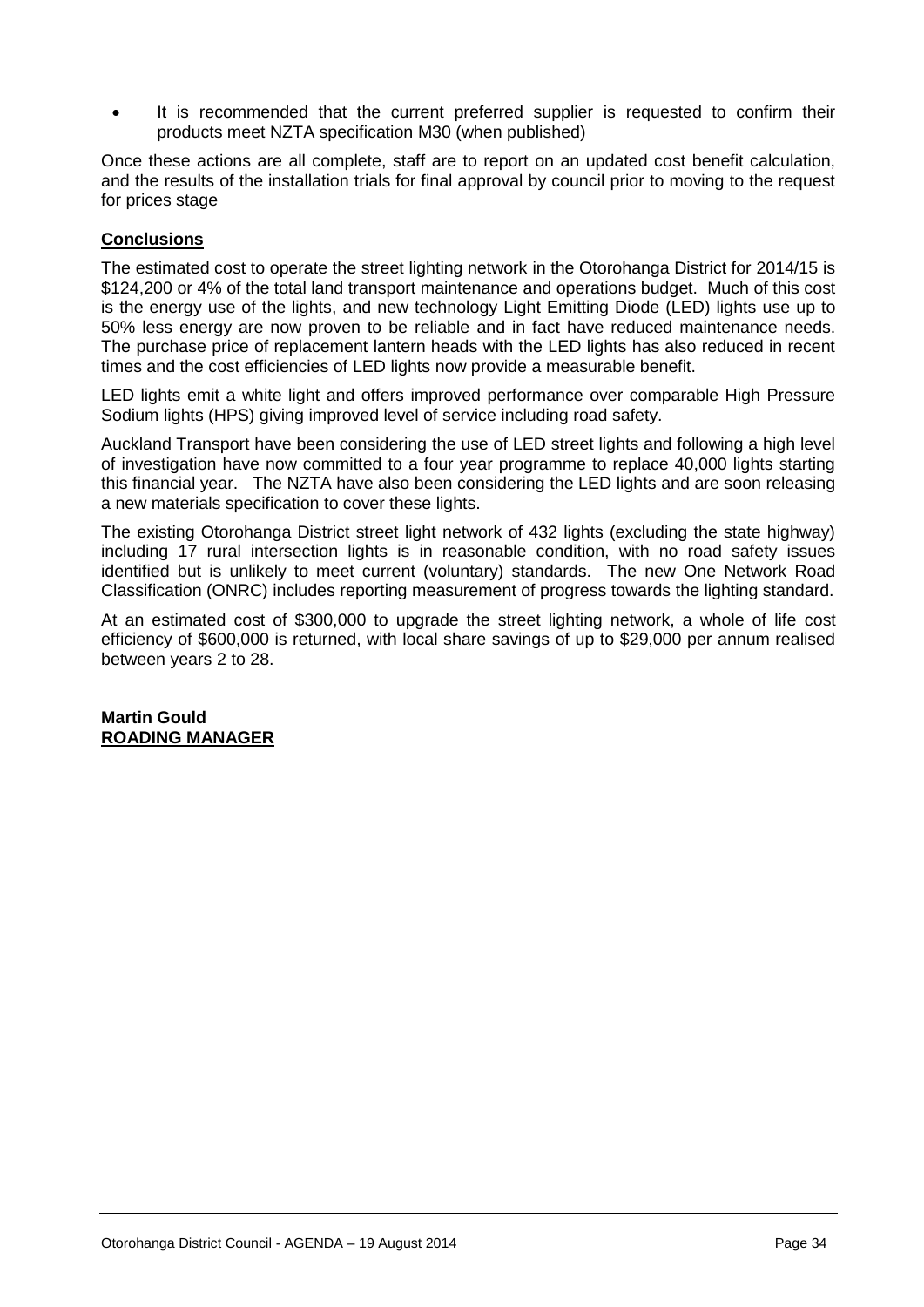**Item 105 PROPOSED ADDITIONAL PUBLIC TOILET**

**To: His Worship the Mayor and Councillors Otorohanga District Council**

**From: Chief Executive**

**Date: 19 August 2014**

#### **Relevant Community Outcomes**

- The Otorohanga District is a safe place to live
- Ensure services and facilities meet the needs of the Community

#### **Executive Summary**

The results from the recent 'Standards of Service' Survey are presented.

#### **Staff Recommendation**

It is recommended that:

Funding from the Reserves Account for the operation of a public toilet at the Reg Brett Reserve from the 2015/16 year onward is included in the budget estimates for Council's forthcoming Long Term Plan.

#### **Report Discussion**

There has in recent times been regular discussion by the Otorohanga Community Board of the potential for having additional public toilets in Otorohanga, at Windsor Park and/or the Reg Brett Reserve.

This discussion has been based on expressed desires of local residents (particularly those with children) and observed unsatisfactory toileting behaviours in those areas.

Initial discussions by the Board were focussed on Windsor Park, but the decisions in favour of having an toilet at this site were not made because of concerns regarding operation and maintenance costs, and the relatively close proximity of this site (approximately 250 metres) from the main Otorohanga public toilet at Wahanui Crescent.

In recent times the Reg Brett Reserve has drawn greater attention as a possible site for an additional toilet because of the increased use of that area associated with the development of the basketball half-courts, and the evolution of a proposal for a new community funded children's playground at that site.

If such a playground development was to proceed (as it is hoped it will) the Board believed that the presence of a public toilet there was likely to become essential, because of the level of use and its greater remoteness (approximately 500 metres) from the Wahanui Crescent toilet.

Some preliminary work had therefore been commenced to investigate the likely cost of installing a toilet at Reg Brett, and a figure in the order of \$50,000 was suggested, this comprising \$36,000 for the purchase of a basic single cubicle modular toilet and a rough estimate of \$15,000 plus for the installation of the unit including provision of water, wastewater and electricity connections and some minor pavement works.

With this in mind, the OCB Chair recently advised Council staff that he had become aware of a second hand two-cubicle modular public toilet unit (ex Waitakere City Council) that was being offered for sale on the internet at a price of \$8,500, with a likely transport cost to Otorohanga in the order of \$1500.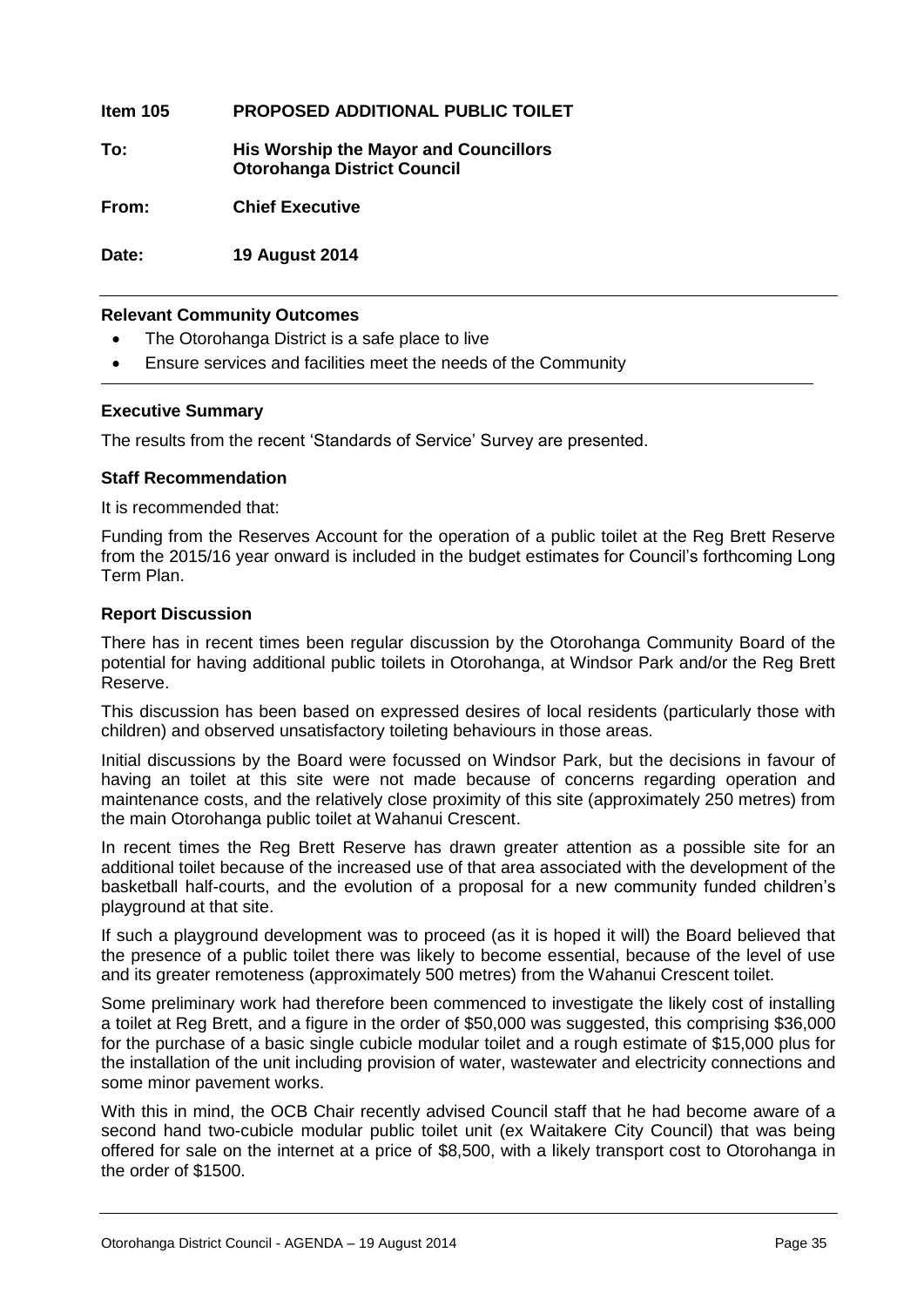This appeared to be a very good price for a unit which would be likely to have a cost of \$60,000 or more when new, and as such warranted further investigation. A physical inspection of the unit was conducted on confirmed that it was basically in a sound condition. There were some minor defects but all appeared to be easily and cheaply rectifiable. Some photographs of the toilet are attached.

The toilet is clearly not new, but it is not believed that this is a significant disadvantage as all toilets have the potential to quickly lose their 'new' appearance through vandalism or other harsh use, and a toilet at Reg Brett is likely to be particularly exposed to this.

Informal consultation was conducted with OCB members and Councillors on the possible purchase and installation of this toilet at Reg Brett. It was suggested that the OCB could fund the purchase of their toilet from their Special Fund, but the bigger issue is the cost of operating and maintaining an additional toilet (perhaps in the order of \$20,000 per annum), which would currently be largely funded on a district wide basis, and would need council approval. Feedback from this consultation suggested that there was not strong objection to this proposal.

A suggested location for this toilet, near to the Huipitea Rail Bridge is shown below.



Because of the lack of objection, and an expressed desire by the OCB Chair not to delay a potential purchase of the toilet, this matter was introduced as an item of General Business at the OCB's meeting of 31 July.

After discussion the following resolution was made:

- 1. That the Otorohanga Community Board supports the installation of a public toilet at the Reg Brett Reserve
- 2. That the described second hand toilet unit be purchased for \$8500
- 3. That the purchase and installation of the toilet, and the operation and maintenance of the toilet for the 2014/15 financial year be funded from the OCB Special Fund.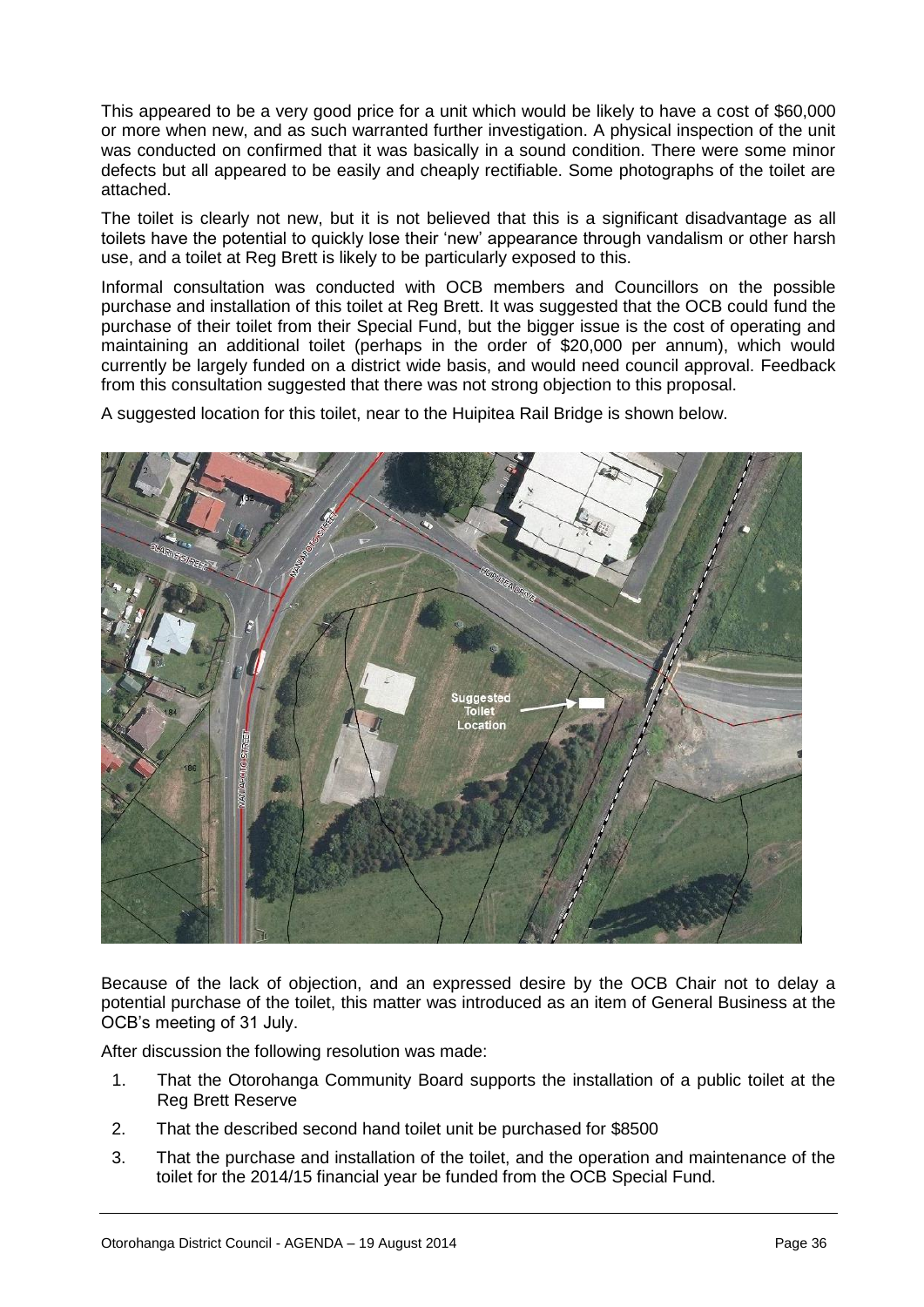4. That Council be requested to fund the operation and maintenance of the toilet in 2015/16 and thereafter from the Parks and Reserves account.

The toilet unit has now been purchased. For it to be installed Council approval is however required in respect of item 4. The toilet should not be installed until such approval is obtained, for obvious reasons.

The likely cost of operating and maintaining the toilet is expected to be in the order of \$20,000, if, as appears desirable, the routine cleaning and provisioning was provided through a variation to the existing contract for the cleaning of the Wahanui Crescent toilet.

That the toilet unit has been purchased does not however mean that Council is necessarily committed to installing and operating it at the Reg Brett Reserve. The toilet could be on-sold or perhaps used to replace one of the three 'basic' toilet facilities in the Kawhia / Aotea area (though all of those facilities are arguably appropriate for their current use and location).

#### **Other Matters to Consider**

In making a decision on item 4 of the OCB resolution it is suggested that Council should give consideration to the following:

#### Standards of Service Survey Results

The provision of additional public toilets was one of the options presented in the 'Standards of Service' survey, and of those surveys returned in the Otorohanga Community, approximately 30% indicated a desire for this.

Whilst this is one of the stronger indicated desires for change from the survey, it was not a majority even amongst the relatively small number of responses, and as such it is difficult to interpret the survey results as not being supportive of the status quo.

#### Distribution of Benefits

A new public toilet located at Reg Brett Reserve would be extensively utilised by non-resident travellers, who would contribute nothing towards the cost of providing that service.

Many of those users would however be expected to be otherwise using Wahanui Crescent toilets, and as such the extent of 'out of district' benefit might not significantly increase relative to what it already is.

#### Effects on Business

Travellers passing through or near to urban communities may seek public toilets, and in doing so may be caused to pass businesses that may benefit from associated trade. Currently a person wanting to access a public toilet in Otorohanga is likely to be drawn to the CBD area, which may generate associated business opportunities.

The placement of a public toilet at the Reg Brett reserve would provide an opportunity for travellers to access a toilet whilst bypassing the CBD entirely, with associated adverse effects on trade.

The fact that the parking area for Reg Brett is off Huiputea Drive rather than SH3 will inevitably reduce the traffic along Maniapoto Street, though the extent of this is uncertain.

A suggestion has been made that it might be better to locate a toilet in Reg Brett much further away from the roadside than was shown in the previous plan – perhaps near to the southern end of the skateboard park – so that a walk of 60 to 70 metres is required from the adjacent parking area to the toilet, which might deter many passing travellers from using it. It is believed that the OCB may need to give further thought to the optimum location of a toilet at this site.

There are however potential disadvantages of such a more 'remote' location, including probable greater potential for vandalism, other anti-social behaviour and adverse perceptions of personal safety.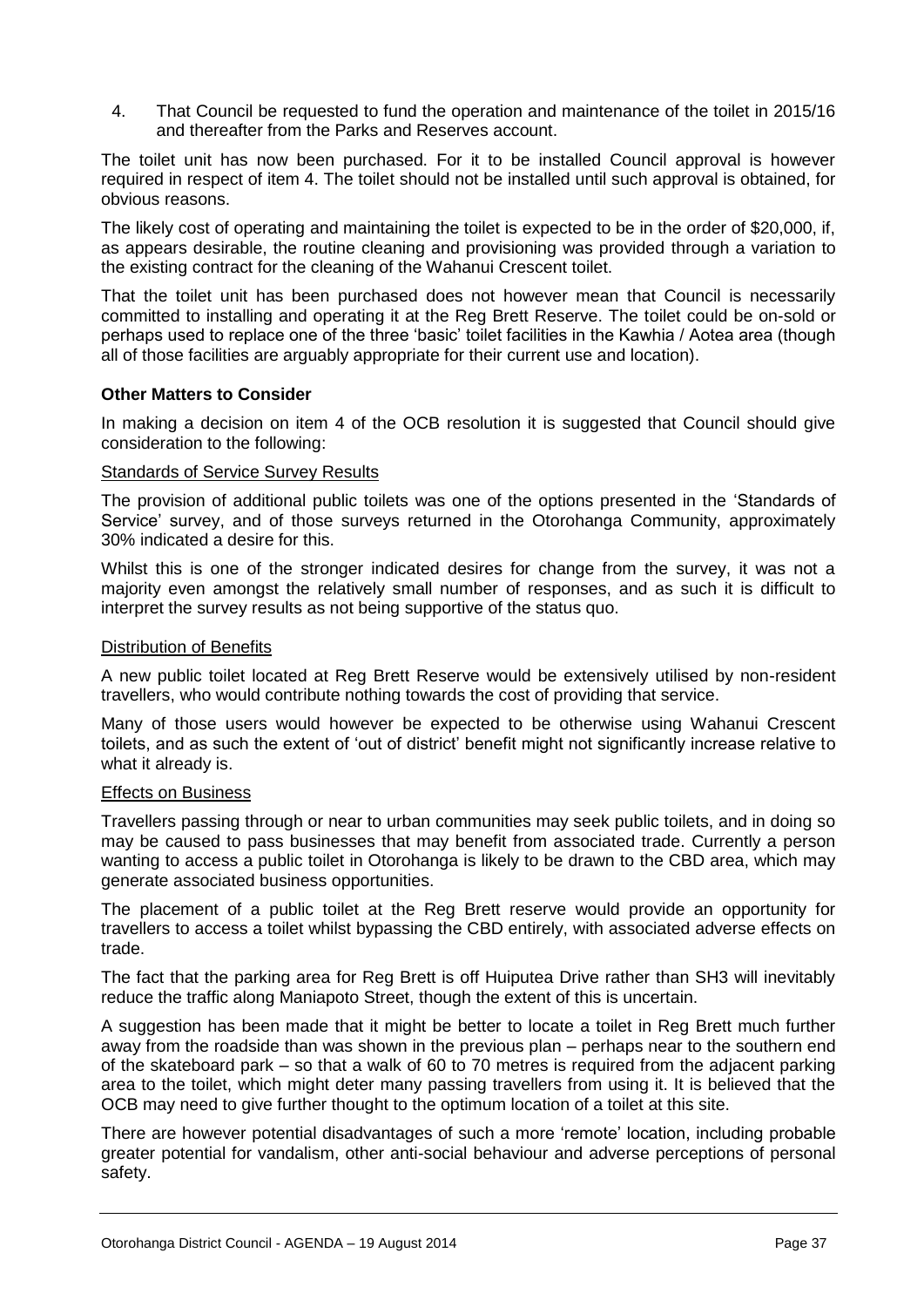Whilst some reduction of passing business trade is a likely adverse effect of a toilet at Reg Brett, this must be balanced against the desirability of further developing the Reserve, and the associated – perhaps near essential – need to have a toilet there if this is to occur. A decision not to have a toilet there would in my view force any future development of a children's playground to another location.

#### **Timing Issues**

The time at which a new toilet at Huiputea is commissioned would be dependent on how and when Council chose to make a decision on its long term operational funding.

As stated previously it would be inappropriate for the new toilet to commence operation until a commitment to long-term funding was given by Council.

The normal practice would be to put such proposed new funding through the LTP process and not commence the activity until the new financial year.

If however Council felt confident of the proposal going successfully through the LTP and was urgent for it to commence it could signal this to the OCB now, with the Board then making the toilet operate as soon as all necessary installation work was completed and contractual arrangements for cleaning and servicing put in place. It is suspected that this might be achievable by October.

There is however believed to be potential for some parties to be opposed to the proposal, and that for this reason some form of community consultation – most appropriately through the LTP – should be conducted before Council approves funding.

**Dave Clibbery CHIEF EXECUTIVE**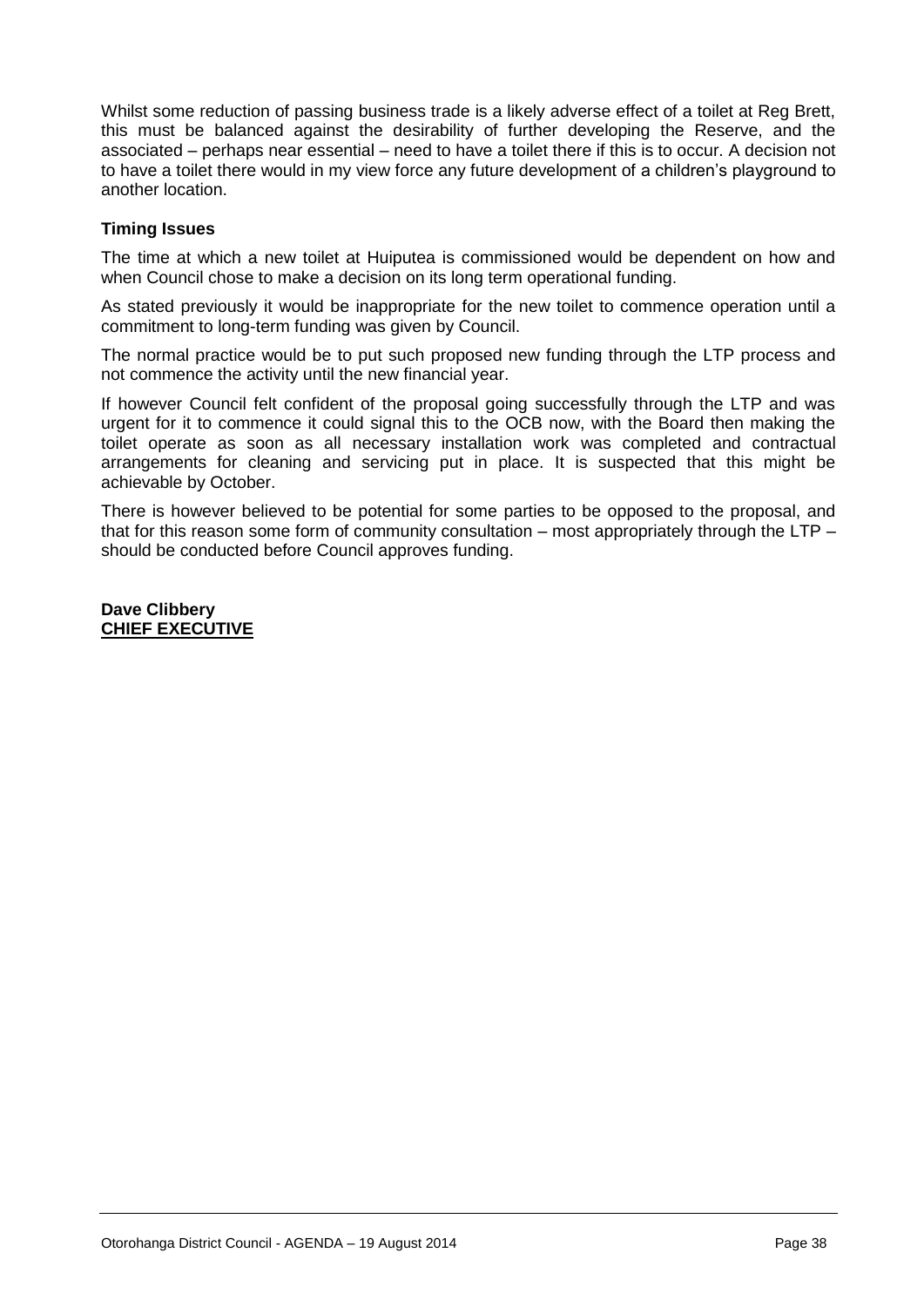#### **Item 106 STANDARDS OF SERVICE SURVEY RESULTS**

**To: His Worship the Mayor and Councillors Otorohanga District Council**

**From: Chief Executive**

**Date: 19 August 2014**

#### **Relevant Community Outcomes**

- The Otorohanga District is a safe place to live
- Ensure services and facilities meet the needs of the Community

#### **Executive Summary**

The results from the recent 'Standards of Service' Survey are presented

#### **Staff Recommendation**

It is recommended that:

The report be received.

#### **Report Discussion**

The survey formally closed on 31 July 2014, with a total of 241 completed survey forms received (out of 3518 distributed), comprising 77 from Otorohanga (out of 1055), 28 from Kawhia (out of 536) and 136 from the rural area (out of 1928).

This level of response (which is extremely similar to that obtained in 2008 when a survey of this type was last conducted) represents an overall return of approximately 7% of forms.

Such a level of response might be considered low, and it is viewed as disappointing that the response achieved in 2008 has not been significantly bettered, as this most recent survey was much better advertised and promoted.

Factors likely to have contributed to the low return include limited desire for change, apathy and that owners of multiple properties are likely to complete only one survey form. Some of these factors are common, and it is believed that a return of 7% for a relatively complex survey such as this is acceptable, with some other councils achieving poorer results.

The results of the basic level of service preference questions are presented in the graphs on the following pages. Details of the standards of service options in the survey are presented in an attachment to the report.

There appears to be very limited desire for change in terms of both the overall package of services provided, and the levels of service for particular activities.

Of indicated desires for change, the following were most significant:

- Youth Support Programmes: Two-thirds or more of respondents in all communities indicated a desire for a higher or much higher standard of service than the current (unsustainable) arrangement.
- Water Services: Almost half of the respondents in Otorohanga and Kawhia indicated a desire for slightly higher standards of service in respect of water supply and (Otorohanga only) for wastewater, presumed to have particular emphasis on asset renewal prior to failure.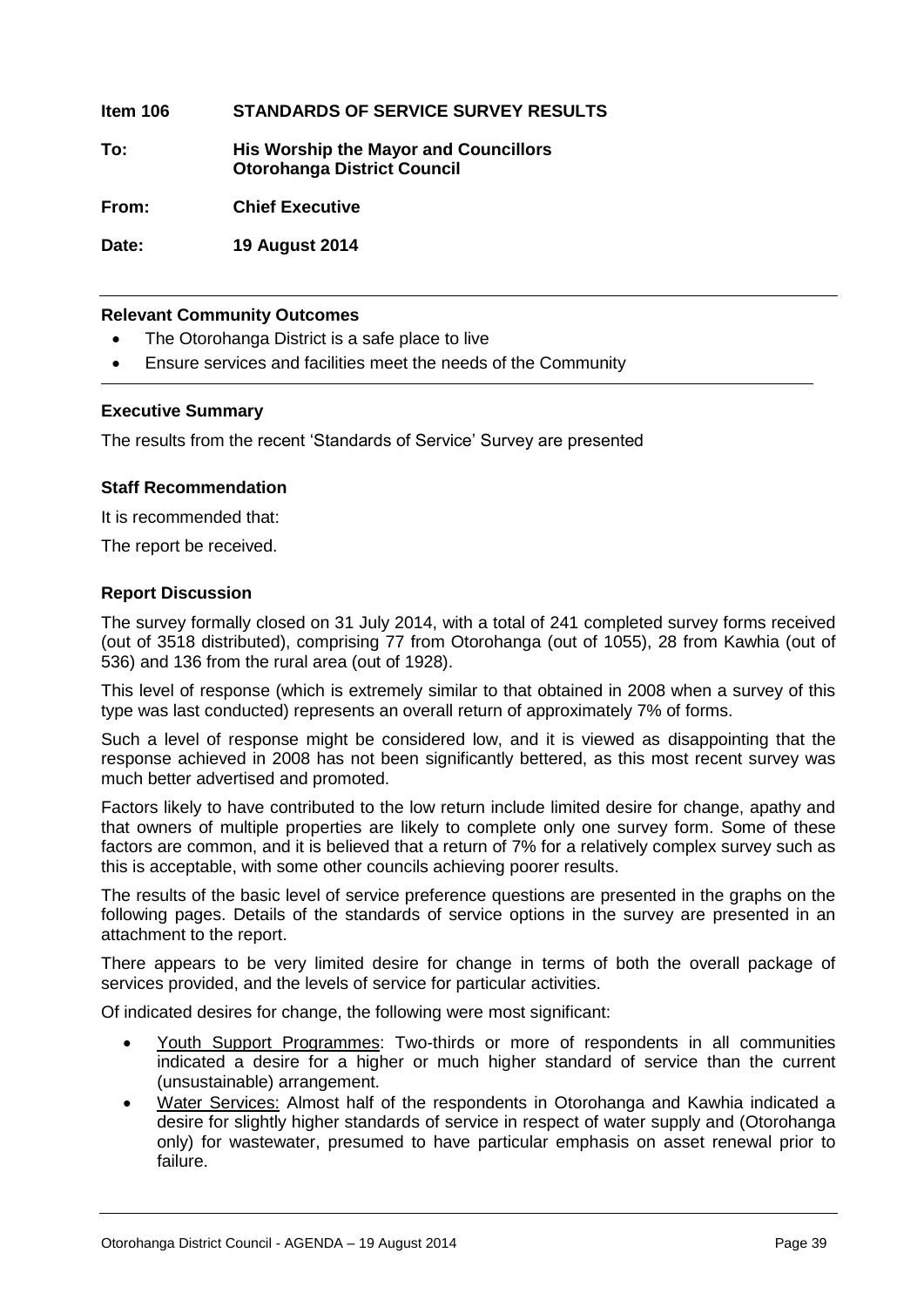- Public Toilets: Just under one-third of the respondents in Otorohanga indicated a desire for additional public toilets in the community.
- Unsealed Road Improvements: Around one-quarter of the respondents in all communities favoured higher (increased extent) or much higher (including sealing) standards of service in respect of unsealed road improvements.

Other indicated desires for change generally had support from 20% or less of respondents, a level which appears insufficient to consider changes to the status quo, given the limited proportion of ratepayers responding to the survey.

The most strongly indicated desire for a reduction of service was in respect of the swimming pool complex, for which 20% of rural respondents (but only 10% of Otorohanga respondents) indicated a desire for a lower standard.

Whilst responses to the 'top four' indicated desires for service standard change warrant consideration, it should also be noted that the overall low level of response, combined with the clear statements in the survey that a lack of response will be interpreted as satisfaction with the status quo, must to some extent diminish the strength of a mandate for change.

It has to be assumed that persons with strong desires for changes to standards or service or other strong opinions in respect of Council would be more likely to respond to the survey than those with more neutral views. As such it has to be assumed that the data from the returned survey forms over-represents the desire for change across the community as a whole.

If for example even just half of those who failed to return the survey did so because of genuine satisfaction with the status quo, then even the strongest signals for change from this survey (for Youth Support) could represent a view held by less than 10% of residents.



#### **Responses - Rural**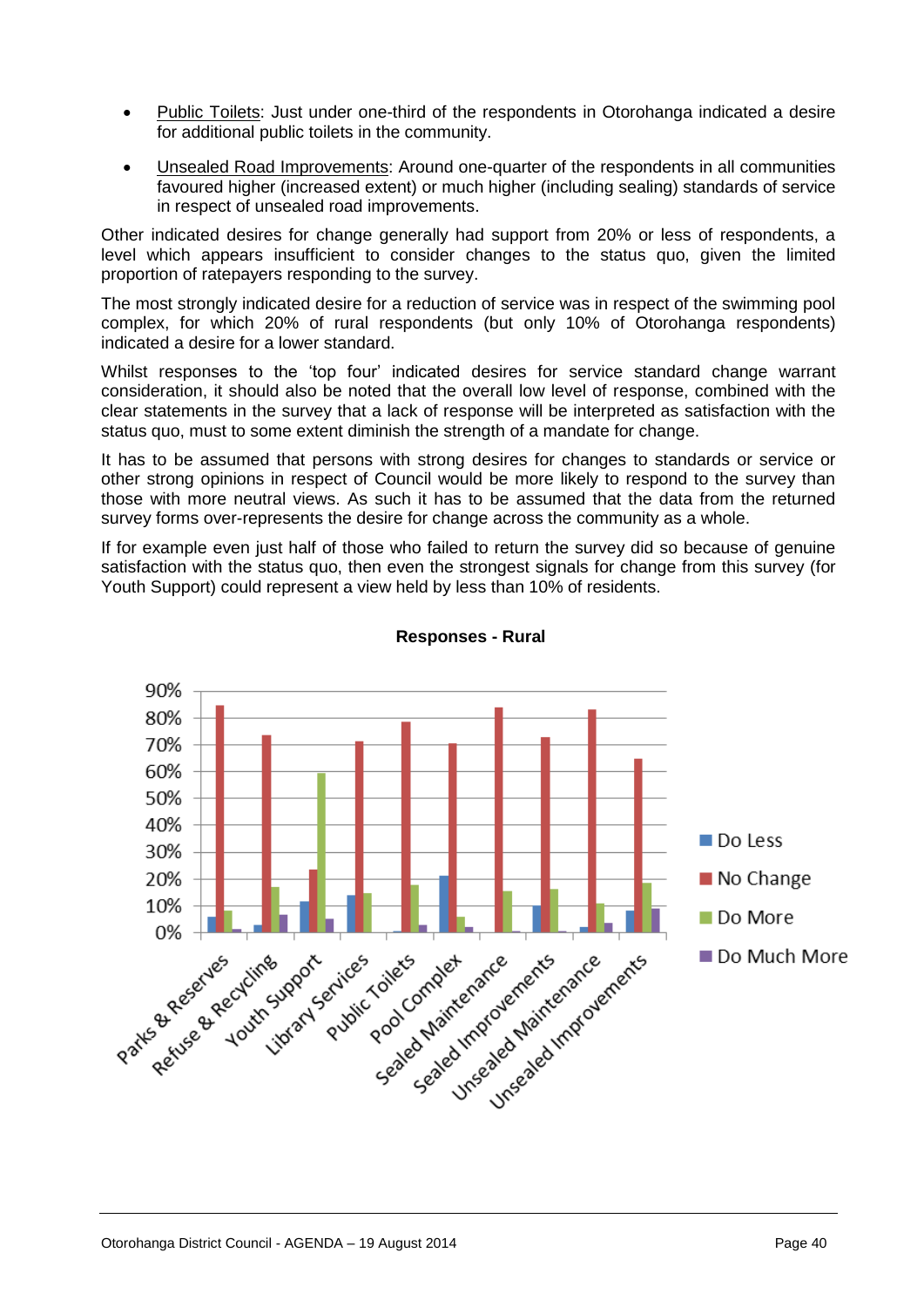

**Responses - Otorohanga**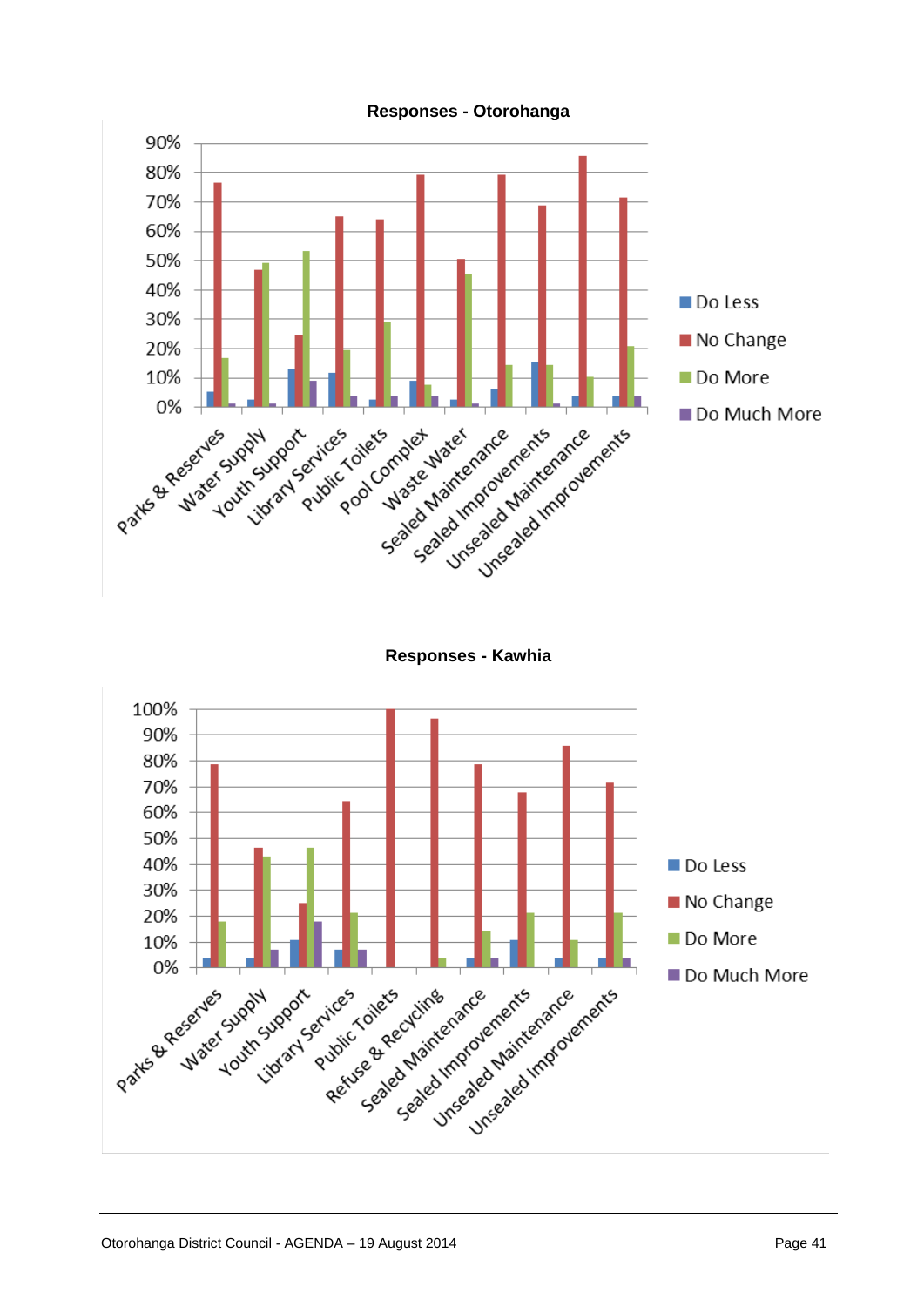#### **Written Survey Comments**

Written comments were also invited on the survey form, and almost all of these are presented – split into relevant groups – as an attachment to this report.

In some cases a comment referring to a number of activities has been split into separate components relevant to the different activities or topics.

The source of each comment (from the rural, Otorohanga or Kawhia community) is indicated in parentheses at the end.

As is typical, the comments are not limited to just the activities for which the standards of service options were presented, with respondents taking the opportunity to express their views on other matters.

Most of the comments are considered to be constructive and many are relatively positive. Overall the level of strong dissatisfaction with council services appears to be low, and my subjective opinion is that overall the written comments to this survey are generally more positive than those received when a similar survey was last conducted in 2008.

Three comments are however not attached because of requests for confidentiality and/or a personal nature of the comment that makes it unsuitable for broad distribution. These comments will be provided to Council in confidence.

#### **Potential Responses to Survey Results**

It is of course at the discretion of Council to decide what responses should be provided to the results of this survey, but it is suggested that all of the 'top four' indicated desires for change may warrant a response.

Despite the preceding comments in respect of limited mandate validity, and some opposing views expressed in survey comments, it may be that the positive signal received from survey respondents in respect of Youth Support Programs is as strong as is likely to be obtained through a process of this nature. Obtaining a clear signal of true majority support is always likely to be difficult in an exercise such as this.

The indication in respect of water services is not as strong, but this activity is very much a core business, and putting greater emphasis on planned rather than reactive maintenance is generally acknowledged as being good practice, whilst the acceleration of the additional water reservoir for Otorohanga is also considered as being easily justified.

Similarly the support for an additional public toilet in Otorohanga reflects views previously expressed by some in the Otorohanga community, and the Otorohanga Community Board has recently taken steps towards operation of an additional toilet at Brett Reserve, as described in another report in this agenda.

Increasing the extent of road improvements is also worthy of consideration. Whilst an increase of road improvement activity is already present in future years of Council's Long Term Plan it may be worthwhile to further explore whether this can be accelerated.

In addition some of the specific issues raised in the comments provided with the survey may need to be addressed.

Potential decisions made by Council in favour of significant changes to standards of service would generally be expected to be implemented through the forthcoming Long Term Plan preparation process with a view to having effect from the 2015/16 year, and as such would be subject to public consultation through the LTP process.

Because of the range of discussion that may arise from the presentation of this report, the potentially confidential nature of some of that discussion and the availability of ample time to make decisions on potential changes to standards of service, it is proposed that this discussion takes place in a workshop following the council meeting, rather than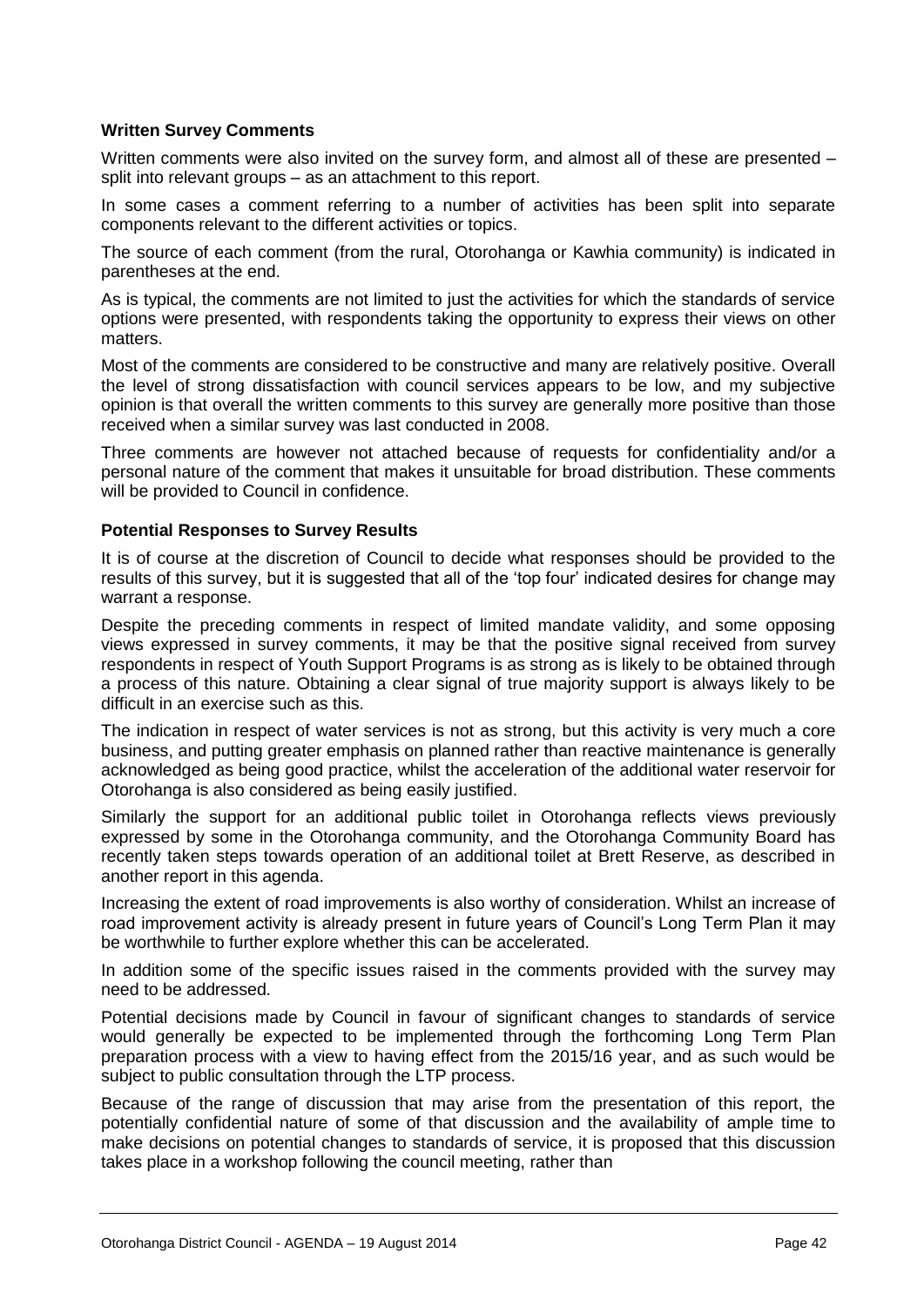#### **DC Clibbery CHIEF EXECUTIVE**

#### Attachments

- a. Comments Standards of Service Survey
	- Standards of Service Options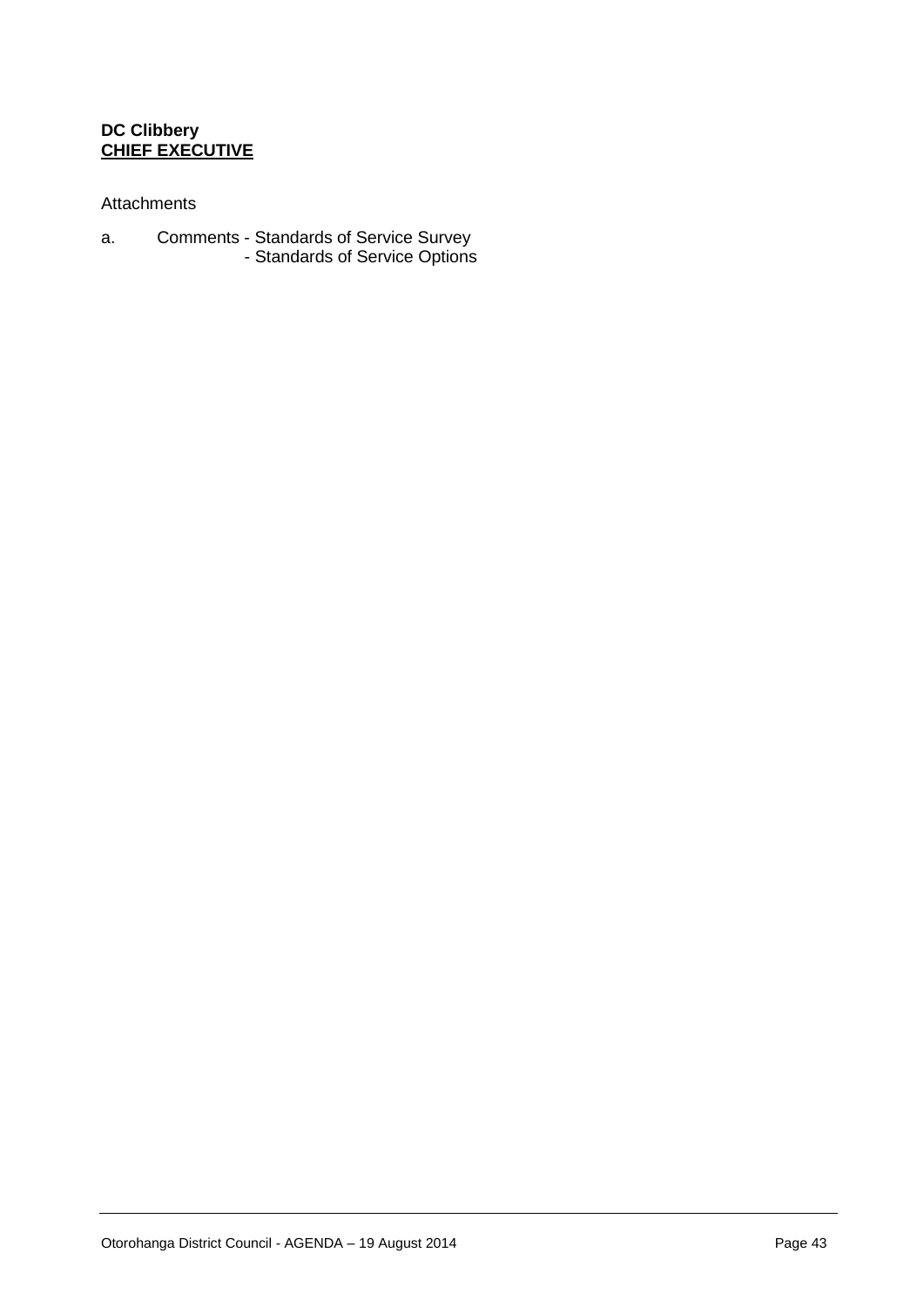#### **COMMENTS – STANDARDS OF SERVICE SURVEY**

#### **Parks & Reserves**

- Include more 'playground' equipment in parks so when families stop there is play equipment for children to use at skatepark and memorial park. (Rural)
- I believe the current standard of service provided by ODC is very good. Although I do not live in the township, I believe the township would benefit from better parks & reserves as this would make the township (… of Otorohanga) more liveable & provide better visitor experience. After living and travelling in many parts of NZ, this is the only area where I believe Otorohanga under performs compared to other similar-sized townships. (Rural)
- I would like to see more rapid development of Island Reserve to include other sports facilities v community facilities. (Rural)
- Several major areas need continued support, thus improving Otorohanga at the same time being 1. tourists via better roading & parks/reserves thus they will be happy to stop off in Otorohanga and spend money locally (Rural)
- Tidy gardens and clean public toilets are important. Private properties on the left (coming into town from north) need cleaning up. (Rural)
- I personally feel the skatepark area has had poor development/thought process before development a future plan should have been made and developed over time ending up with a high quality standard park for the youth & families of Otorohanga & visitors. That space could of been far better utilised. - mountain bike track around & through bush area; bowl skate/scooter park; small scale bmx track (Te Awamutu & Cambridge have a far superior facility) or develop the children's park better. There facility is much under utilised space make a track around the outside, better develop play equipment (flying fox etc) better picnic areas with a water fountain & toilet. I have a young family & we enjoy getting out with the children but tend to travel out of town to do so. (Rural)
- Develop Brett Reserve. Already it attracts a lot of people expand, toilets cater for all ages. (Rural)
- Parks & Reserves are important as people travelling through Oto use these and helps make the town look good. (Otorohanga)
- The gardens are lovely but I don't agree on what we pay for their upkeep. A more appropriate contractor would be a good start. (Otorohanga)
- I don't understand why there were 2 picnic tables put down beside the river. Access to that area is not user friendly and has wire around the outside. The picnic tables would have been placed better either at Island Reserve or Skatepark or Huiputea Lake. (Otorohanga)
- Parks-Reserves etc do not need to be mown so often in winter months at present this is a waste of money. The above are subjects often voiced at public gatherings. (Otorohanga)
- Love the mountain bike tracks that have been put in. Would like to see more money and resources put towards continuing to improve the mountain bike park. (Otorohanga)

#### **Water Supply**

- Do Kawhia rural residents on tank water pay extra on rates for upgrade to Kawhia water supply? They should not have to. (Rural)
- A big number of rural properties of the Otorohanga district are now or will be paying for water by meters. Most of the citys (not Hamilton as yet?) and towns (such) as Otorohanga have water meters now. It is time now that Otorohanga start water metering the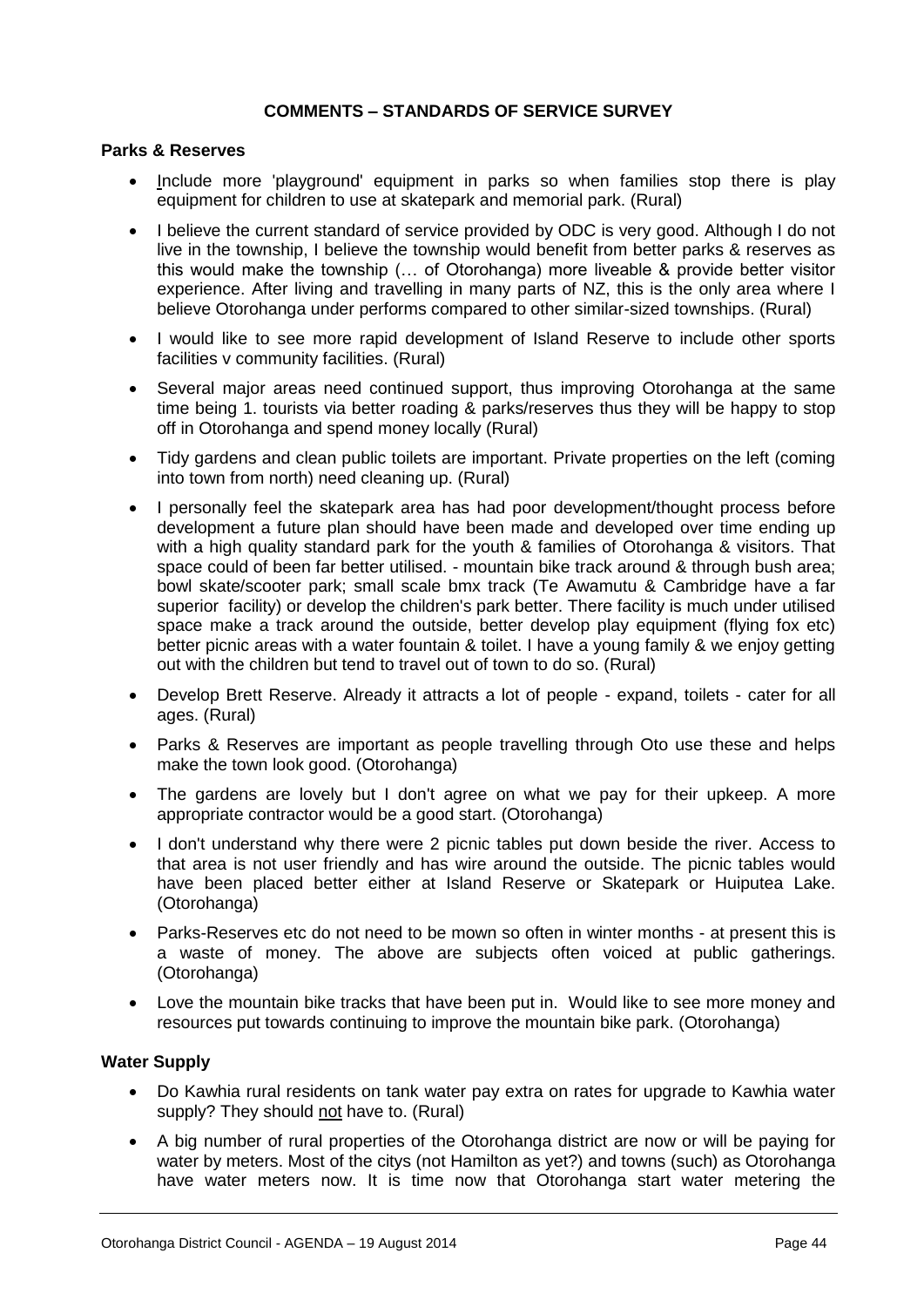residential area. There were a big number of very green lawns and cars being washed. (Rural)

- Please improve the quality of the water. For years my family is only drinking mineral water from the supermarket. (Otorohanga)
- Water & waste water system seems to be good and work well without too many problems (Otorohanga)

#### **Youth Support Programmes**

- The youth support programmes have been excellent for Otorohanga. The government is nuts to remove their funding for this, but given that they are, we as locals need to step up and continue developing the excellent programmes championed by the previous major, Dale Williams. (Rural)
- Keeping youth employed keeps social cost down (drugs/alcohol/violence). (Rural)
- Strong support of youth programmes to reduce unemployment (Rural)
- Youth via support programmes should keep youth out of trouble, thus a less overall cost to the whole community in the long run # access to further training and employment. (Rural)
- re Youth Support Programmes: This programme may be admirable but training and education is not the responsibility of the local Council. The responsibility of the local council is to service outlined in the other sections of your questionnaire. If the district council (ie ratepayers) funds education and training then it is taking over the abdicated responsibility of central government - a trend which has happened in many fields over recent years. Such a trend allows central government to pour more money into the "bottomless pit" of social welfare, education and health, which in turn allows people to take less responsibility for their own actions and positions. Also funding might be set at a certain level for youth support programmes but experience shows that very quickly the costs rise higher and higher (eg wages, facilities etc) and the ratepayers portion rises to cater for this. The Youth Support Programme (if central government withdraws funding) should be funded by: 1. the school 2. parents and students taking part 3. any businesses or occupations that think they will benefit from the programme. Perhaps youth programmes will fit into the recently announced National Park Policy of "support for the provinces". (Rural)
- While I am a strong advocate of education I believe that pre-employment programmes and the like are the responsibility of central government not the ratepayer. (Rural)
- It is not Council responsibility to work with youth! Each family is responsible for their own children and interfering or overriding that causes harm. If there is a need for a youth programme, then most church groups cater for that and they do so willingly and freely. If a youth refuses that help, they must learn accountability and so must their family. (Rural)
- Strongly recommend maintaining Youth Programme (Rural)
- I do not support funding youth programs. Concentrate on core business only! What about other parts of Council, roading already does a p… poor job! (Otorohanga)
- Youth programme more canvassing to Government needed. (Otorohanga)

#### **Library Services**

- Library should be user pays (Rural)
- For many families the library is the only source of internet/computer use for those with no computers and no internet in the home. The library could develop further in this area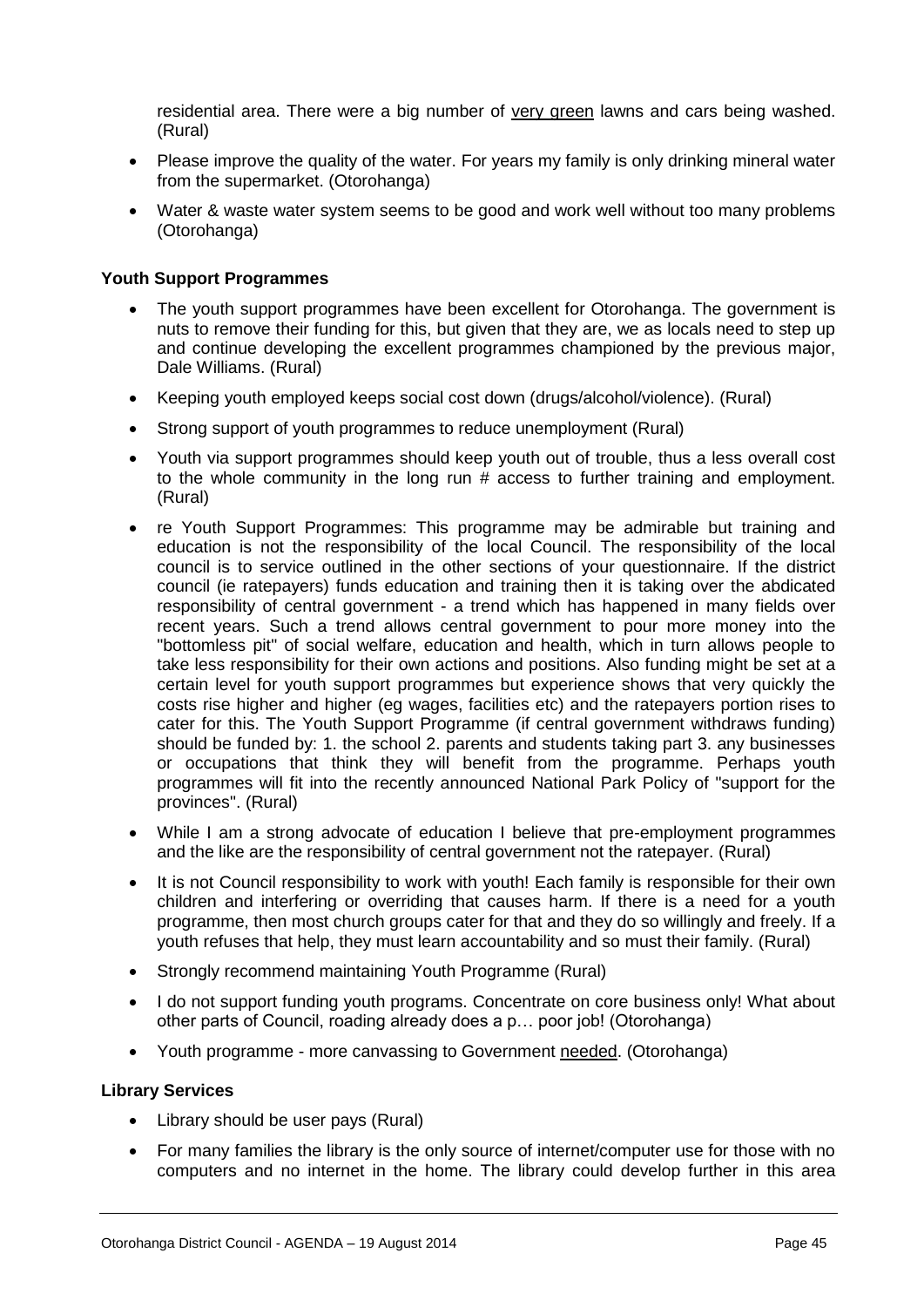including more staff development and equipment. Once again educating and developing a stronger social structure!! (Rural)

- Library is excellent resource but life is moving on with e-books. Childrens programmes and interest in books essential. (Rural)
- Close the Library. Everyone should be using the internet. (Otorohanga)
- Would like to see more after school options at the library or activities. Summer programme great. (Otorohanga)
- Wider range of novels, including NZ authors; Further training in customer services for staff (Otorohanga)

#### **Public Toilets**

- Public toilets lots of people use the skate/basketball park but where are they actually going to the toilet? (Rural)
- We would like to see another public toilet in town either Windsor Park or Reg Brett Reserve. A lot of families go to Windsor Park, so it would be handy to have one other and quite a few people stop in the area beside Reg Brett Res, opposite Countdown, for a break and/or snack so a toilet there could make sense. (Otorohanga)
- No public toilet in reserve & to keep existing toilets cleaner. (Otorohanga)
- Would like the extra toilet at the skateboard park. Many people are using the bushes!!! (Otorohanga)

#### **Swimming Pool Complex**

- Swimming pool should be user pays (Rural)
- Extend outdoor swimming times & period over summer months. Contractors to run more programmes eg water safety, holiday programmes. Put diving board back on outside pool. Provide 'play' equipment for both pools. (Rural)
- Swimming pool I do not use at all. It should be user pay. Not paid by non-users. (Rural)
- I have never used the pool. The implications for users such as schools need to be considered. Is closing the indoor pool and upgrading the outdoor pool an option? I would prefer more of the costs to go to the users. (Rural)
- It is surprising that so much ratepayers money goes to the swimming pool currently, compared with the youth programs - a facility such as swimming pools should incur a charge for their use. User pays, so consider charging more. (Rural)
- Swimming Pool don't mind paying but would like longer hours during summer season. (Rural)
- The swimming pool complex needs to be downsized at the next contract renewal. The plan is getting very old and costly to repair. The complex in Te Awamutu is new and more pleasant to use. The costs to the Otorohanga rate payers is too big and there are very few people that use the pool. The money spent on the pools could be used to fund other recreational facilities such as wellbeing tracks, mountain bike tracks, playgrounds. (Otorohanga)
- Pool workers need to actually supervise kids when they are swimming! New English guy is great! (Otorohanga)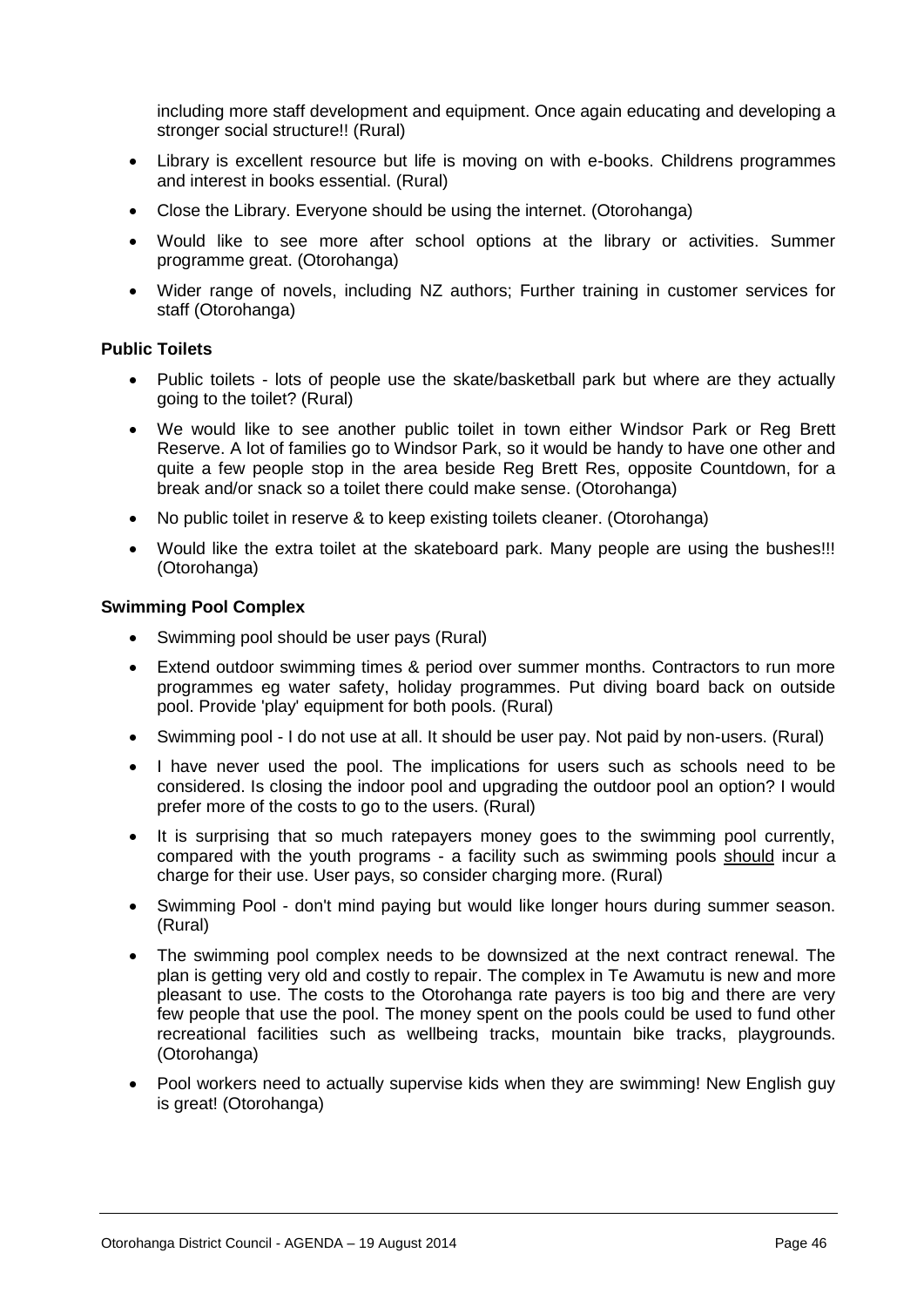- I strongly feel the swimming pool complex and library should be user pays or at minimum partly user pays. Remember you are spending other peoples hard earned money!!!! (Otorohanga)
- Pool complex not used as facilities are quite restrictive for those with small children eg narrow paths around pool (not pram friendly), narrow doorways and change facilities very basic. I would like to use this facility but find spending the money going to Te Awamutu Events Centre a more easy-going and pleasant option. I do not see why the pools need to be cost free to consumers (as the river is free and accessible), but would like to see the facilities upgraded) which is why I said to keep it at current standard of service, not more. (Otorohanga)
- Reorganisation of hours so that families can use the pool after school; Longer hours in outdoor pool in summer eg 8pm not 5pm; Repairs & maintenance of air conditioner/heating in heated pool; Possible installation of some form of heating for outdoor pool to give longer season - November to end of March; Examine other methods of pool management - Council, Trust, other Councils have alternative methods of control; Free use for schools including college during Terms 4 & 1.
- Please keep the heated pool going, it is so important for good health and welfare. It could be better promoted. (Otorohanga)

#### **Refuse and Recycling**

- Refuse collectors could be more careful with pickup. Last time they broke a couple glass bottles on course chip tarseal. They did broom up most of glass but I had to spend time to get rid of glass fragments so that kids did not cut their feet. Beach is often littered with rubbish. Maybe a Council provided vehicle with trailer and volunteer help would help? (Kawhia)
- We have a property in Aotea village and I think the current refuse collection is very expensive for a period of 6-8 weeks a year. We should be able to opt out of this or a user pays charge for people who want to use this facility occasionally other than this issue we are very happy with your services. (Kawhia)
- Provide more options for recycling plastics. (Rural)
- Biggest thing for us is rubbish collection… any improvements would be absolutely wonderful (Rural)
- Refuse & recycling 3 do more How about other plastic recycling at Recycling Centre. Te Awamutu collects a bigger range of plastics around town. Would like to be able to recycle more types - happy to take them to Recycle Centre. (Rural)
- It is ridiculous that rural properties pay rates for refuse and recycling when we have no refuse pick up (Rural)
- Under "Refuse & Recycling' you propose increase services for recycling but nothing is mentioned re refuse. Does ODC's lack of service re refuse contribute to its rampant "flytipping" plague?? (Rural)
- Live in Mangauika Rd. Would appreciate a rubbish collection. Thanks (Rural)
- Need green waste collection of some kind. (Rural)
- I take all my recycled item to Waipa District recycling places. See no need for pick-up from my place. (Rural)
- We would like to see roadside collection as we do not use the other facilities that we have to pay for ie Library; public toilets; parks and reserves; swimming pool. So make the townies pay for what they use and then do more for us rural owners. (Rural)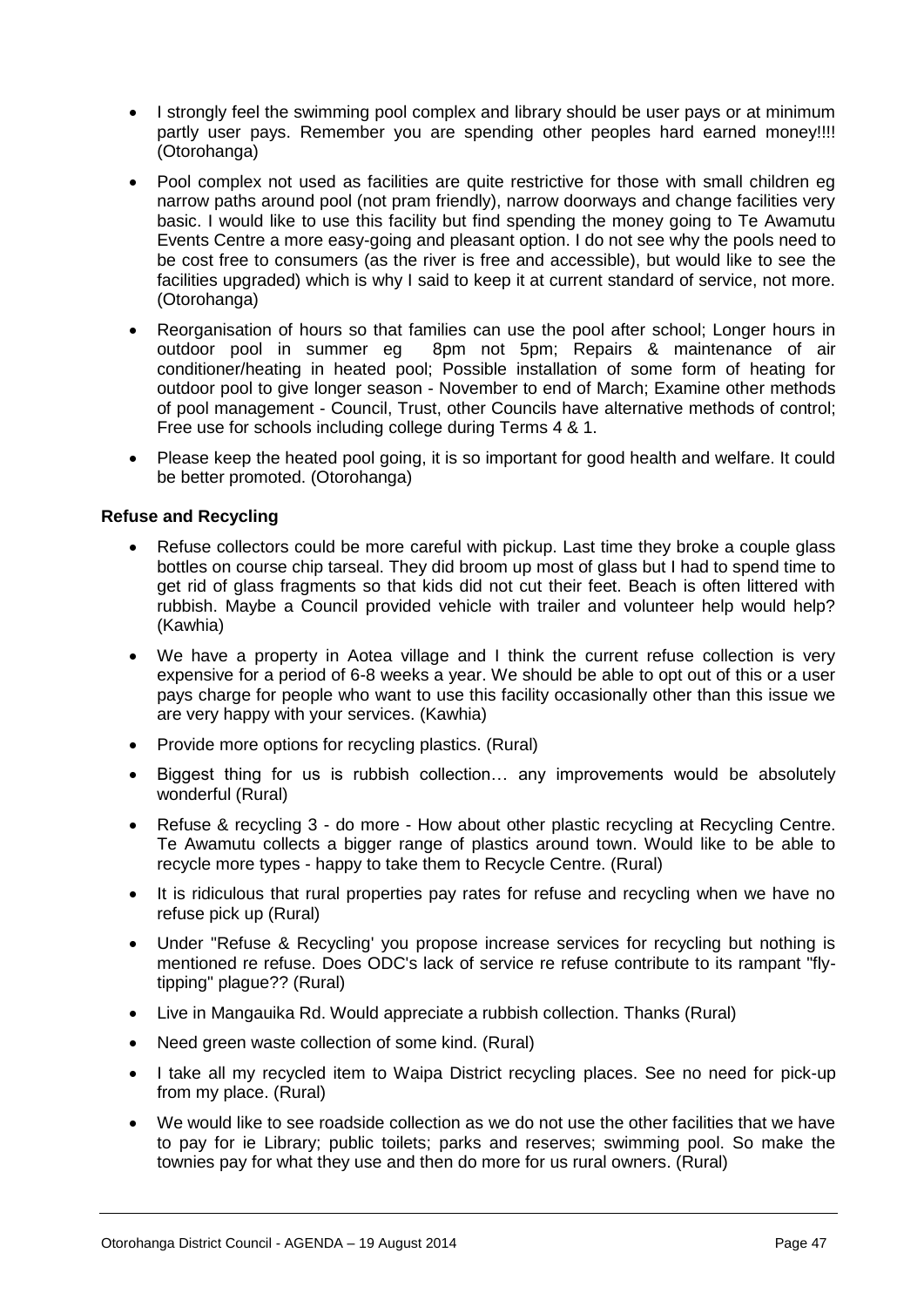- Would have been great to tick "Do More" in all sections! For prudent rates (spending) the most useful new service would be recycling at Te Kawa. (Rural)
- Every household get 52 'free' rubbish bags purchase extra bags if required. (Rural)
- I think we receive very good services. I would like to see more plastic recycling eg large yoghurt containers (Rural)
- Would it be possible for Council to consider having a non-organic collection once a year? It is just about impossible to dispose of broken or out of date goods in town, especially for the elderly (Otorohanga)
- An annual inorganic road side collection would be most appreciated by people who have no access to the dump ie no trailers tow bars or utes. Suggestion - The Lions Club could be given first choice of the stuff collected and if salvageable could be sold in their shop. (Otorohanga)

#### **Road Maintenance**

- We have just moved from Mangatutu Rd to Mangaorongo Rd. We often have to travel to Taupo (via Lethbridge, Seafund, Waipa Rds. I don't think in all these roads I have been on one so bloody awful as Mangaorongo Rd - it is disgusting. We used to go to Otorohanga from Mangatutu via Maihiihi Rd - very rarely using the "top" road (Mangaorongo). Now we live here we use it every day. The unevenness and roughness of it on the edges is shameful. It is really not safe. If this a result of routine maintenance by god we had better spend more!! (Rural)
- We live on Owawenga Rd and are appreciating the extra road maintenance that Inframax have been doing. The current metal they are using is excellent as it has no razor sharp chips that gave us endless punctured tyres in the past. Thank you. (Rural)
- Our road the Okupata Rd is graded too infrequently. It is corrugated on most corners and becomes quite dangerous before anything is done. Because we provide most of our own services we feel the upkeep of the road should be much improved. (Rural)
- The unsealed roads are never maintained properly. The contractors do a poor job which only lasts a few days. There needs to be more auditing of the work the contractors are doing to ensure the money is being spent properly. (Rural)
- Smith Rd Otorohanga (Whawharua area) Lucky to get grader twice a year at moment. Always has potholes gets worse when milk tankers are back on the scene. Mower doesn't do a very good job comparing jobs on sealed roads. (Rural)
- Re road maintenance: just keep spending as much as is possible to maintain and improve them. (Rural)
- \*Eradicate all "privet" on road sides, berms, farms (Rural)
- More maintenance for footpaths in the district. (Otorohanga)

#### **Road Improvements**

- Bring back seal extension (Kawhia and Aotea) should never have been dropped! (Kawhia)
- I would like to see a modest seal extension programme for the unsealed roads in our district. An annual modest programme over a ten year time frame would see the district improve its assets and improve its capital value. (Rural)
- Unsealed roads are dangerous, slippery in the wet, full of potholes, no metal. When tarsealing is done it should be fairly distributed - not 2.1kms on one end of through road and nothing on other end (Huirimu Rd). We would like to be informed what the annual road count is and when sealing is anticipated to be carried out. (Rural)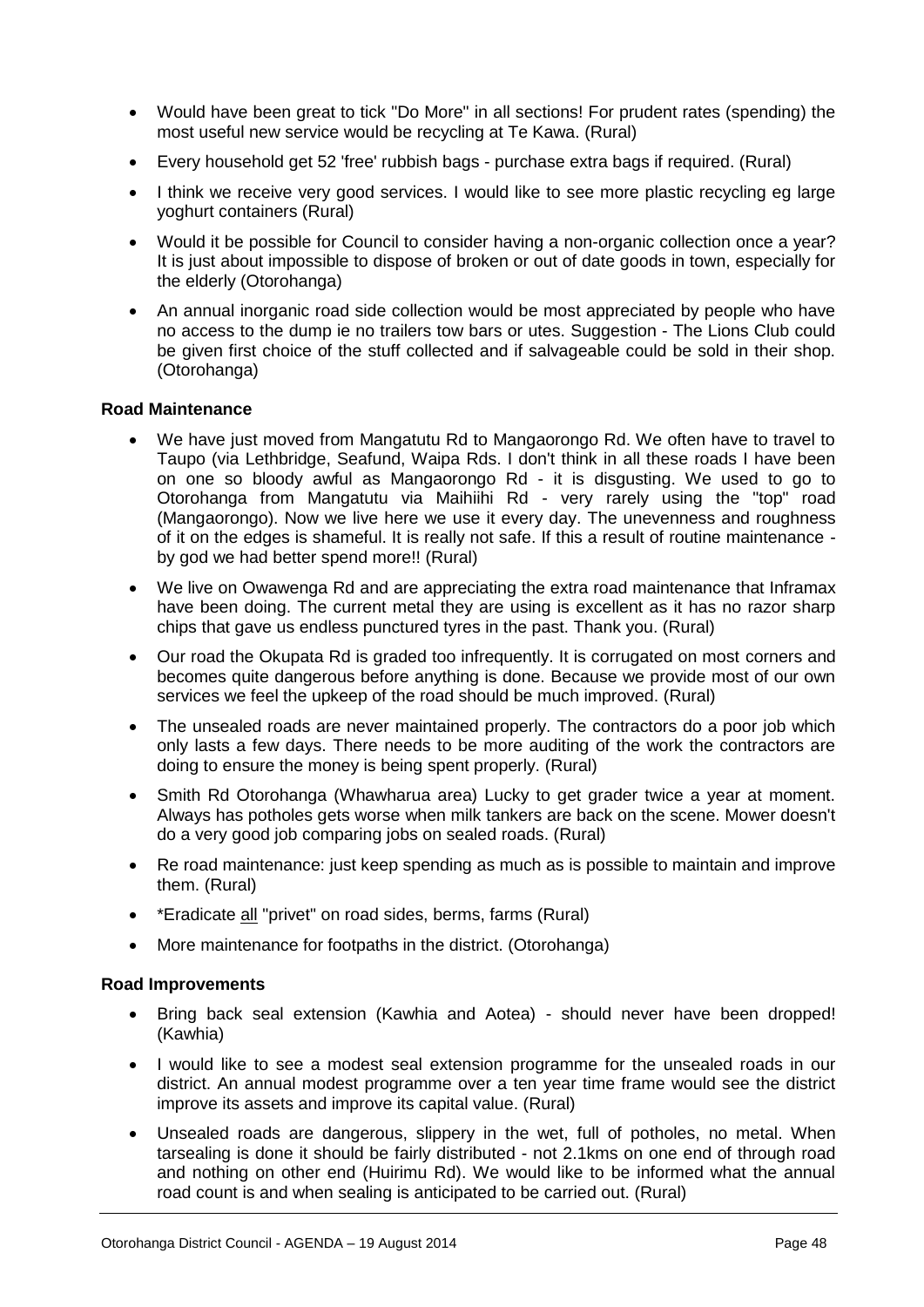- Road sign Pokuru Cross Rds STOP sign from Te Kawa X Rds end needs to be put up at top of hill not down hill. Very dangerous for large trucks unfamiliar with road coming around corner to find STOP sign part way down hill. 2. Hingaia Rd to Bayley Rd intersection. How do you see vehicles coming from left when turning right into Bayley Rd unless you are in a high up vehicle. 3. Bayley Rd hill still (635 Bayley Rd) corner still getting chewed out by vehicles after being resealed. Why not fix the problem the first time not he 3rd or 4th or 10th time. 4. Lots of country roads are not wide enough for big harvesting gear & cars to get around safety. Why not make it so vehicles can get off road (one set of wheels) to pass safely. 5. Your Roading Engineer has his mind on what he wants to do and is not interested in any body elses comments. 6. Marker pegs on side of road from Seafund Rd/Bayley Rd intersection to end of Bayley Rd (Ngaroma end) impossible to see roadsides when foggy at night (Rural)
- Is there any funding (Nationally?) for a cycleway/walkway from Otorohanga township to Waitomo Village? (Rather than necessarily widening the roads - just put walkway/cycleway in the road reserve area. It is so unsafe on these 'fast' rural roads!! for people who are not in vehicles. (Rural)
- With the high number of cyclists in the area, especially Korakonui, it would be very good if the Council would look at investing in separate cycling lanes. (Rural)
- Resuming sealing of unsealed roads. It has been possible to halt the sealing programme because an extensive programme was carried out earlier. Unless all roads that need sealing have already been done, the sealing programme will have to start again at some stage. Will sealing become cheaper or will we all feel wealthier in the future? I think resuming a modest sealing programme would be a good idea. (Rural)
- We live up Hanning Rd. This road turns off a 100km/hr strait which has no area to pull off the main road. This could be achieved by piping part of the drain allowing an area to pull over to the left before turning right into Hanning Rd. Since we get no rubbish collection, water, sewerage maybe this portion of Hanning Rd residents rates could go towards the above danger. Dreams are free, or does it take a death before something is done. (Rural)
- Would like to see the bridge over the river become safer for cyclists to use, without having to use the footpath (Maniapoto Street) SH3. Would like to see more trees planted in and around CBD. Mainly along Turongo St in the middle where residential area starts. (Rural)
- There needs to be some safe pedestrian crossing on the Main North Rd heading towards Te Awamutu area, and where is a bus shelter for all the children that catch the bus up near Main North Rd/Thomson Ave. - Bus shelter/pedestrian/crossing/crossing lights. (Otorohanga)
- Easier access for mobility scooters to get on to footpaths. (Otorohanga)
- Better footpaths. (Otorohanga)

#### **Roading Other**

- At this time of year the storm water drains are clogged with leaves, hardly ever cleared away and consequently flood. And the bus park spaces in town - I don't know why they are there - any day of the week cars vans etc park in them. I have seen buses waiting to move in and a long line of traffic is held up in Maniapoto St. Either police these areas or do away with them, they're ignored by the public anyway. I could go on forever about the trucks passing through, way too fast, too many. Its a miracle no-one has been bowled over on the ped crossings. (Otorohanga)
- Ban all big truck units plus tractors and farm implements from Maniapoto St use bypass. Ban bicycles and child scooters - skateboards etc from Maniapoto St - these are a hazard to our aging population. (Otorohanga)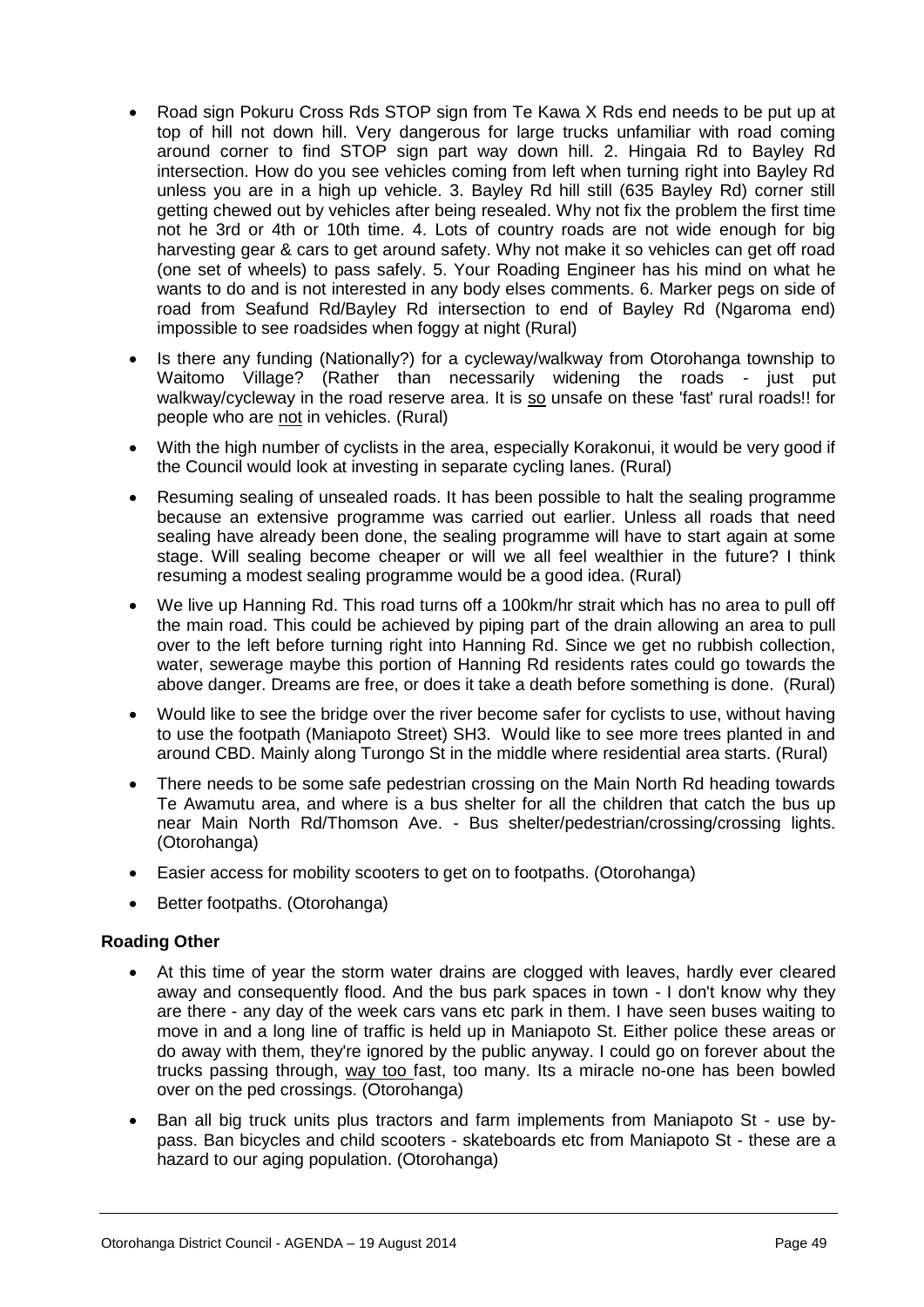• Dairy farms require underpasses - even on rural roads - and even if the access is from owners property to a leased one. It should be at the dairy farmers cost. (Rural)

#### **Litter**

- Paying rates you would think the streets outside your properties would be kept cleaned of debris from the road/guttering and McDonalds rubbish. (Rural)
- More signage on rubbish thrown from vehicles (keep yuh rubbish in til ya find a bin!!) Heavy fines to registered owner of vehicles. Give Lil a break! We need to pursue through school etc the value of environment and not to throw rubbish on roadways. Empassive recycling (Rural)
- The Otorohanga District Council needs to work with DOC/Waikato District Council to pick up all that household rubbish dumped on Pirongia Mountain (next to Pirongia West track). How much monitoring does ODC do of dumping rubbish? Pirongia Mountain is an outstanding landscape in the area (according to the District Plan) - take care of it!! (Rural)
- I think the Council needs to pick up the rubbish (household) on Pirongia Mountain. (Rural)
- We do approve of the lady who keeps our road verges so tidy. Great Job (Rural)
- Litter around town and along roadsides lets us down. District Council cannot help residents low standards of tidiness, but Liian does a very important job. What can we do about lazy people who drop rubbish anywhere? (Otorohanga)
- The amount of rubbish around town has got worse. Always cartons bottles (whole or broken) and clothing in the gutters & verges. (Otorohanga)

#### **Reorganisation**

- Please fight amalgamation to form a Hamilton or Waikato Super City Council. I believe services to Kawhia & Aotea will suffer. (Kawhia)
- We support ODC amalgamating into the greater Waikato Council as proposed by the Waikato branch of the property council. The area we live in relates to Hamilton/Waipa not Otorohanga. Too many inequalities and discrepancies in ODC LTP as applied by Environmental Service Officer. A greater Waikato Regional Council would allow more consistently in its rulings on the environments in our/all areas. (Rural)
- No amalgamation with other Councils (Rural)
- Would not like to see Otorohanga Council combine with Waitomo!! (Otorohanga)

#### **Standards of Service Survey**

- Thank you for the clarity of your questionnaire and the opportunity to comment with adequate financial information. (Rural)
- Don't want any changes, but this survey is a good idea (Rural)
- Keep up the good work. Great to see community being asked to comment on service levels in this way. Roading will always be a headache and Council will never achieve a L.O.S. that all will agree with. One of the unfortunate facts! (Rural)
- Good initiative and well laid out survey thanks ! (Rural)
- I think this questionnaire is the best thing I have seen sent out in years. It clearly informs you of how much it would add or take off your rates if you select a particular activity. Well done. (Otorohanga)
- I hope you get a good response to this excellent survey. If there is a next time a suggestion, print on top of each page whether is it Otorohanga or Rural (Otorohanga)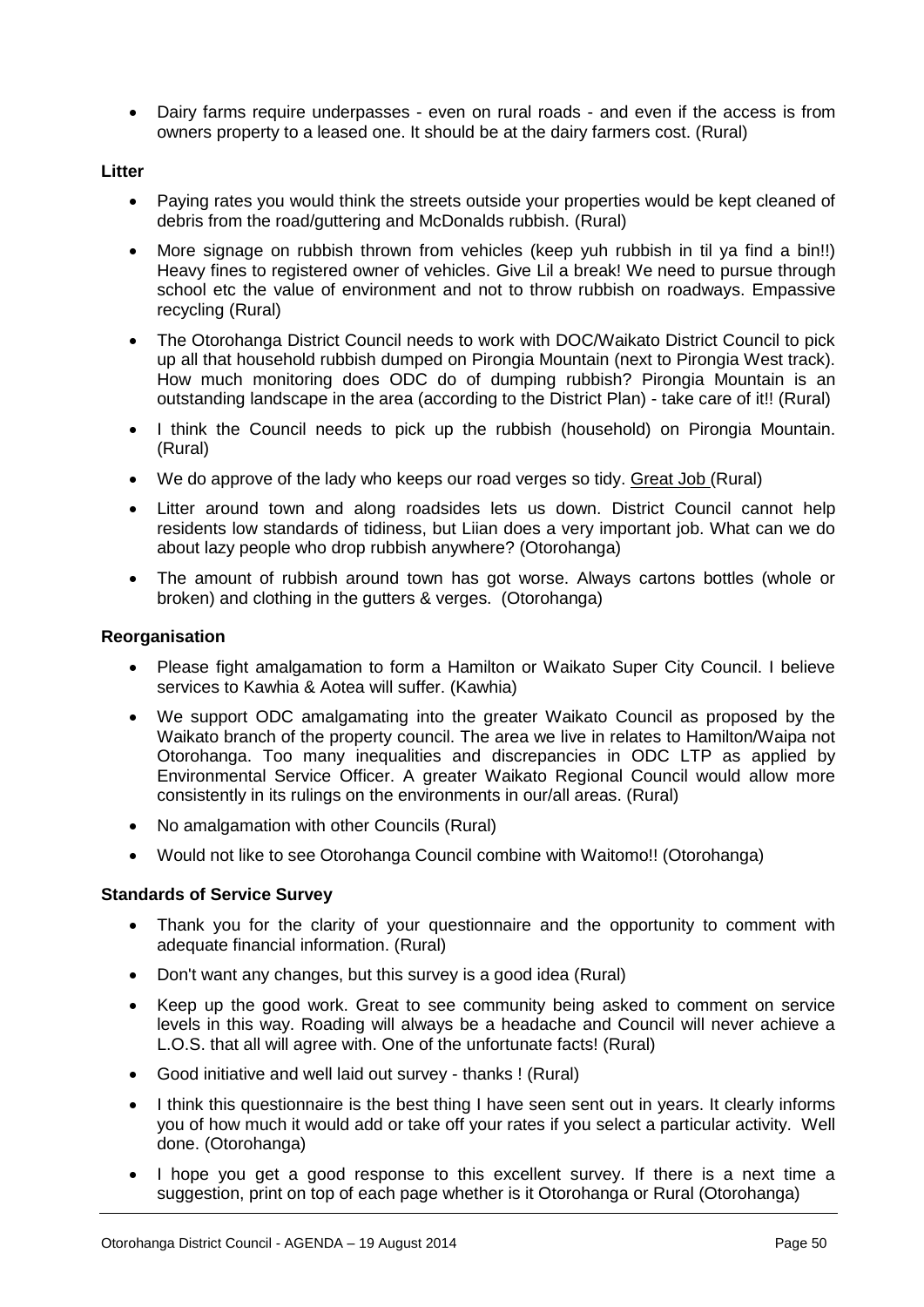#### **Other / General**

- More area in the boat trailer park would be appreciated (Kawhia)
- It worries me that the rates are increasing every year. I have 4 rates to pay every year. I don't make money out of my properties as I am currently paying 2 of the homes off. One property is only land - no one lives on this land. The rents I receive covers the mortgages only, not rates. (Rural)
- Encourage community to take over responsibility for social services. Increase services to rural residents and ratepayers - fairer distribution of resources & rate take. Put more energy into future proofing district. (Rural)
- As we live on the boundary of the district, none of the listed activities have a direct bearing on us. We struggle to pay the rates at the level they are and would not support a rates rise. That said, even though we do not access any of the mentioned activities, I would not like to see funding of them reduced, thereby disadvantaging residents who are affected. Currently we are paying the same rates as someone living in town with the same but have no rubbish collection or recycling. Also do not use swimming pool or library facilities. Due to Te Awamutu being closer so I vote to pay less for rates. (Rural)
- The rates on the Ngutunui Hall is unnecessary it is on the school grounds and only used by the school & playgroup - not the community. These rates have continued on from Puketotara-Ngutunui community hall which was sold several years ago. The Ngutuni Hall at the school was funded & maintained by the school prior to the Puketotara-Ngutunui being sold. therefore the school needs to maintain it - not via rates. A lot of families don't go to Ngutunui School - there is only 40 children at that school. (Rural)
- Remove Ngutunui Hall targeted rate. The community hall Ngutunui-Puketotara hall was sold several years ago. So why are we now funding the Ngutunui Hall which is on Ngutunui School grounds & was there when the Ngutunui-Puketotara Hall was still in community hands? There is only 40 children at Ngutunui School & most children in the Puketotara area go to Priongia School (outside of Otorohanga district). (Rural)
- Otorohanga is a small rural district that has performed very well in the past. Council staff to be proactive - work with the ratepayer to solve their consent concerns. Be the smartestfriendliest-quickest Council to process a consent application "Say we Can" not you can't. Make it happen. Inspire. (Rural)
- We live at the northern end of the district so we don't use a lot of the council services. We think it is a great district to live in. Keep up the good Work! :) (Rural)
- Maintain Council Services as they are now. Our district population is not increasing, in fact it is quite the opposite so it is very important to continue on a debt reduction pathway. Our biggest ratepayer and congregated population is Waikeria Prison. We enclose a newspaper report dated 21/6/14 which is extremely serious. Otorohanga District Council must do whatever it can to make sure that this does not end up like Tokanui Hospital. History must be used to design the future and to ensure that history does not repeat itself. Thank you for the opportunity to comment. (Rural)
- Would rather our rural rates was spent on rural roads not urban footpaths (Rural)
- I'm not confident that anything will be done once this information is collated. I placed a complaint about the quality of Windsor Park - deadly night shade and over spilling rubbish bins and I heard no feedback. The playground wasn't tidied up either. Then 1 year later I got a customer satisfactory form!! Which I again informed the Council of the huge lack of "customer satisfactory". Again absolutely no reply to my completed form!! What a joke. (Rural)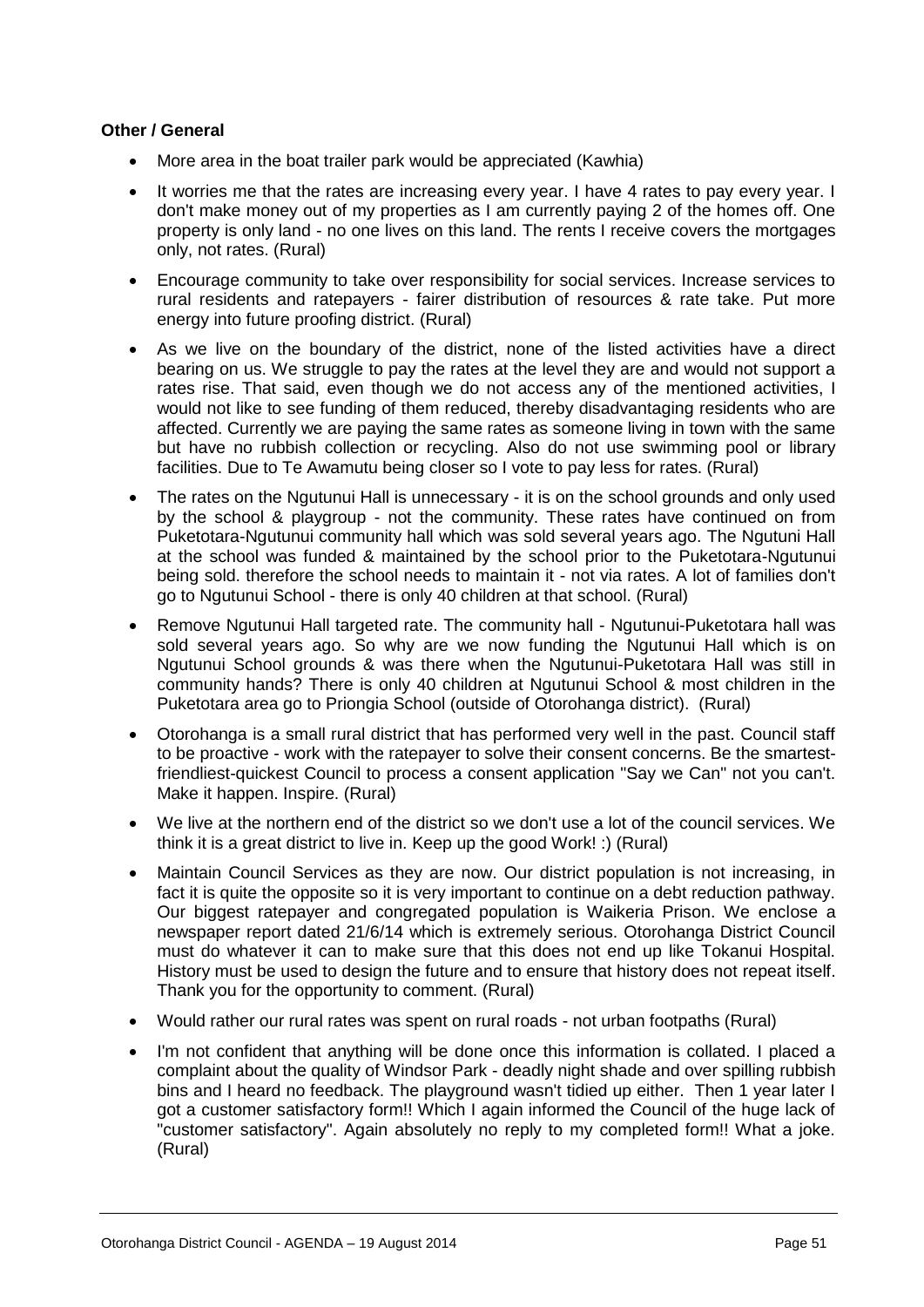- We appreciate the Council's desire to keep the debt down and live within their means well done! (Rural)
- Better control of how a lack of drainage form new neighbouring houses effects existing dwellings (Rural)
- I am disappointed with the decrease (significant) in land/house prices. Bought my home in 2007 at \$280K now \$235K. Local Council needs to be more pro-active in supporting locals - especially if wanting to keep them in town, not just about rural (Otorohanga)
- Otorohanga is a beautiful safe town with a wonderful community spirit. I wouldn't want to live anywhere else. Well done to everyone who works hard to keep our town that way. (Otorohanga)
- Still no action on kiwi statue turn-around. Trucks and tractors still using the main street. (Otorohanga)
- Some people live in expensive properties which they have paid for over years, but now have limited budgets. They therefore cannot afford to contribute to amenities they do not use eg if a club wants an upgrade the club should pay (Otorohanga)
- The flower baskets are beautiful and outsiders often comment on them. (Otorohanga)
- I feel it is important to provide high quality town amenities and services to enhance the quality of life for current residents and to encourage new people to come and live in the district. (Otorohanga)
- More practical activities for youth over the holidays especially yr 7-13. Kiwi Kidz Club is awesome! (Otorohanga)
- Very happy overall with our Otorohanga District Council. (Otorohanga)
- Otorohanga Rocks !!! (Otorohanga)
- Stop Council employees from using Council vehicles to deliver their children to and from schools and childcare centres. (Otorohanga)
- Keep up the good work (Otorohanga)
- We feel the ODC is successfully meeting the needs of the communities and districts under its control. Good quality maintenance of essential services is most important and cutting back on this is detrimental to future generations. It is important that our region looks cared for and attractive to 'outsiders/visitors'. Keep up the great work - it is so great to have such a unified council. (Otorohanga)
- The rural property that we own has town water and own septic tank. However we pay residential rates. Our road ie Council road is not sealed and in poor condition despite the main users being that of the Council for the recent upgrade of the septic town system. We also pay for rubbish collection which is not available to our property. Happy to pay residential rates if road is sealed and septic connected also rubbish collection becomes available. Otherwise please evaluate rates on a rural property basis. (Otorohanga)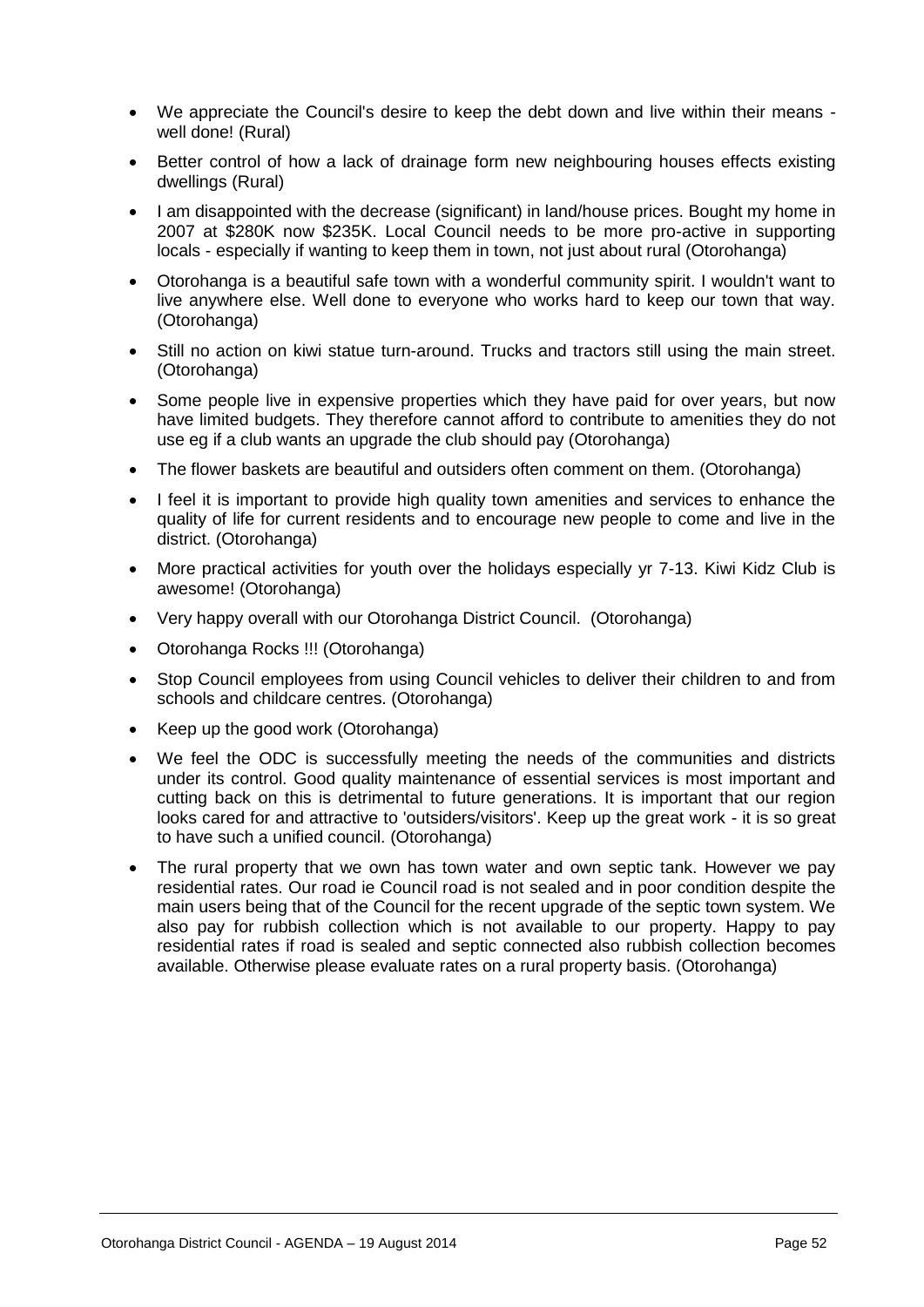# **Standard of Service Options**

Below are the standard of service options that were presented in the surveys. The majority of the options were included in all three survey variations (for the rural, Otorohanga and Kawhia communities).

Where an option was only relevant to a particular community this is identified in the title.

## **Parks and Reserves**

| <b>Standard of Service</b><br><b>Option</b>  | $1 - Do$ Less                                                                                                                        | 2 - Current Standard                                                                                                                                                                  | 3 - Do More                                                                                                               | 4 – Do Much More                                                                                                       |
|----------------------------------------------|--------------------------------------------------------------------------------------------------------------------------------------|---------------------------------------------------------------------------------------------------------------------------------------------------------------------------------------|---------------------------------------------------------------------------------------------------------------------------|------------------------------------------------------------------------------------------------------------------------|
| <b>Standard of Service</b><br><b>Details</b> | further<br>No.<br>ratepayer<br>funded reserve<br>improvements.<br>Reduced<br>standards<br>of<br>&<br>mowing<br>garden<br>maintenance | Good<br>of<br>standard<br>and gardening<br>mowing<br>but only essential levels<br>reserve inspections<br>of<br>and other maintenance.<br>Small<br>ongoing<br>improvement<br>programme | More<br>regular<br>inspections of parks<br>and<br>reserves.<br>Greater and/or more<br>rapid<br>improvement<br>of reserves | As for option 3 plus<br>regular<br>more<br>maintenance.<br>quicker repairs and<br>responses<br>to<br>damage / graffiti |
| <b>Relative</b><br>οf<br>cost                | 15%<br>less                                                                                                                          | of \$152<br>Average<br>per                                                                                                                                                            | 10% more (average)                                                                                                        | 25% more (average)                                                                                                     |
| <b>Activity</b><br>to                        | of<br>(average)                                                                                                                      | property per year*                                                                                                                                                                    | of $$167$ per year <sup>*</sup> )                                                                                         | of \$190 per year*)                                                                                                    |
| <b>Ratepayers</b>                            | \$130 per year <sup>*</sup> )                                                                                                        |                                                                                                                                                                                       |                                                                                                                           |                                                                                                                        |

# **Water Supply (Kawhia only)**

| <b>Standard</b><br><b>Service Option</b>          | οf       | $1 - Do$ Less                                                                                      | 2 - Current Standard                                                                                                                                   | 3 - Do More                                                         | 4 - Do Much More                                                                               |
|---------------------------------------------------|----------|----------------------------------------------------------------------------------------------------|--------------------------------------------------------------------------------------------------------------------------------------------------------|---------------------------------------------------------------------|------------------------------------------------------------------------------------------------|
| <b>Standard</b><br><b>Service Details</b>         | оf       | reduction is<br>No.<br>considered<br>practical;<br>existing service<br>is at a minimum<br>standard | Essential<br>repairs<br>and<br>maintenance<br>only.<br>Equipment<br>replaced<br>when close to failure or<br>has failed. No further<br>upgrades planned | Attempt to<br>replace<br>before<br>equipment<br>failure is possible | As for option 3 plus<br>rapid<br>more<br>responses<br>to<br>problems such<br>as<br>water leaks |
| <b>Relative</b><br>cost<br>activity<br>Ratepayers | оf<br>to | Not practical                                                                                      | Average of \$402 per<br>property per year*                                                                                                             | 3% more (average)<br>of $$414$ per year <sup>*</sup> )              | 10%<br>more<br>\$442<br>(average)<br>οf<br>per year <sup>*</sup> )                             |

# **Water Supply (Otorohanga only)**

| <b>Standard of Service</b><br><b>Option</b>                          | 1 - Do Less                                                                                                        | 2 - Current<br><b>Standard</b>                                                                                                                                               | 3 - Do More                                                                                                                                                         | 4 - Do Much More                                                                            |
|----------------------------------------------------------------------|--------------------------------------------------------------------------------------------------------------------|------------------------------------------------------------------------------------------------------------------------------------------------------------------------------|---------------------------------------------------------------------------------------------------------------------------------------------------------------------|---------------------------------------------------------------------------------------------|
| <b>Standard of Service</b><br><b>Details</b>                         | Don't<br>undertake<br>planned construction<br>additional<br>water<br>οf<br>reservoir to improve<br>supply security | Essential repairs and<br>maintenance<br>only.<br>Equipment replaced<br>when close to failure<br>failed.<br>has<br>or<br>Additional<br>water<br>reservoir planned for<br>2021 | Attempt<br>replace<br>to<br>before<br>equipment<br>failure<br>possible.<br>is<br><b>Bring</b><br>forward<br>construction of new<br>water<br>reservoir<br>to<br>2015 | As for option 3 plus<br>rapid<br>more<br>responses<br>to<br>problems such as<br>water leaks |
| <b>Relative</b><br>Cost<br>оf<br>activity<br>to<br><b>Ratepayers</b> | 10% less (average of<br>\$275 per year*)                                                                           | Average of \$306 per<br>property per year*                                                                                                                                   | 5% more (average of<br>\$321 per year <sup>*</sup> )                                                                                                                | 10% more (average)<br>of \$337 per year $*)$                                                |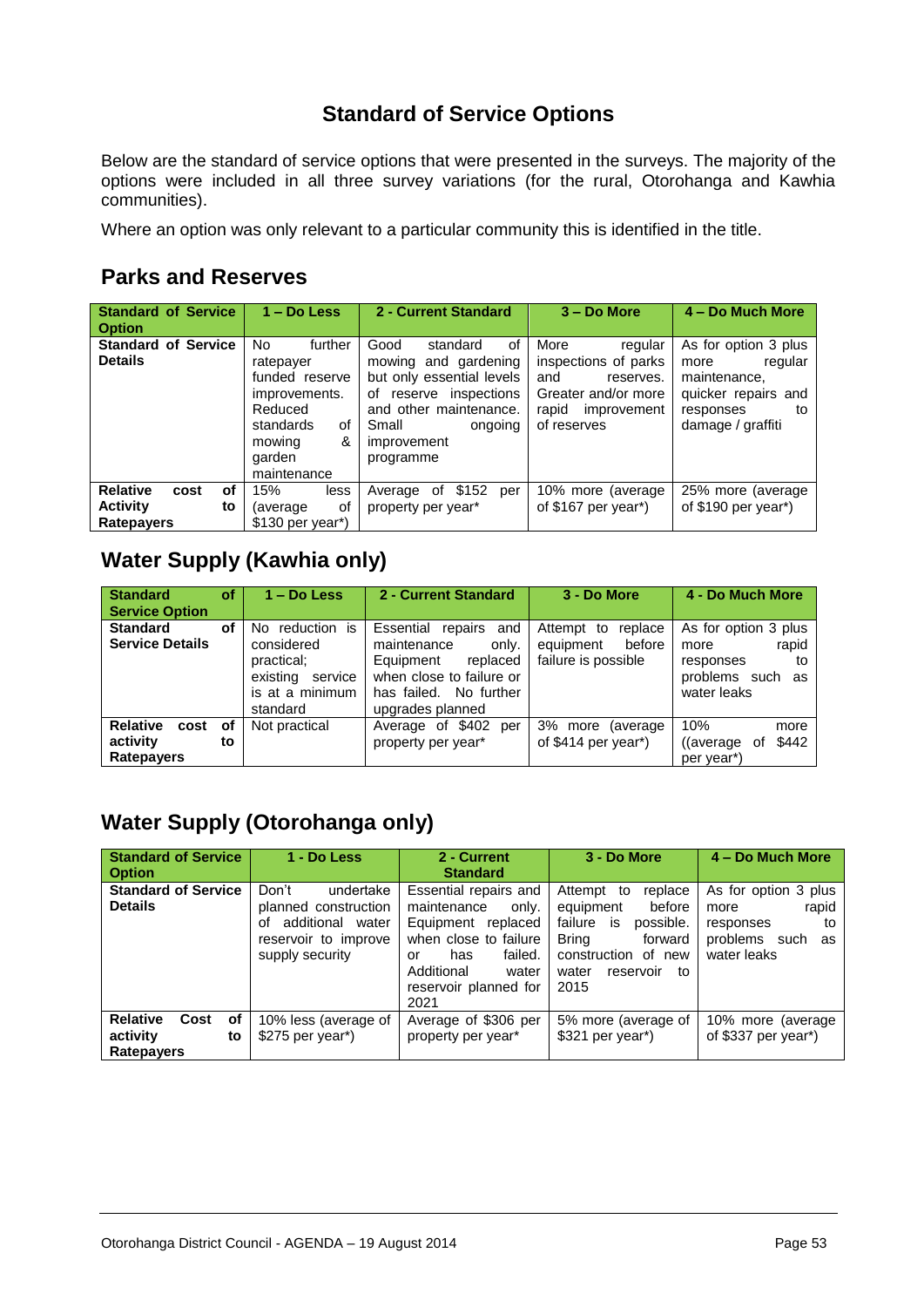#### **Youth Support Programmes (with particular emphasis on the school to employment transition)**

| <b>Standard</b><br>Service Option                           | οf | $1 - Do$ Less                  | 2 - Current Level<br>(NOT SUSTAINABLE)                                                                                                                     | 3 - Do More                                                    | 4 - Do Much More                                                        |
|-------------------------------------------------------------|----|--------------------------------|------------------------------------------------------------------------------------------------------------------------------------------------------------|----------------------------------------------------------------|-------------------------------------------------------------------------|
| <b>Standard</b><br><b>Service Details</b>                   | οf | No youth support<br>programmes | Limited<br>temporary<br>indirect<br>support<br>οf<br>programmes at school.<br><b>Trade Training Centre</b><br>and Harvest Centre<br><b>NOT SUSTAINABLE</b> | Permanent financial<br>support of existing<br>youth programmes | Permanent financial<br>support<br>οf<br>enhanced<br>youth<br>programmes |
| <b>Relative</b><br>cost of<br>activity<br><b>Ratepayers</b> | to | 100% less (nil)                | \$2<br>оf<br>Average<br>per<br>property per year*                                                                                                          | 500%<br>more<br>(average of \$12 per<br>property*)             | 1000%<br>more<br>(average of \$22 per<br>property <sup>*</sup> )        |

# **Library Services**

| <b>Standard of Service</b><br><b>Option</b>                   | $1 - Do$ Less                                                                                                                                                                      | 2 - Current<br><b>Standard</b>                                                                                                                                                              | 3 - Do More                                                                                                                                         | 4 - Do Much More                                                                                                                                                                                      |
|---------------------------------------------------------------|------------------------------------------------------------------------------------------------------------------------------------------------------------------------------------|---------------------------------------------------------------------------------------------------------------------------------------------------------------------------------------------|-----------------------------------------------------------------------------------------------------------------------------------------------------|-------------------------------------------------------------------------------------------------------------------------------------------------------------------------------------------------------|
| <b>Standard of Service</b><br><b>Details</b>                  | Freeze<br>book<br>and<br>media<br>budgets<br>at<br>current levels. Delay<br>Library<br>Otorohanga<br>opening<br>until<br>10.00am.<br>Reduce<br>children's<br>library<br>programmes | Library<br>Basic<br>services<br>in<br>Otorohanga<br>and<br>Kawhia. Otorohanga<br>open from 9.00am.<br>Limited digital media<br>resources.<br>or<br>Charges<br>adult<br>for<br>fiction books | availability<br>Increase<br>of digital media such<br>eBooks, eAudio<br>as<br>to<br>and<br>access<br>educational/research<br>computer<br>programmes. | As for option 3 plus;<br>Remove all charges<br>borrowing.<br>for<br>overdue<br>except<br>Subsidised<br>fines.<br>delivery<br>books<br>οf<br>and media to rural<br>areas (target fee \$1<br>per item). |
| <b>Relative</b><br>οf<br>cost<br>activity<br>to<br>Ratepayers | 5% less (average of<br>\$71 per year <sup>*</sup> )                                                                                                                                | Average of \$75 per<br>property per year*                                                                                                                                                   | 5% more (average of<br>\$79 per year <sup>*</sup> )                                                                                                 | 20% more (average<br>of \$90 per year*)                                                                                                                                                               |

# **Public Toilets**

| <b>Standard of Service</b><br><b>Option</b>                   | $1 - Do$ Less                                                                                  | 2 - Current<br><b>Standard</b>                                                                           | 3 - Do More                                                                         | 4 - Do Much More                                                                                                              |
|---------------------------------------------------------------|------------------------------------------------------------------------------------------------|----------------------------------------------------------------------------------------------------------|-------------------------------------------------------------------------------------|-------------------------------------------------------------------------------------------------------------------------------|
| <b>Standard of Service</b><br><b>Details</b>                  | is<br>No<br>reduction<br>considered practical;<br>existing service is at<br>a minimum standard | Two toilet facilities in<br>Kawhia, one each at<br>Otorohanga,<br>Aotea<br>and Ocean<br>Beach.<br>Kawhia | One additional single<br>cubicle public toilet<br>Otorohanga<br>in<br>an<br>Reserve | Two additional single<br>cubicle public toilets<br>Otorohanga, or<br><i>in</i><br>one additional toilet<br>in the rural area. |
| <b>Relative</b><br>cost<br>οf<br>activity<br>to<br>Ratepayers | Not Applicable                                                                                 | Average of \$28 per<br>property per year*                                                                | 20% more (average<br>of \$34 per year <sup>*</sup> )                                | 40% more (average<br>of \$39 per year <sup>*</sup> )                                                                          |

# **Refuse and Recycling (Kawhia Only)**

| <b>Standard of Service</b><br><b>Option</b>                   | $1 - Do$ Less                                                                                      | 2 - Current<br><b>Standard</b>                                                                                                                                   | 3 - Do More                                                                                                                | 4 - Do Much More                                                                                                                                                              |
|---------------------------------------------------------------|----------------------------------------------------------------------------------------------------|------------------------------------------------------------------------------------------------------------------------------------------------------------------|----------------------------------------------------------------------------------------------------------------------------|-------------------------------------------------------------------------------------------------------------------------------------------------------------------------------|
| <b>Standard of Service</b><br><b>Details</b>                  | <b>No</b><br>reduction<br>considered<br>practical<br>due to legislative and<br>policy requirements | Kerbside collection of<br>refuse and recycling.<br>Kawhia<br>Recycling<br>Centre open noon to<br>3.00pm Wednesday,<br>Sundav<br>Saturday,<br>and public holidays | additional<br>6<br>hours<br>Centre<br>Recycling<br>opening -<br>possibly<br>noon to 3.00pm on<br>Mondays<br>and<br>Fridays | 12<br>additional<br>hours<br>Centre<br>Recycling<br>possibly<br>opening<br>$\overline{\phantom{a}}$<br>noon to 3.00pm on<br>Mondays, Tuesdays,<br>Thursdays<br>and<br>Fridays |
| <b>Relative</b><br>cost<br>оf<br>activity<br>to<br>Ratepayers | Not Applicable                                                                                     | Average of \$249 per<br>property per year*                                                                                                                       | 40% more (average<br>of \$24 per property*)                                                                                | 80% more<br>(average)<br>of \$48 per property*)                                                                                                                               |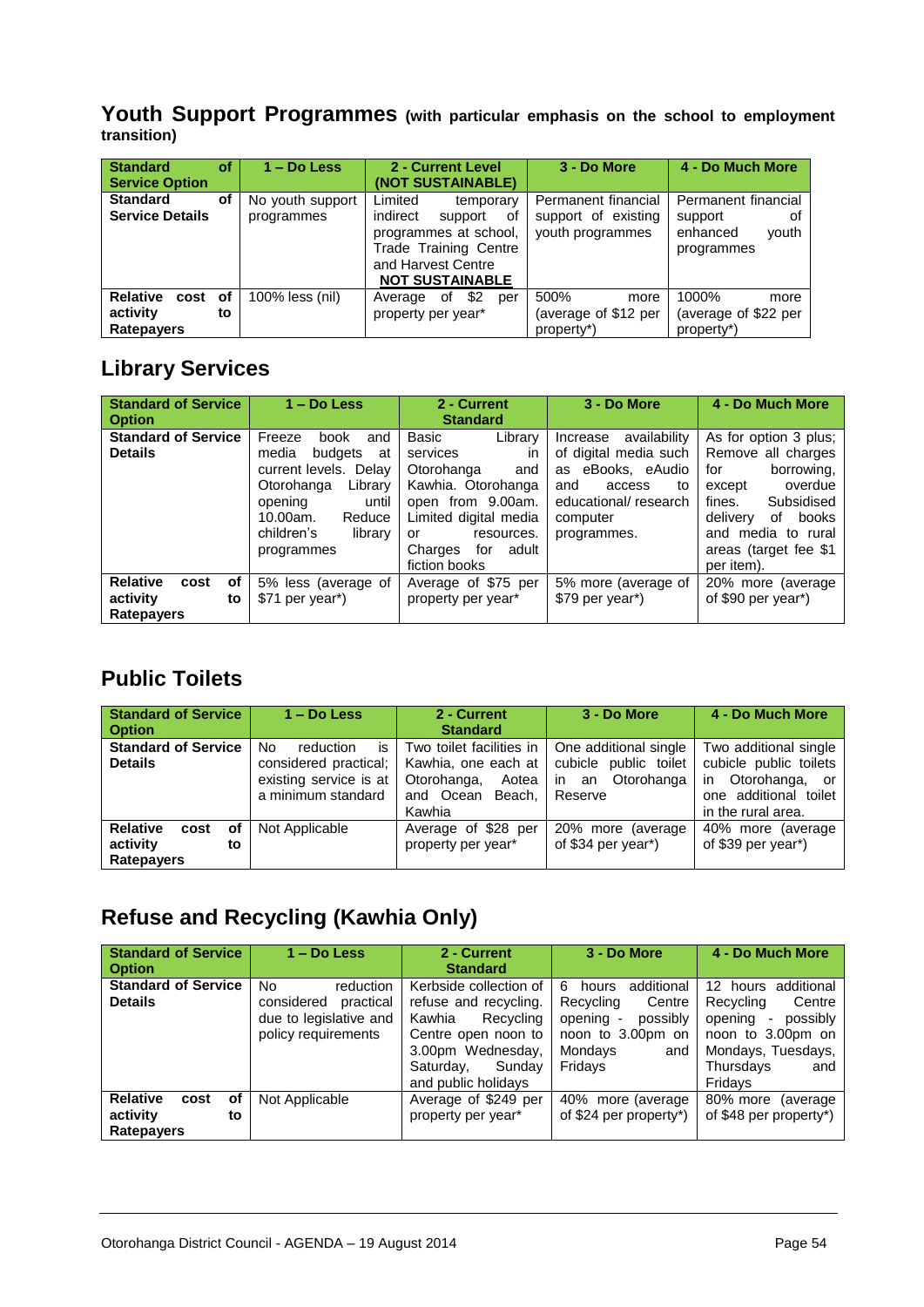| Level of Service        | $1 - Do$ Less          | <b>Current</b><br>2<br>٠ | $3 - Do$ More                | <b>Much</b><br>Do<br>4  |
|-------------------------|------------------------|--------------------------|------------------------------|-------------------------|
| <b>Option</b>           |                        | <b>Standard</b>          |                              | <b>More</b>             |
| <b>Level of Service</b> | No<br>reduction        | Recycling centres at     | additional<br>Up to $4$      | Roadside collection     |
| <b>Details</b>          | considered             | Otorohanga,              | recycling<br>rural           | recycling<br>οf<br>(not |
|                         | practical<br>due<br>to | Kawhia.<br>Maihihi,      | possible<br>centres.         | refuse)<br>from<br>all  |
|                         | legislative & policy   | Ngutunui,<br>Arohena     | <b>locations</b><br>Hauturu. | rural properties        |
|                         | requirements           | Korakonui<br>&           | Otewa &<br>Oparau,           |                         |
|                         |                        | (pending)                | Te Kawa.                     |                         |
| <b>Relative Cost of</b> | Not Applicable         | Average of \$24 per      | 60%<br>more                  | 400%<br>more            |
| activity<br>to          |                        | property per year*       | \$38<br>(Average<br>οf       | \$120<br>(Average<br>0f |
| <b>Ratepayers</b>       |                        |                          | per year <sup>*</sup> )      | per year <sup>*</sup> ) |

# **Waste Water (Otorohanga Only)**

| <b>Standard of Service</b><br><b>Option</b>                          | 1 - Do Less                                                                                                        | 2 - Current<br><b>Standard</b>                                                                                                                                      | 3 - Do More                                                         | 4 - Do Much More                                                                                                                                                   |
|----------------------------------------------------------------------|--------------------------------------------------------------------------------------------------------------------|---------------------------------------------------------------------------------------------------------------------------------------------------------------------|---------------------------------------------------------------------|--------------------------------------------------------------------------------------------------------------------------------------------------------------------|
| <b>Standard of Service</b><br><b>Details</b>                         | <b>Not</b><br>practical.<br>Current<br>level<br>is<br>minimum<br>required to<br>regulatory<br>meet<br>requirements | Essential repairs and<br>maintenance<br>only.<br>Equipment replaced<br>when close to failure<br>failed.<br>No.<br>has<br>Ωr<br>further<br>maior<br>upgrades planned | Attempt to<br>replace<br>before<br>equipment<br>failure is possible | As for option 3 plus<br>rapid<br>more<br>to<br>responses<br>problems<br>such<br>as<br>blockages<br>etc.<br>Additional<br>back-up<br>system<br>for<br>main<br>pumps |
| <b>Relative</b><br>οf<br>cost<br>activity<br>to<br><b>Ratepayers</b> | Not applicable                                                                                                     | Average of \$341 per<br>property per year*                                                                                                                          | 5%<br>more (average)<br>of $$358$ per year <sup>*</sup> )           | 10% more<br>(average)<br>of \$375 per year <sup>*</sup> )                                                                                                          |

#### **Sealed Roads: Routine Maintenance (does not include re-sealing, reconstruction and other essential major works)**

| <b>Standard of Service</b><br><b>Option</b>                   | $1 - Do$ Less                                                                               | 2 - Current<br><b>Standard</b>                                                                                    | 3 - Do More                                                                                | 4 - Do Much More                                                                  |
|---------------------------------------------------------------|---------------------------------------------------------------------------------------------|-------------------------------------------------------------------------------------------------------------------|--------------------------------------------------------------------------------------------|-----------------------------------------------------------------------------------|
| <b>Standard of Service</b><br><b>Details</b>                  | Less frequent road<br>inspections and 20%<br>reduction in repairs.<br>Road will deteriorate | Mix of planned and<br>reactive maintenance<br>works.<br>Occasional<br>delays<br>due<br>to<br>resource constraints | More frequent<br>road<br>inspections<br>and<br>decreased delays in<br>carrying out repairs | frequent road<br>Verv<br>inspections and very<br>prompt repairs to all<br>defects |
| <b>Relative</b><br>оf<br>cost<br>activity<br>to<br>Ratepayers | 25% less<br>(average)<br>of \$137 per year <sup>*</sup> )                                   | Average of \$182 per<br>property per year*                                                                        | 25% more (average<br>of \$228 per year <sup>*</sup> )                                      | 50% more (average)<br>of \$273 per year*)                                         |

#### **Sealed Roads: Major Improvements (road straightening, widening & new urban footpaths)**

| <b>Standard of Service</b><br><b>Option</b>                   | $1 - Do$ Less                                                                        | 2 - Current Standard                                                                                                 | 3 - Do More                                                                        | 4 - Do Much More                                                                   |
|---------------------------------------------------------------|--------------------------------------------------------------------------------------|----------------------------------------------------------------------------------------------------------------------|------------------------------------------------------------------------------------|------------------------------------------------------------------------------------|
| <b>Standard of Service</b><br><b>Details</b>                  | Average of 1.2km of<br>roads improved and<br>150m of new urban<br>footpaths per year | Road improvements<br>at an average rate of<br>2.4km per year<br>$\ddot{}$<br>300m of new urban<br>footpaths per year | Average of 3km of<br>roads improved and<br>400m of new urban<br>footpaths per year | Average of 4km of<br>roads improved and<br>500m of new urban<br>footpaths per year |
| <b>Relative</b><br>of<br>cost<br>activity<br>to<br>Ratepayers | 50% less (average<br>of \$66 per year*)                                              | Average of \$132 per<br>property per year*                                                                           | 25% more (average)<br>of $$165$ per year <sup>*</sup> )                            | 60% more (average<br>of \$211 per year*)                                           |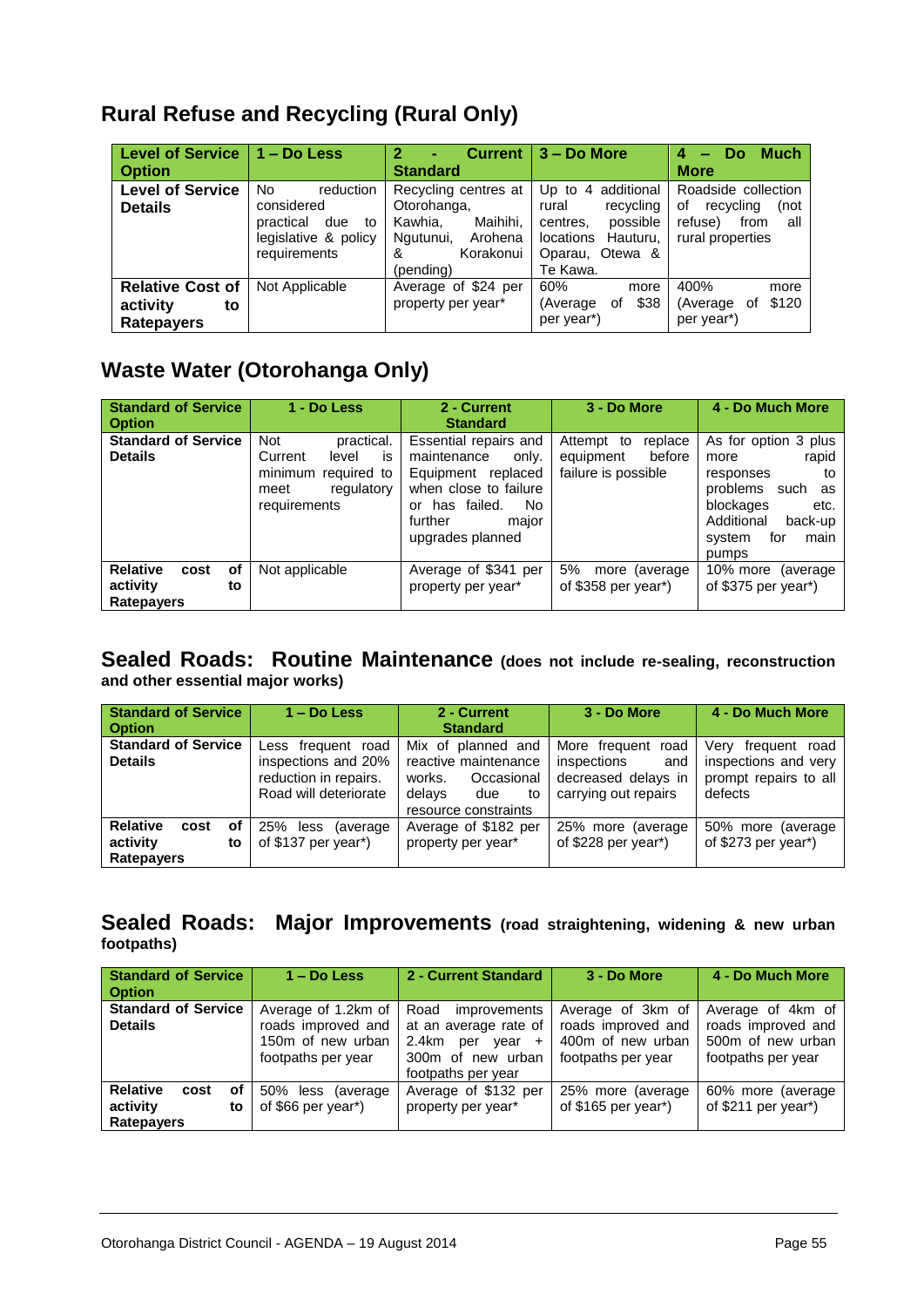# **Unsealed Roads: Maintenance (road metalling and grading)**

| <b>Standard of Service</b><br><b>Option</b>                          | $1 - Do$ Less                                                                                                                               | 2 - Current<br><b>Standard</b>                                                                                                                                             | 3 - Do More                                                                                                                                         | 4 - Do Much More                                                                                      |
|----------------------------------------------------------------------|---------------------------------------------------------------------------------------------------------------------------------------------|----------------------------------------------------------------------------------------------------------------------------------------------------------------------------|-----------------------------------------------------------------------------------------------------------------------------------------------------|-------------------------------------------------------------------------------------------------------|
| <b>Standard of Service</b><br><b>Details</b>                         | Grade<br>roads<br>on<br>3 times<br>of<br>average<br>Reduce<br>per year.<br>20%,<br>by<br>repairs<br>causing<br>progressive<br>deterioration | Roads<br>graded<br>on<br>average 4 times per<br>(depends on<br>vear<br>traffic<br>volume).<br>Roads<br>receive<br>additional<br>metal at<br>average of 5 year<br>intervals | Increase grading to<br>average of 6 times<br>year,<br>and<br>per<br>increase<br>repairs<br>15%.<br>budget<br>by<br>quicker<br>enabling<br>responses | As for option 3 plus<br>reduce<br>average<br>intervals<br>between<br>adding road metal to<br>3 years. |
| <b>Relative</b><br>cost<br>оf<br>activity<br>to<br><b>Ratepayers</b> | 20% less (average of<br>$$122$ per year <sup>*</sup> )                                                                                      | Average of \$152 per<br>property per year*                                                                                                                                 | 30% more (average)<br>of $$198$ per year <sup>*</sup> )                                                                                             | 80% more (average)<br>of $$274$ per year <sup>*</sup> )                                               |

#### **Unsealed Roads: Major Improvements (road straightening and widening, and – at option 4 only – sealing)**

| <b>Standard of Service</b><br><b>Option</b>  | $1 - Do$ Less                                                                                | 2 - Current Standard                                                                                                  | 3 - Do More                                                                                 | 4 - Do Much More                                                                                         |
|----------------------------------------------|----------------------------------------------------------------------------------------------|-----------------------------------------------------------------------------------------------------------------------|---------------------------------------------------------------------------------------------|----------------------------------------------------------------------------------------------------------|
| <b>Standard of Service</b><br><b>Details</b> | Average of 0.6km of<br>improved<br>roads<br>each year, only in<br>response<br>to<br>problems | Continue<br><i>improvements</i><br>at<br>relatively<br>slow<br>of<br>rate<br>average<br>1.3km of<br>roads per<br>vear | Increase<br>average<br>rate of improvements<br>3km<br>around<br>of<br>to<br>roads each year | As for option 3, plus<br>sealing of<br>resume<br>unsealed roads at<br>an average rate of<br>2km per year |
| <b>Relative</b><br>cost<br>оf                | 50% less<br>(average)                                                                        | Average of \$20 per                                                                                                   | 100% more (average                                                                          | 500%<br>more                                                                                             |
| activity<br>to<br><b>Ratepayers</b>          | of \$10 per year <sup>*</sup> )                                                              | property per year*                                                                                                    | of \$40 per year*)                                                                          | \$120<br>(average)<br>οt<br>per year <sup>*</sup> )                                                      |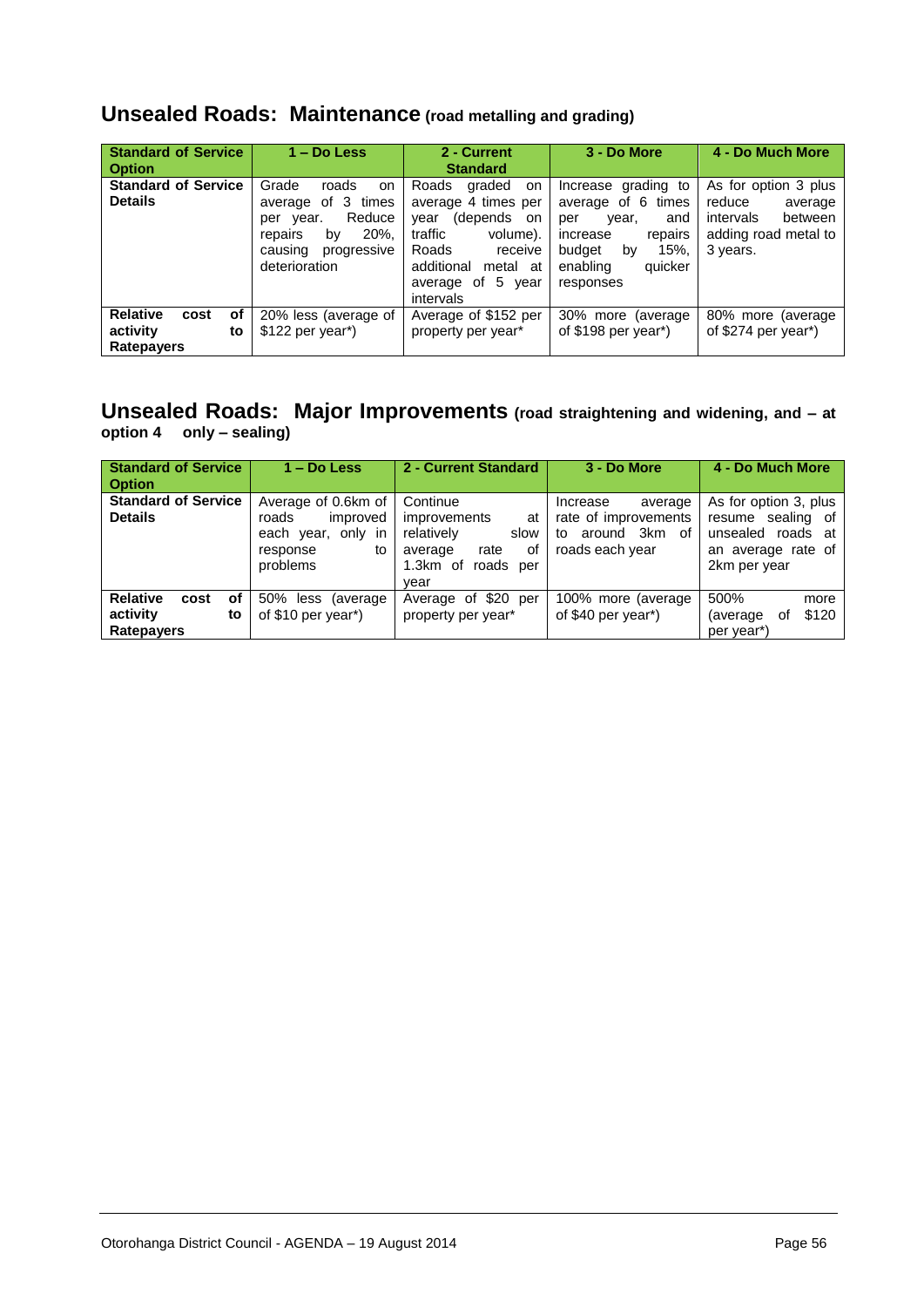| Item 107 | APPROACH TO CHARITABLE DONATIONS |
|----------|----------------------------------|
|          |                                  |

| To: | <b>Mayor and Councillors</b>       |
|-----|------------------------------------|
|     | <b>Otorohanga District Council</b> |

**From: Chief Executive**

**Date: 19 August 2014**

#### **Relevant Community Outcomes**

Foster an involved and engaged Community

#### **Executive Summary**

A potential approach to the management of requests for charitable donations is presented.

#### **Staff Recommendation**

It is recommended that:

Council resolves that it does not make donations to charitable causes. Grants may however, on occasion be made, at the discretion of Council or a Community Board, where the beneficiary party is a significant group within the Otorohanga District that is reasonably representative of the whole local community, and the grant is likely to offer broad rather than individual benefit to those within the community.

#### **Report Discussion**

In recent times requests have been received by Council for it to make charitable donations to various causes.

Whilst the worthiness of some of these causes is beyond question, the appropriateness of Council making donations to them is in my view questionable.

Council does not currently have a policy on this, and decisions on whether or not some form of donation is provided have generally been made by the Mayor. At various times the making of such decisions has posed a significant dilemma for the Mayor, who has to attempt to balance a variety of issues in reaching a decision. Where donations have been made the amounts donated have usually been relatively small.

My personal view is that charitable giving is a personal matter, and that Council does not have a mandate from the community to make rates funded charitable donations,

It is however noted that a distinction needs to be made between charitable causes (which may benefit individuals, or parties outside of the Otorohanga District) and the occasional provision of grants to local groups for particular purposes that may have broad benefits to the local community.

An attempt at differentiating between these two types of giving is made in the suggested resolution.

#### **DC Clibbery CHIEF EXECUTIVE**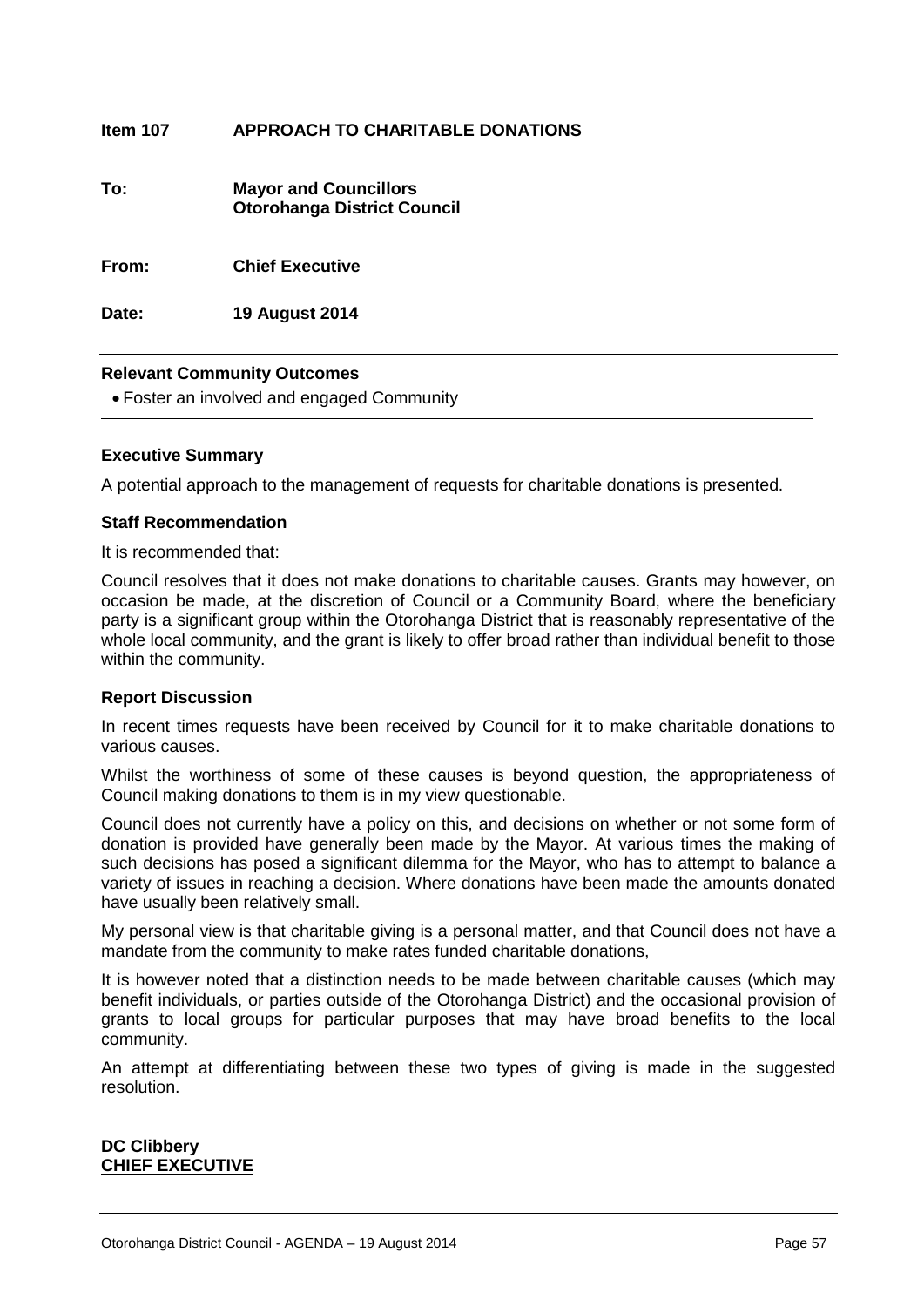#### **Item 108 BUILDING CONTROL ISSUES**

**To: His Worship the Mayor and Councillors Otorohanga District Council**

**From: Chief Executive**

**Date: 19 August 2014**

#### **Relevant Community Outcomes**

- The Otorohanga District is a safe place to live
- Ensure services and facilities meet the needs of the Community

#### **Executive Summary**

A recent accreditation audit of Council's Building Control activity has identified an urgent need for the employment of an additional Building Control Officer.

#### **Staff Recommendation**

It is recommended that:

Additional expenditure of \$60,000 in the Building Control account in the 2014/15 financial year is approved for the purpose of employing an additional Building Control Officer and conducting other actions required by IANZ that have arisen from their recent audit.

#### **Report Discussion**

During the week ending 8 August representatives of International Accreditation New Zealand (IANZ) visited ODC to review the accreditation of Council as a Building Consent Authority (BCA) under the Building Act 2004.

The review takes the form of checking compliance of Council's Building Control process against the requirements of the Act and associated regulations. The review focusses strongly on the paperwork supporting the Building Control process,

The review is orientated towards ensuring that no BCA is exposed to potential liability associated with potential non-compliance with mandated Building Control processes

The results of the latest IANZ assessment were not satisfactory. A number of significant issues were identified for which Corrective Actions were required if ODC is to remain accredited and registered as a Building Consent Authority.

It is not believed that the identification of corrective actions necessarily means that the service being provided is deficient from a customer perspective. In most cases the corrective actions identified related to issues of administrative process that may have little bearing on the customer's satisfaction with the service they receive, or the outcomes they obtain.

The one exception to this was however the fact that the processing of some consents has taken long than the 20 day limit required by the regulations.

Whilst the significance of the issues raised may be limited from the customer perspective, the overall significance of them cannot be disputed, because the extent of observed non-compliance with the required administrative processes will determine whether or not a BCA can maintain its accreditation, and without this it cannot be registered and authorised to issue Building Consents.

The results of the recent assessment were sufficiently unsatisfactory to have posed a substantial threat to ODC retaining its BCA status, and even now the retention of that status is dependent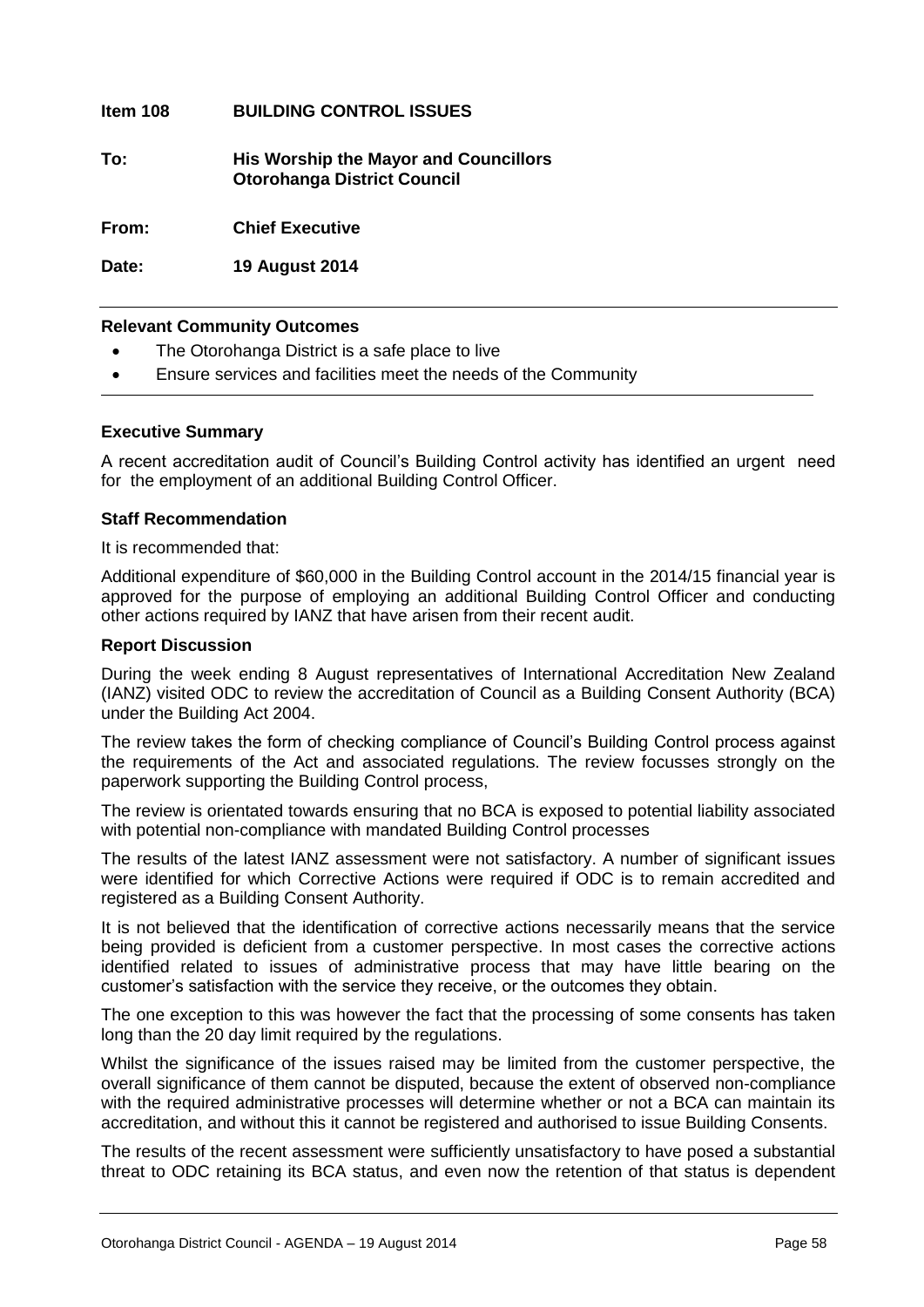upon providing effective responses to the identified deficiencies within a limited time frame, and satisfying a further IANZ assessment in six months time.

#### **Underlying Issues**

The primary issue that underlies the unsatisfactory audit is a lack of human resources in the Building Control area.

The existing staff in the Building Control team made a great effort to prepare for the IANZ audit. They worked long additional hours endeavouring to ensure that our processes and records were compliant with requirements.

Their efforts are appreciated, and it is probable that without these efforts Council would have lost its accredited status, with extremely serious effects.

Though the Building Control team did as much as it reasonably could, the fact does however remain that what was done was too little, too late.

We have simply not had enough staff in that area to both undertake the practical control of building work, and the administrative processes required to ensure that accreditation is maintained. In meeting the needs of the former, the latter has suffered.

Signals have previously been sent to Council management that the existing resources in Building Control team were not adequate, but we had been slow to respond to those signals because of a reluctance to potentially build excess capacity (with associated costs) and had failed to appreciate the extent to which accreditation was at risk, as the results of the previous accreditation audit (in 2012) had generally been positive.

In hindsight it is clear that there was also a lack of appreciation of the extent to which recent loss and turnover of staff in the building team had affected the administrative robustness of processes, and how the levels of expectation from IANZ had increased since 2012.

Proper appreciation of these issues is however difficult, as it requires a detailed current knowledge of Building Control processes which is only likely to be readily available to those actively engaged in this process at a hands-on operational level. It is always likely to be difficult (and probably not appropriate) for senior management to have adequate understanding of such technical details.

Optimising staffing levels for Building Control is difficult. During the mid 2000's there was a growth in property development and building activity that required Council to create an additional Building Control Officer (BCO) position, bringing the total to three.

A sharp downturn in development from 2008 onwards did however create a situation where there was insufficient work for three BCOs, and one position had to be lost through an indirect voluntary redundancy.

The extent of work for BCOs is always likely to be variable. Global and national economic trends have a general influence on building work, and in a district such as Otorohanga a further significant variation is superimposed on this through the varying fortunes of the agricultural sector, associated with market prices and weather.

It is however very difficult to effectively adjust the number of BCOs to meet these changes in workload. The recruitment of experienced BCOs is difficult because there is currently very strong demand for such roles in some areas, particularly in Auckland and Christchurch. The same factors that cause periodic increases in the extent of building work in the Otorohanga District also have effect in other districts, so that when ODC needs more staff to meet demand, the competition for those staff with other districts is likely to be greatest, and our District is seldom the 'destination of choice' for capable and experienced individuals.

The option of 'training up' people without prior Building Control experience to meet surges in demand has also become less practical because of the extensive rules and stringent administrative requirements Building Control is no longer a relatively straightforward activity. Whereas in the past it might be expected that an experienced builder would be able to quickly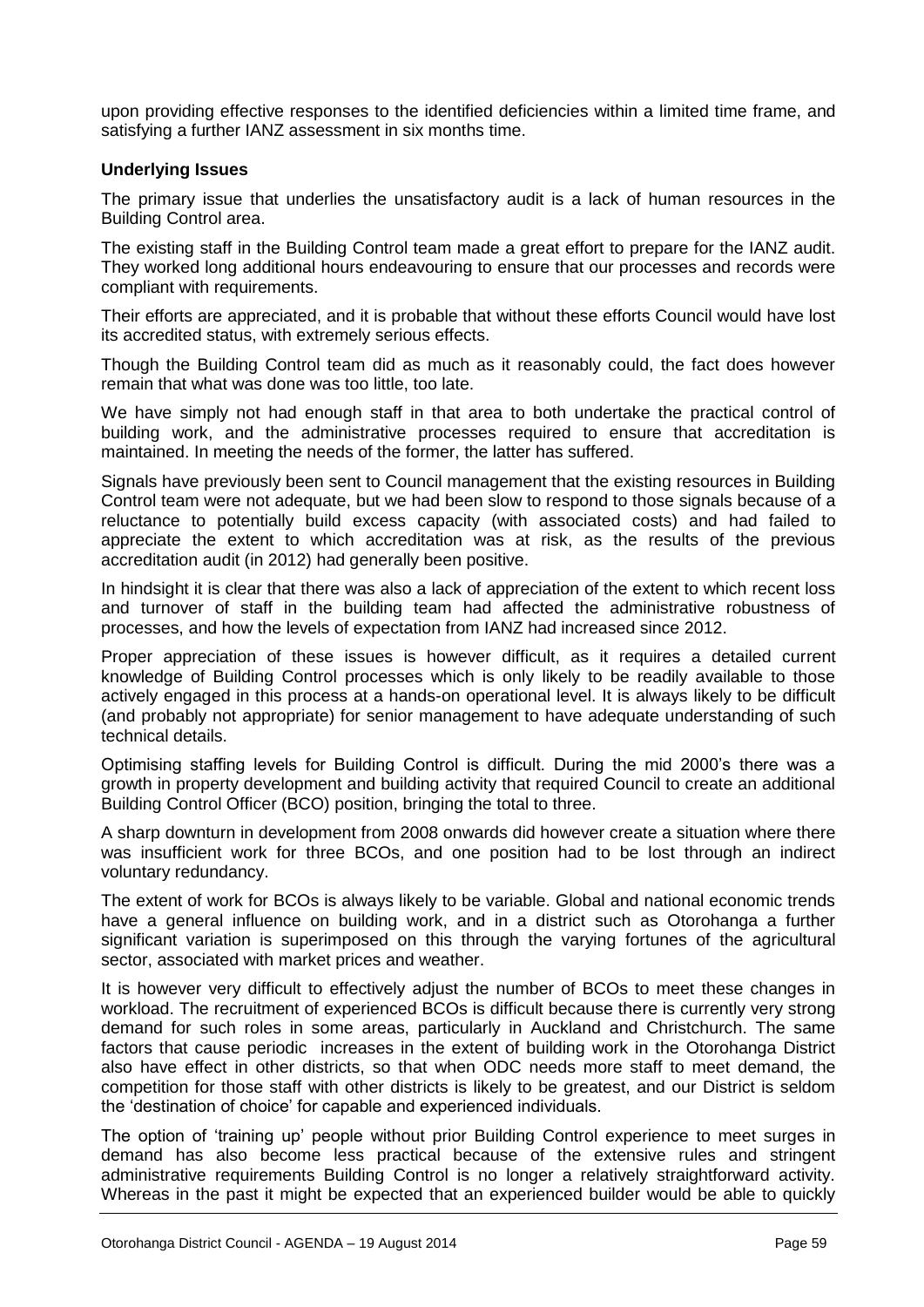reach full competence in a BCO role, the current more specialised nature of this work is likely to significantly slow such a process, and it would now probably take between 1 and 2 years for a new employee without previous specific Building Control experience to reach anything near to full competency. By the time that competency is reached, the surge in demand may well have passed.

The recent IANZ assessment has made it very clear that to carry out the practical requirements of the job, and to meet the administrative 'paper work' requirements necessary to maintain accreditation as a BCA, ODC needs to employ three competent BCOs and associated administrative support at all times.

The last three words are underlined as this is an important new realisation; that Council is potentially at risk of failing to meet fundamental requirements if it is ever reduced to having just two BCOs for any significant length of time.

The reality is however, that there will inevitably be turnover of staff, and because of the likely difficulties and delays in recruiting or training of BCOs, having a 'normal' complement of three BCOs means that there would be significant periods where only two are available.

As such the obvious conclusion is that if ODC is to remain accredited as a BCA, it needs to employ four BCOs with an administrative support person, or another structure of equivalent capacity. This represents one person more than is currently employed in that team.

#### **Alternative Options**

Whilst the recent IANZ audit may have made it clear that having four BCOs is necessary for the BCA to properly carry out its functions, management does have reservations about such a complement of staff.

Whilst currently there is certainly enough work to keep three BCOs effectively utilised, to have four is likely to result in significant over-capacity at some times, particularly when levels of building activity are low.

Increasing the number of staff will have an associated cost that has to be recovered through increased fees for building consents and/or increased general rates. Already there is a very high (perhaps too high) level of general ratepayer subsidy of the building consent process, and the appropriateness of increasing this further is questionable. In the past management has been very mindful of this cost when making decisions on the size of the building team. That however, is a matter that could be discussed during the forthcoming funding review.

Consideration has been given to whether it might be in the best interests of the district for ODC to cease being a BCA, and for residents of the district to instead obtain these services from another party (perhaps another Council) outside of the district.

This may warrant further investigation, but initial thoughts are that such an approach is only likely to see the challenges faced by ODC also being faced by any other BCA that is providing service, and hence it is difficult to see how such alternative provision could offer significantly better service or value that what would be available from a continuing in-house service. Similar comments also apply to potential shared services approaches.

It is believed that from a customer perspective the Building Control service provided by ODC is generally viewed positively, and that the potential loss of local control over the delivery of this service would be undesirable.

#### **Cost Implications**

There is currently an urgent need to address the issues raised by the IANZ audit, amongst which the lack of adequate resources is key.

As such an obvious action required is to commence recruitment of an additional Building Control Officer.

Existing budget allocations for the 2014/15 year are not sufficient to cover such employment.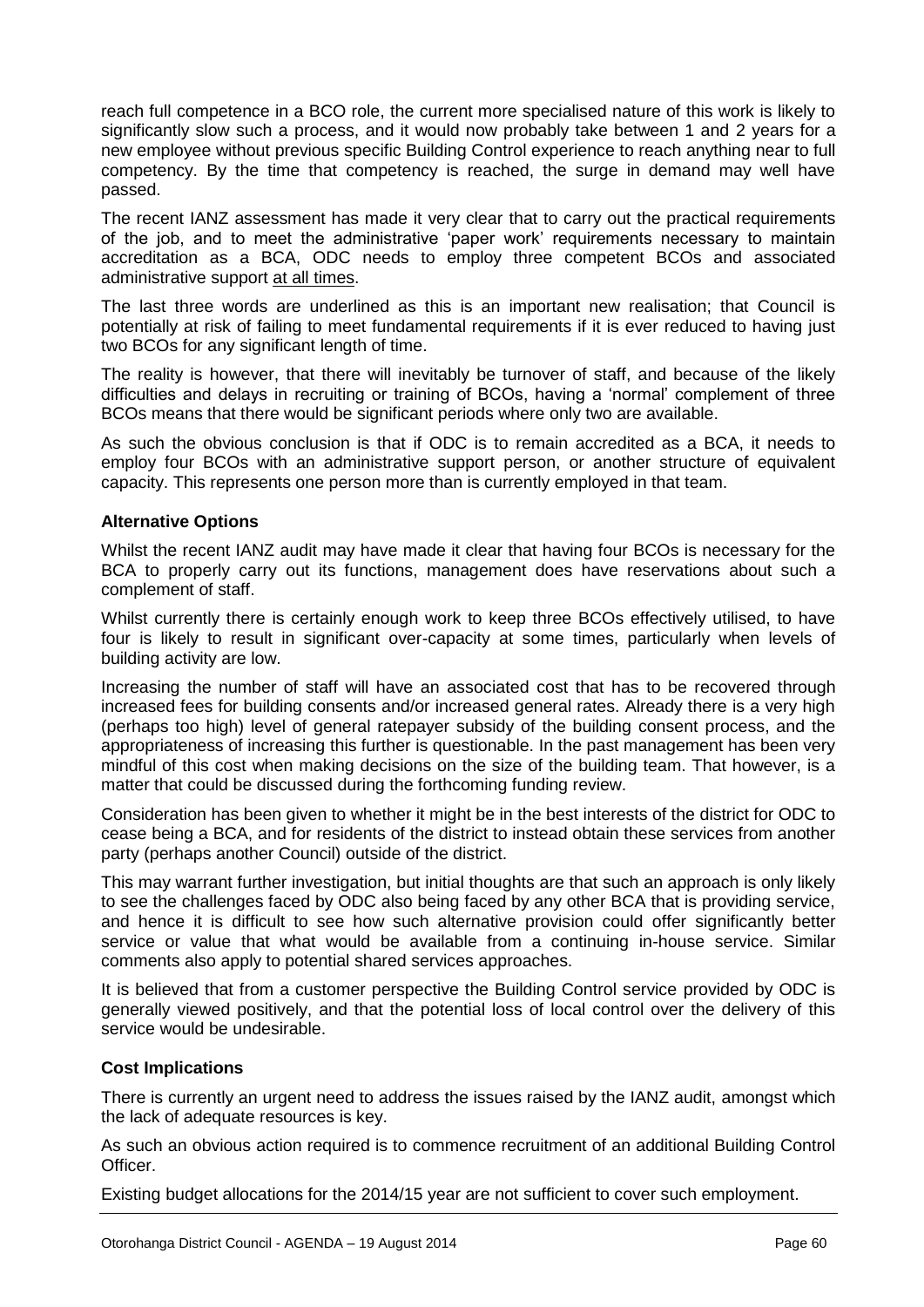It is believed that to employ such an additional BCO and to conduct other actions required by IANZ, further expenditure of approximately \$60,000 above the budget allocation will be required in the current financial year.

A resolution is therefore sought from Council to approve this additional expenditure.

**DC Clibbery CHIEF EXECUTIVE**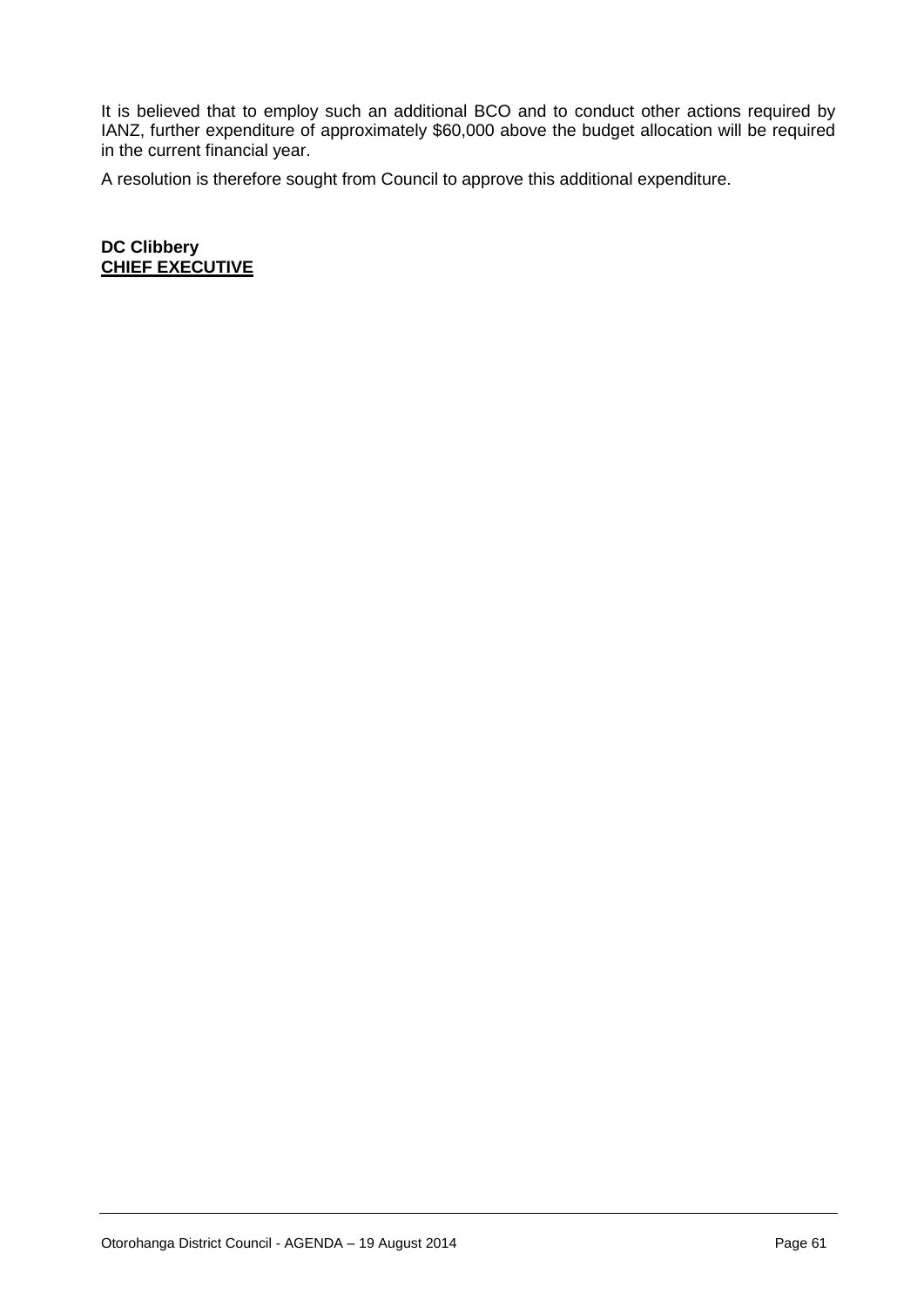| Item 109 | <b>ROAD LEGALISATION - PART MANGATI ROAD - ROTTIER, TUCK</b><br><b>PROPERTY - LETTER OF AGREEMENT IN PRINCIPLE</b> |
|----------|--------------------------------------------------------------------------------------------------------------------|
| To:      | <b>His Worship the Mayor and Councillors</b><br><b>Otorohanga District Council</b>                                 |
| From:    | <b>Engineering Manager</b>                                                                                         |
| Date:    | <b>19 August 2014</b>                                                                                              |

#### **Relevant Community Outcomes**

Manage the natural and physical environment in a sustainable manner

#### **Executive Summary**

Council staff have been in negotiations with Willem Henry Mathius Rottier and Sheryl Anne Tuck regards road boundary adjustments to their property at 169 Mangati Road. As both Council and the owners will benefit from the boundary adjustments, the Agreement is based on a cost share arrangement as shown within the "Letter of Agreement in Principle".

#### **Staff Recommendation**

It is recommended that:

- 1. The Otorohanga District Council hereby agrees to the conditions set out in the attached "Letter of Agreement in Principle" between Council and Willem Henry Mathius Rottier and Sheryl Anne Tuck relating to road boundary adjustments on Part of Mangati Road fronting their land being Lot 1 DP 345827.
- 2. The Major and Chief Executive of Otorohanga District Council be authorised to sign and seal any documentation necessary in relation to the "Letter of Agreement in Principle".

#### **Report Discussion**

Mr Rottier and Mrs Tuck own the property described as Lot 1 DP 345827 having an area of 2.3189 ha in Certificate of Title 187744 located at 169 Mangati Road.

During the process of identifying their property boundaries for the purpose of building a house the owners discovered the legal road boundary projects onto the proposed building site and also that their property projected onto part of the sealed surface of Mangati Road at one corner point.

In April 2004 the Council approved the subdivision application by the then owner Mr RS Marx, which created Lot 1 DP 345827. The issue of the road boundaries was not identified or dealt with at that time.

The Council has a responsibility to deal with the matter of legalising the portion of the Rottier/Tuck property that is currently occupied by Mangati Road. The proposed area of land to be acquired for road is sufficient to enable future widening and realignment when the next section of Mangati Road is upgraded.

It is proposed that one survey plan will be produced that will include the stopping of part of Mangati Road and vesting the land in the adjoining Rottier/Tuck property. Also the plan will show the area of land to be acquired for road from the Rottier/Tuck property. It is on this basis that the "Letter of Agreement in Principle" has a sharing of costs and responsibilities related to the road boundary adjustments.

Regarding the items listed as "Shared Costs" it should be noted that the owners will be required to pay directing to their surveyor, Blue Wallace Surveyors, half of the \$5,529.00 + GST and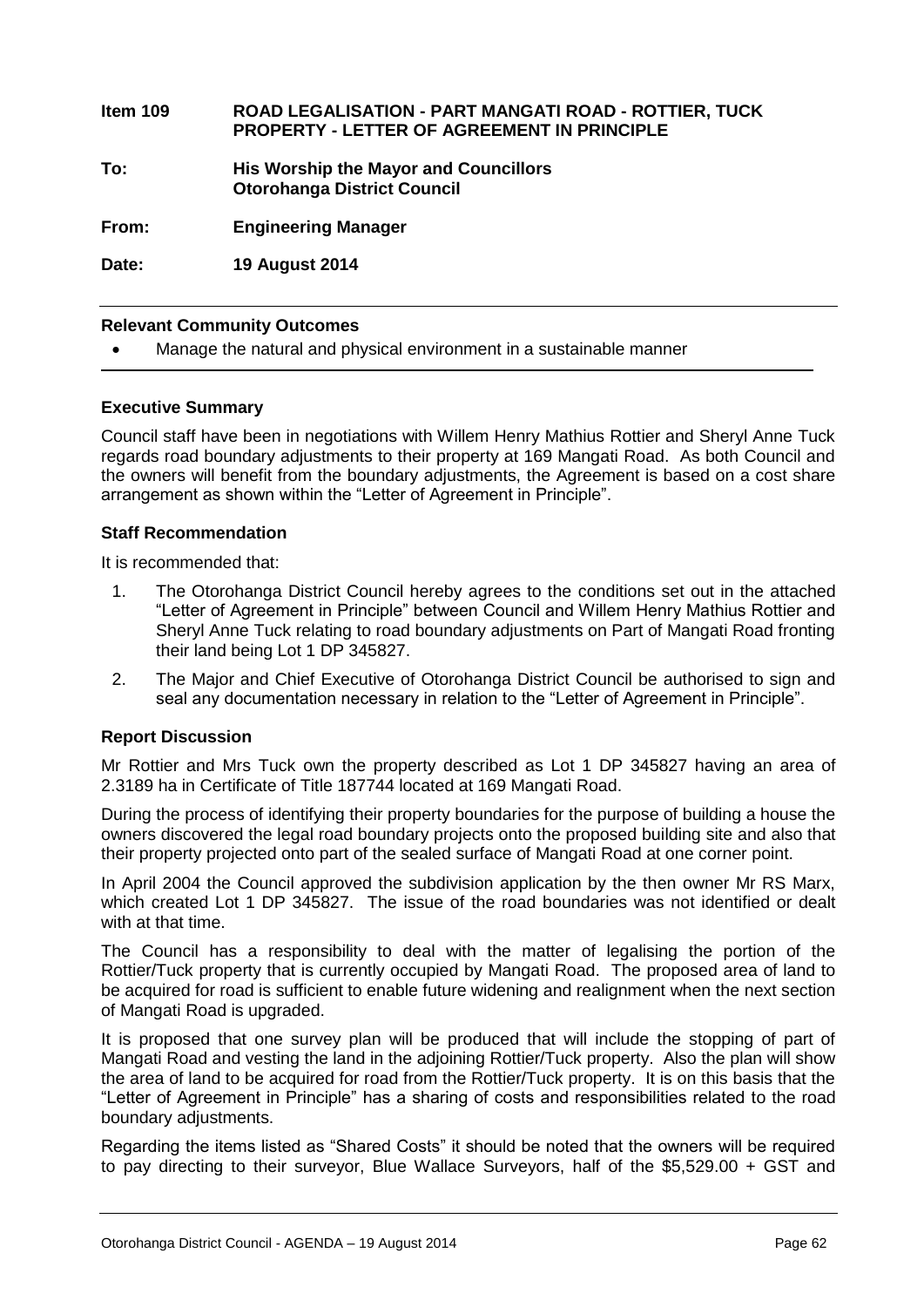Council will pay the other half. It is confidently expected that the amount of \$5,529 + GST will be close to the amount for the legal survey plan work and Land Information NZ fees.

The owners will be required to pay the "Owners Costs" as scheduled.

The items listed as "Council Costs" in the "Letter of Agreement in Principle" are the usual costs associated with the road legalisation process and are expected to be approximately \$2,500.

#### **Dave Clibbery ENGINEERING MANAGER**

#### **Attachments**

- a. Locality Plan
- b. Letter of Agreement in Principle
- c. Plan of Proposed Boundary Changes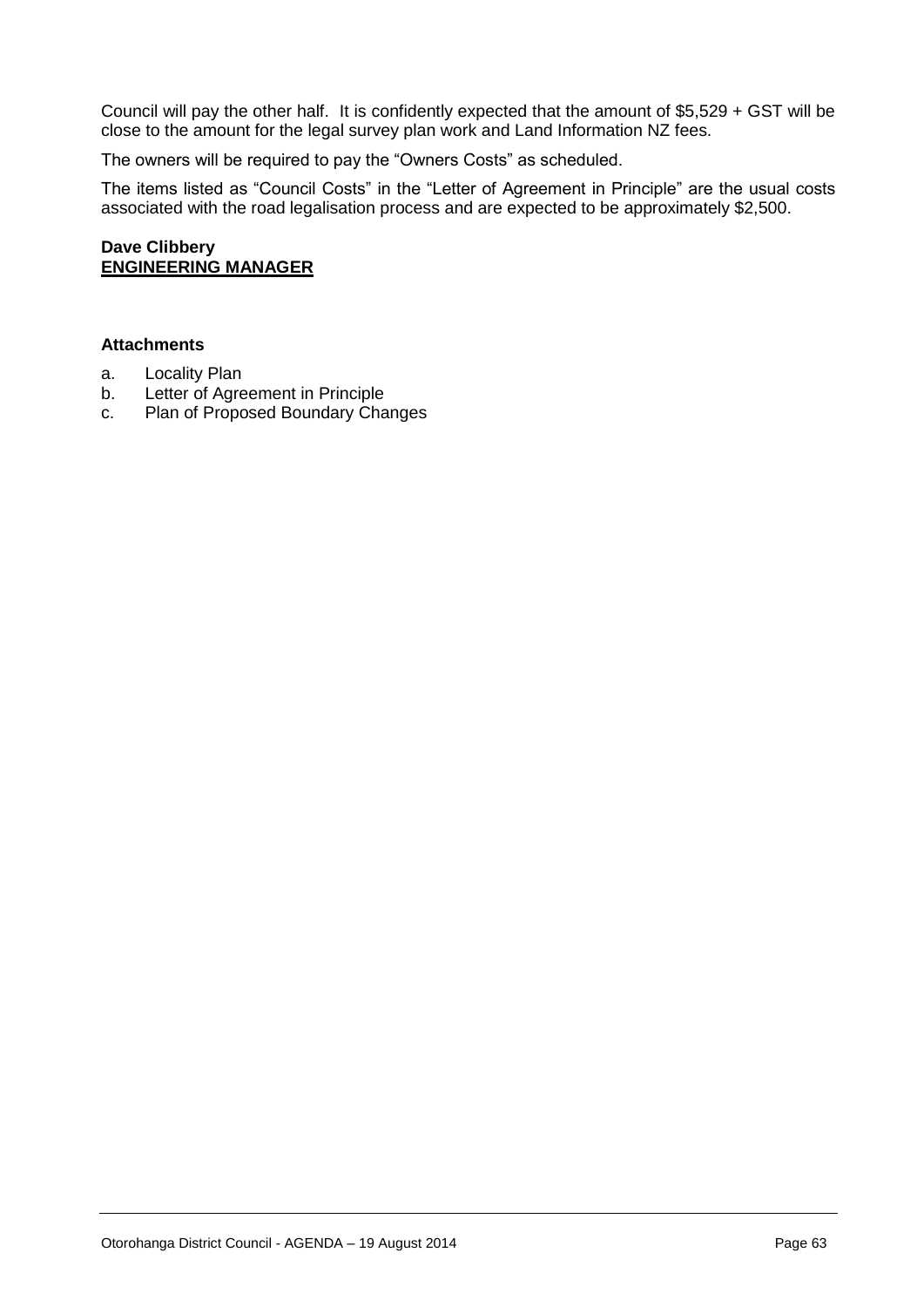#### **LETTER OF AGREEMENT** IN PRINCIPLE

**Between OTOROHANGA DISTRICT COUNCIL** (called "the Council") and William Henry Mathius ROTTIER and Sheryl Anne TUCK (called "the owners")

The owners are proprietors of Lot 1 Deposited Plan 345827 having an area of 2.3189 hectares being all of Computer Freehold Register 187744.

The land is at 169 Mangati Road.

During the process of identifying their property boundaries for the purposes of building a new house the owners discovered the legal road boundary projected onto the proposed building site.

The owners engaged a surveyor to prepare a plan showing the property boundaries. This shows the legal road boundaries over much of the building site and also shows that a portion of the existing physical road passes over a small part of the owners land.

The owners and Council wish to amend the road boundary as shown on the attached plan.

Area "A" of approximately 828m<sup>2</sup> is an area of legal road currently owned by the Council and this legal road will be legally "stopped" and transferred to the owners at no cost for the land.

The Area "A" is to be amalgamated with the owners land title 187744 and be subject to the Mortgage to Westpac New Zealand Ltd.

Area "B" of approximately 312m<sup>2</sup> is part of the owners land and this land will be acquired from the owners by the Council at no cost for the land. The Area "B" will become legal road as part of Mangati Road and allows for future roading improvements including widening and realignment of Mangati Road.

#### **Proposed Reduction of Front Yard Requirements**

The Council will support an application from the owners for a reduction of front yard requirements from the standard 7 metres to 3 metres. The measurement to be from the new road boundary created by the proposed road boundary adjustments.

As both parties will benefit by the adjustments to the road boundaries it is proposed that the cost of making these changes be shared as follows:

#### **Shared Costs**

The Owners and Council to be responsible for and meet the costs of the following on an equal share basis (50/50 basis)

- Preparation of a legal survey plan to show the area of road to be "stopped" and land to be  $\mathbf 1$ . "acquired" for road.
- Fees charge by Land Information NZ related to processing the legal survey plan.  $\overline{2}$ .
- Based on the estimate obtained from Blue Wallace Surveyors the above two items have a 3. total cost of \$5529.00 + GST.
- Any costs related to preparation of the legal survey plan and the LINZ fees that are in excess 4. of the above figure will be meet on an equal share basis (50/50 basis)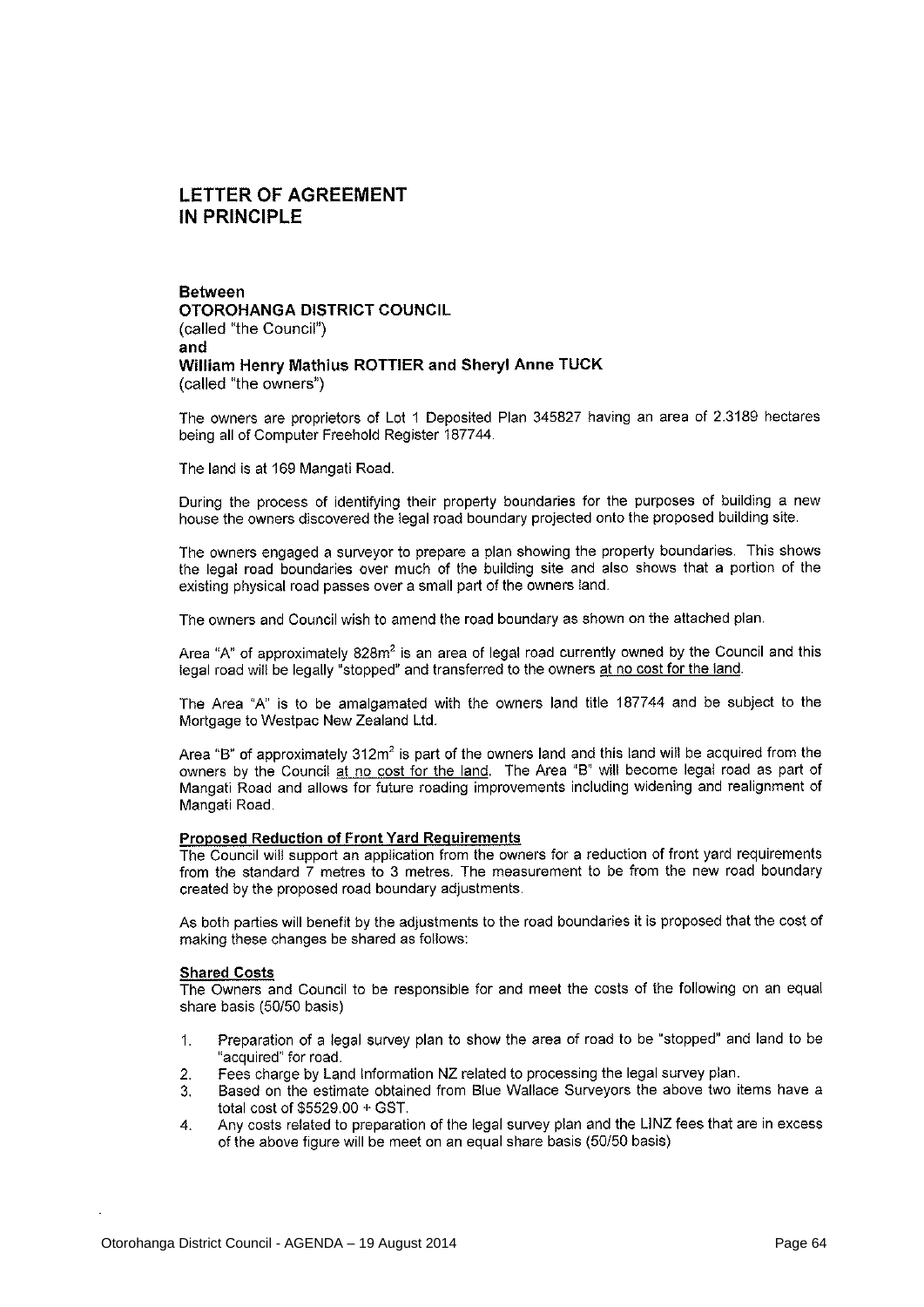#### The Owners Costs

The owners to be responsible for and meet the cost of the following:

- Arranging for the consent of the owners Mortgagee, Westpac New Zealand Ltd, to the  $\mathbf{1}$ changes to the owners title.
- The legal fees of the owners Solicitor in relation to the property boundary changes.  $\overline{2}$ .
- The professional fees of Blue Wallace Surveyors related to negotiation of the Letter of  $\mathcal{R}$ Agreement in Principle on behalf of the owners.

#### **The Councils Costs**

The Council to be responsible for and meet the cost of the following:

- All Council staff time in relation to dealing with the property boundary changes.  $\overline{1}$ .
- All costs in preparation of the legal documents required to be signed and processed regards  $\overline{2}$ . the property boundary changes.
- All costs in relationship to the preparation and publication of the required gazette notice  $\overline{3}$ . required to create the boundary changes. (Note: the legal actions will be undertaken in terms of the Public Works Act 1981 and be by way of exchange of land).
- All legal fees of the Council's Solicitor in relation to the property boundary changes.  $\mathbf{A}$

The owners and Council accept the terms and conditions of this Letter of Agreement in Principle as full and final satisfaction of any claim that they may have regards the road boundary adjustment along the road frontage of the owners property.

Pending the completion of the legal process, or if the property is to be sold to another owner, the Council may register a Certificate of Consent pursuant to Section 115 of the Public Works Act 1991 against the owners certificate of title 187744 to protect the interest of Council regards this agreement.

This Letter of Agreement in Principle is subject to a formal resolution being passed by Council at a scheduled Council Meeting accepting the terms set out in this Letter of Agreement in Principle.

The owners and Council will sign all legal documents required to be signed to put in place this Letter of Agreement in Principle.

Attached: Plan of Proposed Boundary Changes

| Dated at                                                                       | Otorohanga                                      | this | day of | 2014 |
|--------------------------------------------------------------------------------|-------------------------------------------------|------|--------|------|
| and<br>Signed by the owners<br><b>Willem Henry Mathius ROTTIER</b>             |                                                 |      |        |      |
| and                                                                            |                                                 |      |        |      |
| <b>Sheryl Anne TUCK</b>                                                        |                                                 |      |        |      |
| Signed on behalf of the "Council"                                              |                                                 |      |        |      |
| Dave Clibbery<br><b>Chief Executive Officer</b><br>Otorohanga District Council |                                                 |      |        |      |
|                                                                                | Attachment: Amended Blue Wallace Plan 14/015 #2 |      |        |      |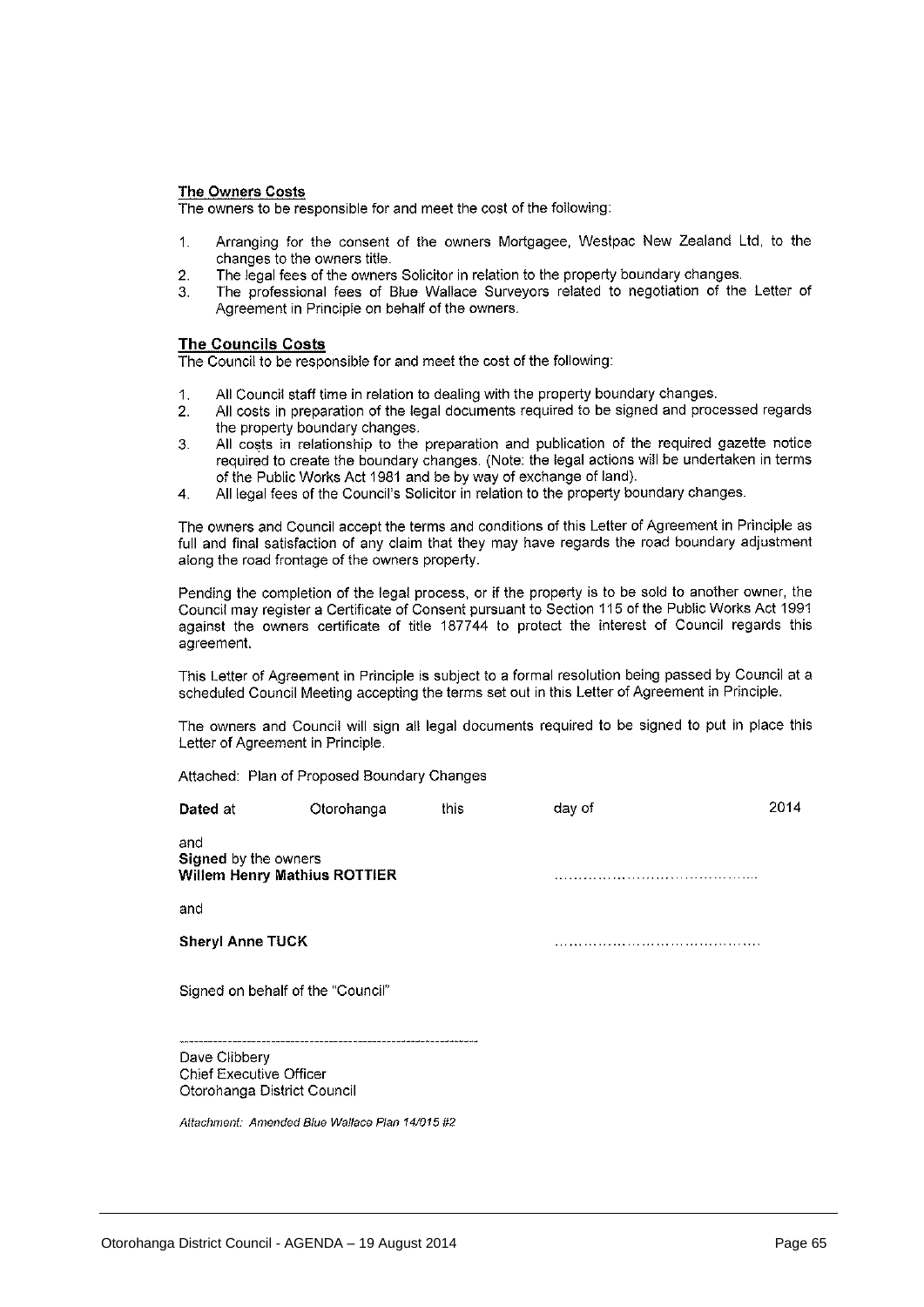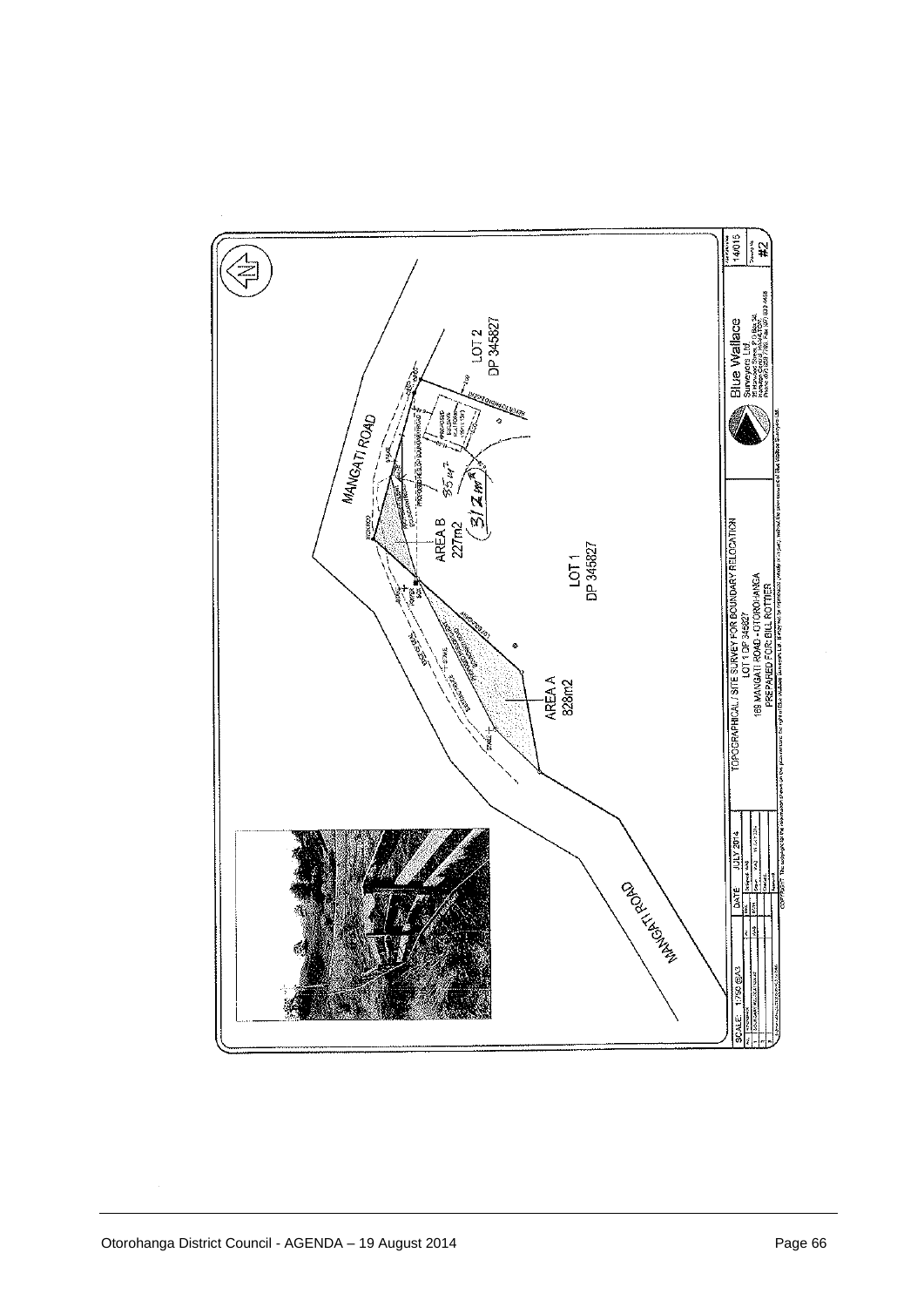

Rottier Tuck Property Mangati Road